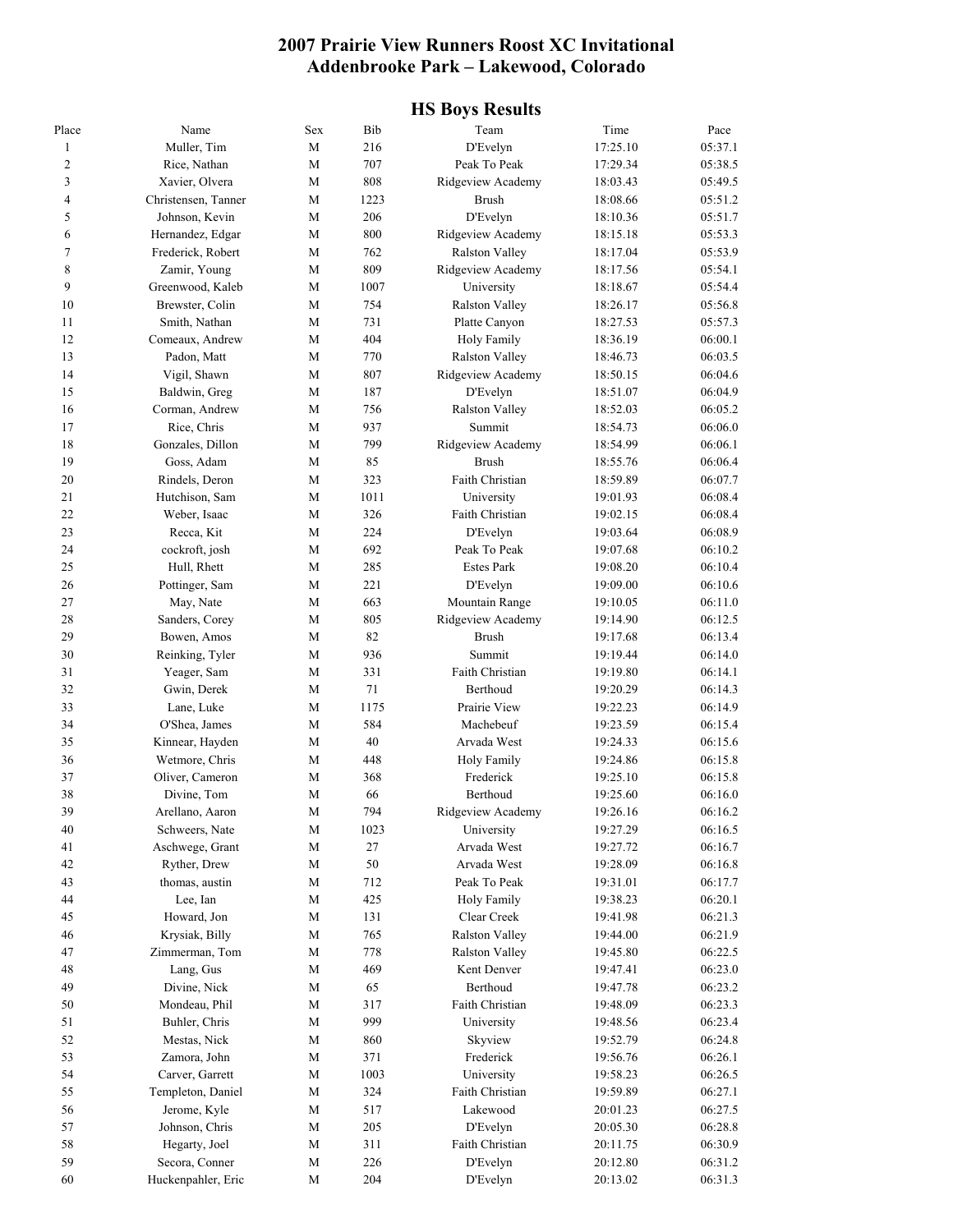| 61  | Kemme, jordan        | М           | 1014   | University        | 20:14.82 | 06:31.9 |
|-----|----------------------|-------------|--------|-------------------|----------|---------|
| 62  | Shoemaker, Joseph    | $\mathbf M$ | 1025   | University        | 20:15.84 | 06:32.2 |
| 63  | Haydt, Joe           | M           | 512    | Lakewood          | 20:16.29 | 06:32.4 |
| 64  | Wendt, Linley        | $\mathbf M$ | 1145   | Jefferson Academy | 20:16.77 | 06:32.5 |
| 65  | White, Dylan         | М           | 59     | Arvada West       | 20:17.34 | 06:32.7 |
| 66  | Gross, Matthew       | $\mathbf M$ | 510    | Lakewood          | 20:18.30 | 06:33.0 |
| 67  | Daggett, Scott       | $\mathbf M$ | 364    | Frederick         | 20:21.61 | 06:34.1 |
| 68  | Bogrett, Mitch       | $\mathbf M$ | 361    | Frederick         | 20:21.98 | 06:34.2 |
| 69  | Gonzales, Max        | М           | 717    | Platte Canyon     | 20:22.76 | 06:34.4 |
| 70  | Clark, Josh          | M           | 362    | Frederick         | 20:23.63 | 06:34.7 |
| 71  | Baskerville, Eddie   | М           | 796    | Ridgeview Academy | 20:24.38 | 06:35.0 |
| 72  | Downs, Caleb         | M           | 365    | Frederick         | 20:25.14 | 06:35.2 |
| 73  | McDonald, Anthony    | М           | 802    | Ridgeview Academy | 20:26.30 | 06:35.6 |
| 74  | Freeman, Jacob       | $\mathbf M$ | 1051   | Valley            | 20:26.68 | 06:35.7 |
| 75  | Lightfoot, Jason     | $\mathbf M$ | 1016   | University        | 20:27.45 | 06:36.0 |
| 76  | Millard, Steven      | $\mathbf M$ | 434    | Holy Family       | 20:28.06 | 06:36.1 |
| 77  | Guttropf, Matt       | М           | 660    | Mountain Range    | 20:28.77 | 06:36.4 |
| 78  | Reniker, Caleb       | M           | 670    | Mountain Range    | 20:30.67 | 06:37.0 |
| 79  | Tollefson, Ryan      | М           | 776    | Ralston Valley    | 20:31.24 | 06:37.2 |
| 80  | Stubbs, Mitchell     | M           | 231    | D'Evelyn          | 20:31.95 | 06:37.4 |
| 81  | Rodriguez, Andres    | М           | 442    | Holy Family       | 20:33.16 | 06:37.8 |
| 82  | Mondeau, Chris       | M           | 316    | Faith Christian   | 20:35.34 | 06:38.5 |
| 83  | Schock, Austin       | $\mathbf M$ | 295    | <b>Estes Park</b> | 20:38.46 | 06:39.5 |
| 84  | Dymond, Andy         | $\mathbf M$ | 460    | Kent Denver       | 20:40.99 | 06:40.3 |
| 85  | Horan, CJ            |             | 256    |                   |          | 06:40.4 |
|     |                      | М           |        | Englewood         | 20:41.21 |         |
| 86  | Aberle, Carson       | M           | 751    | Ralston Valley    | 20:42.26 | 06:40.7 |
| 87  | Bray, Colton         | М           | 998    | University        | 20:45.30 | 06:41.7 |
| 88  | Shaw, Joshua         | M           | 227    | D'Evelyn          | 20:45.79 | 06:41.9 |
| 89  | Padon, Mitch         | М           | 771    | Ralston Valley    | 20:46.11 | 06:42.0 |
| 90  | Sause, Kenny         | M           | 729    | Platte Canyon     | 20:46.52 | 06:42.1 |
| 91  | chandler, josh       | $\mathbf M$ | 691    | Peak To Peak      | 20:47.76 | 06:42.5 |
| 92  | hoekstra, matt       | $\mathbf M$ | 702    | Peak To Peak      | 20:48.97 | 06:42.9 |
| 93  | Burroughs, Jeremiah  | М           | 1000   | University        | 20:52.89 | 06:44.2 |
| 94  | Golsan, Spencer      | M           | $70\,$ | Berthoud          | 20:53.69 | 06:44.4 |
| 95  | Serna, Matt          | М           | 673    | Mountain Range    | 20:54.65 | 06:44.7 |
| 96  | Dyer, John           | M           | 504    | Lakewood          | 20:55.08 | 06:44.9 |
| 97  | Cahill, Bryan        | М           | 64     | Berthoud          | 20:55.41 | 06:45.0 |
| 98  | Ruiz, Marco          | $\mathbf M$ | 1180   | Prairie View      | 20:55.79 | 06:45.1 |
| 99  | Scemcken, Matt       | $\mathbf M$ | 140    | Clear Creek       | 20:56.19 | 06:45.2 |
| 100 | Velazco, Antonio     | М           | 853    | Sheridan          | 20:59.83 | 06:46.4 |
| 101 | Garcia, Manual       | $\mathbf M$ | 857    | Skyview           | 21:00.12 | 06:46.5 |
| 102 | Mathieu, Paul        | M           | 91     | <b>Brush</b>      | 21:00.48 | 06:46.6 |
| 103 | Wojchiechowski, Matt | $\mathbf M$ | 236    | D'Evelyn          | 21:01.85 | 06:47.0 |
| 104 | Evans, Lance         | $\mathbf M$ | 198    | D'Evelyn          | 21:06.03 | 06:48.4 |
| 105 | Howard, Jace         | M           | 130    | Clear Creek       | 21:06.43 | 06:48.5 |
| 106 | Rhoton, Jake         | $\mathbf M$ | 1022   | University        | 21:06.89 | 06:48.7 |
| 107 | Finkin, Nathan       | $\mathbf M$ | 1089   | Wheat Ridge       | 21:07.14 | 06:48.8 |
| 108 | Smith, Connor        | $\mathbf M$ | 586    | Machebeuf         | 21:07.40 | 06:48.8 |
| 109 | Harwood, Tyler       | M           | 661    | Mountain Range    | 21:07.64 | 06:48.9 |
| 110 | Hatrick, Ray         | M           | 129    | Clear Creek       | 21:07.91 | 06:49.0 |
| 111 | Seaver, Austin       | М           | 1122   | Wheat Ridge       | 21:08.21 | 06:49.1 |
| 112 | Sisun, Brett         | М           | 157    | Colorado Academy  | 21:08.73 | 06:49.3 |
| 113 | Luke, Holocher       | M           | 1139   | Jefferson Academy | 21:09.18 | 06:49.4 |
| 114 | Spencer, Jonathan    | ${\bf M}$   | 534    | Lakewood          | 21:09.49 | 06:49.5 |
| 115 | Clain, Phillip       | $\mathbf M$ | 755    | Ralston Valley    | 21:09.74 | 06:49.6 |
| 116 | Upchurch, Richard    | $\mathbf M$ | 272    | Englewood         | 21:11.78 | 06:50.3 |
| 117 | Nelson, Andrew       | М           | 932    | Summit            | 21:12.58 | 06:50.5 |
| 118 | Matsushita, Andrew   | М           | 429    | Holy Family       | 21:12.99 | 06:50.6 |
| 119 | Lewis, Ammon         | M           | 831    | Roosevelt         | 21:13.90 | 06:50.9 |
|     | Gatabacha, Malake    |             |        |                   |          |         |
| 120 |                      | М           | 152    | Colorado Academy  | 21:14.24 | 06:51.0 |
| 121 | Hassebrock, Hayden   | M           | 366    | Frederick         | 21:16.36 | 06:51.7 |
| 122 | Stauffer, Andrew     | ${\bf M}$   | 674    | Mountain Range    | 21:16.62 | 06:51.8 |
| 123 | Ord, John            | M           | 668    | Mountain Range    | 21:16.84 | 06:51.9 |
| 124 | Heronoma, Vince      | M           | 417    | Holy Family       | 21:18.56 | 06:52.4 |
| 125 | Dewey, Graham        | M           | 459    | Kent Denver       | 21:19.02 | 06:52.6 |
| 126 | McDonald, Kyle       | M           | 525    | Lakewood          | 21:19.29 | 06:52.7 |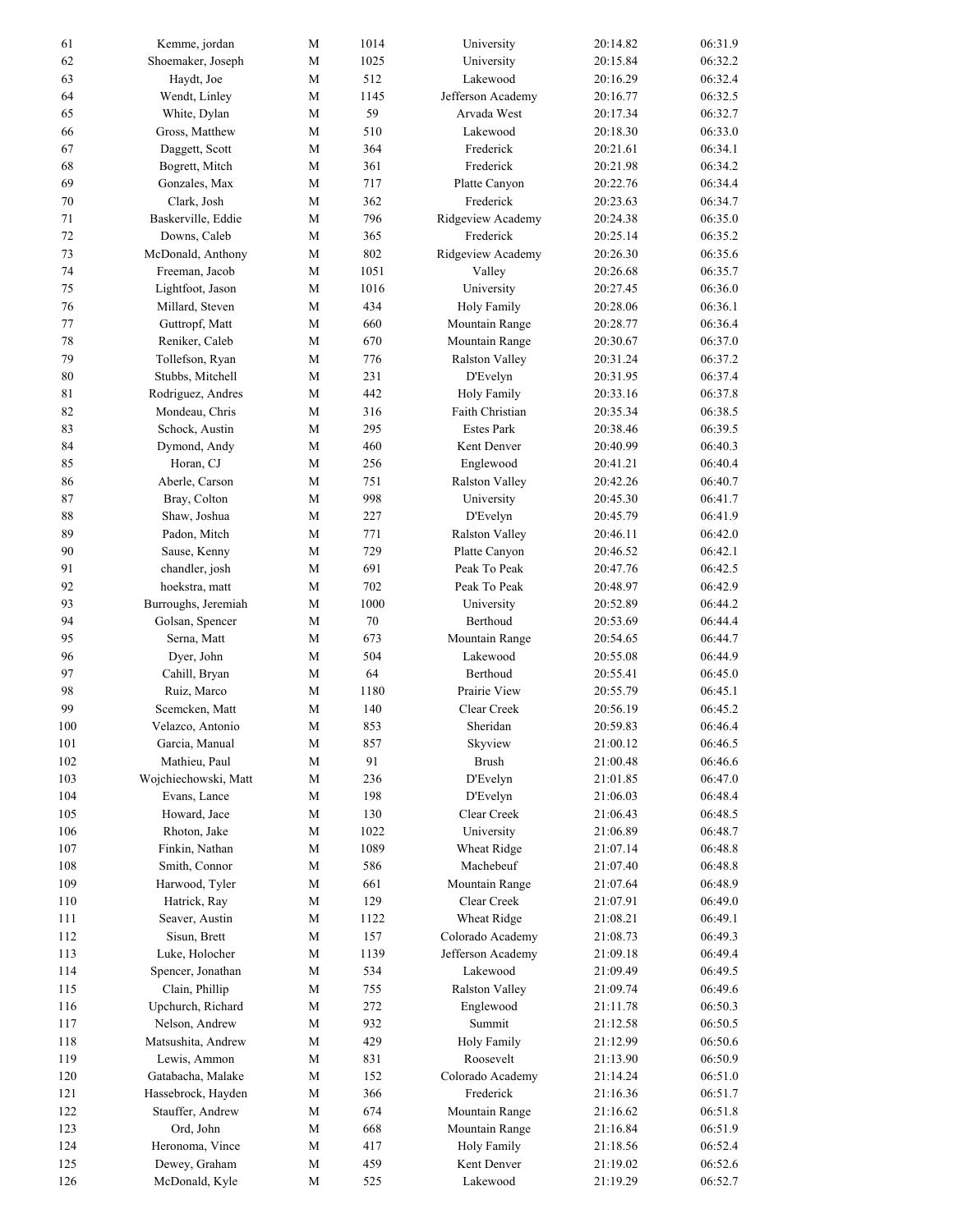| 399<br>128<br>Caldwell, Joey<br>M<br>Holy Family<br>21:21.84<br>129<br>Dumford, Nick<br>$\mathbf M$<br>32<br>Arvada West<br>21:22.10<br>130<br>M<br>763<br><b>Ralston Valley</b><br>21:23.09<br>Hallock, Austin<br>Waller, Tyler<br>301<br><b>Estes Park</b><br>131<br>М<br>21:24.28<br>31<br>132<br>Douglas, Morgan<br>$\mathbf M$<br>Arvada West<br>21:24.28<br>Holland, John<br>$\mathbf M$<br>203<br>133<br>D'Evelyn<br>21:26.16<br>134<br>Ralston, Corbin<br>M<br>772<br>Ralston Valley<br>21:28.13<br>135<br>792<br>trujillo, chris<br>М<br>Ranum<br>21:30.54<br>06:56.4<br>136<br>M<br>270<br>Schearrer, Jack<br>Englewood<br>21:30.86<br>06:56.6<br>137<br>Sanzhez, Derek<br>528<br>Lakewood<br>М<br>21:31.61<br>138<br>Baines, Jeff<br>M<br>753<br><b>Ralston Valley</b><br>21:31.90<br>06:56.7<br>139<br>Oursland, Luke<br>321<br>06:57.1<br>М<br><b>Faith Christian</b><br>21:32.88<br>694<br>140<br>doyle, colin<br>M<br>Peak To Peak<br>06:57.2<br>21:33.39<br>194<br>141<br>Chen, David<br>$\mathbf M$<br>06:57.4<br>D'Evelyn<br>21:33.93<br>06:57.6<br>142<br>Hillman, Stefen<br>$\mathbf M$<br>514<br>Lakewood<br>21:34.68<br>143<br>576<br>Machebeuf<br>21:38.05<br>06:58.7<br>Ibarra, Angel<br>М<br>144<br>Lopez, Ivan<br>$\mathbf M$<br>375<br>21:38.66<br>06:58.9<br>Ft Lupton<br>145<br>Eder, Robby<br>$\mathbf M$<br>574<br>Machebeuf<br>06:59.7<br>21:41.03<br>58<br>146<br>M<br>Arvada West<br>06:59.9<br>Tyus, Andy<br>21:41.58<br>37<br>147<br>Gentile, Nick<br>M<br>Arvada West<br>07:00.0<br>21:41.89<br>148<br>M<br>665<br>Mountain Range<br>07:00.4<br>Nichols, Drew<br>21:43.21<br>149<br>$\mathbf M$<br>377<br>07:00.6<br>Riddle, Justin<br>Ft Lupton<br>21:43.99<br>150<br>Brooks, Wuaquin<br>$\mathbf M$<br>797<br>Ridgeview Academy<br>07:01.1<br>21:45.28<br>1199<br>Clear Creek<br>07:01.2<br>151<br>Banuelos, Luis<br>М<br>21:45.83<br>152<br>M<br>1029<br>07:01.3<br>Weighner, Sam<br>University<br>21:46.12<br>153<br>1021<br>University<br>21:50.19<br>07:02.6<br>Regan, John<br>М<br>Faith Christian<br>154<br>Wingo, Ian<br>M<br>330<br>21:50.78<br>07:02.8<br>89<br>155<br><b>Brush</b><br>07:03.0<br>Herrera, Shadron<br>М<br>21:51.33<br>156<br>Juarez, Antonio<br>$\mathbf M$<br>850<br>Sheridan<br>21:51.74<br>157<br>Antoun, Danny<br>$\mathbf M$<br>186<br>D'Evelyn<br>21:52.01<br>158<br>Will, Rigali<br>$\mathbf M$<br>370<br>Frederick<br>21:52.78<br>159<br>710<br>Peak To Peak<br>sackett, jonathan<br>М<br>21:53.92<br>160<br>M<br>96<br><b>Brush</b><br>Zuniga, Derek<br>21:54.15<br>Denver Academy<br>161<br>Grainger, Austin<br>162<br>21:55.13<br>М<br>162<br>Garcia, Michael<br>M<br>374<br>21:56.39<br>Ft Lupton<br>261<br>Englewood<br>163<br>Leth, Soren<br>М<br>21:57.50<br>Faith Christian<br>164<br>Wilson, Cody<br>$\mathbf M$<br>329<br>21:59.43<br>165<br>Fisher, Trevor<br>$\mathbf M$<br>199<br>D'Evelyn<br>22:00.38<br>M<br>790<br>22:01.85<br>166<br>Ranum<br>reyes, scott<br>O'Neil, Tyler<br>$\mathbf M$<br>219<br>D'Evelyn<br>167<br>22:03.75<br>168<br>Hanshue, Lance<br>$\mathbf M$<br>722<br>Platte Canyon<br>22:07.17<br>Machebeuf<br>169<br>Smith, Kennan<br>$\mathbf M$<br>588<br>22:07.94<br>170<br>Kauffmann, Robert<br>1099<br>Wheat Ridge<br>M<br>22:09.06<br>Kimata, Nate<br>Jefferson Academy<br>171<br>M<br>1137<br>22:09.35<br>172<br>Sorenson, Colin<br>$\mathbf M$<br>1026<br>University<br>22:09.63<br>Farrell, Shance<br>$\mathbf M$<br>657<br>Mountain Range<br>173<br>22:10.16<br>174<br>Frye, Chris<br>$\mathbf M$<br>$\tau$<br>Academy<br>07:09.5<br>22:11.40<br>Sassolino, Brad<br>Wheat Ridge<br>175<br>M<br>1121<br>22:12.68<br>07:09.9<br>Newman, Tyler<br>265<br>Englewood<br>07:10.2<br>176<br>M<br>22:13.59<br>Hill, Thomas<br>Lakewood<br>07:10.6<br>177<br>M<br>513<br>22:14.77<br>178<br>Lockwood, Ryan<br>767<br>Ralston Valley<br>07:11.0<br>M<br>22:16.18<br>Stevens, Bryce<br><b>Brush</b><br>07:11.1<br>179<br>М<br>94<br>22:16.48<br>180<br>Pate, Aaron<br>$\mathbf M$<br>138<br>Clear Creek<br>07:11.2<br>22:16.73<br>181<br>Martinez, Sergio<br>$\mathbf M$<br>1194<br>Sheridan<br>07:11.6<br>22:18.06<br>182<br>Archuleta, Ryan<br>$\mathbf M$<br>1169<br>Prairie View<br>07:12.2<br>22:19.70<br>522<br>Lakewood<br>07:12.3<br>183<br>Kelson, Taylor<br>М<br>22:19.99<br>184<br>Lormand, Marshall<br>$\mathbf M$<br>1106<br>Wheat Ridge<br>07:12.3<br>22:20.28<br>185<br>Reents, Nate<br>669<br>Mountain Range<br>07:13.3<br>М<br>22:23.22<br>186<br>Schindler, Lex<br>730<br>Platte Canyon<br>22:26.66<br>07:14.4<br>M<br>Prose, Thomas<br>223<br>D'Evelyn<br>07:14.6<br>187<br>M<br>22:27.11<br>188<br>Davis, Peter<br>$\mathbf M$<br>458<br>Kent Denver<br>22:27.61<br>Shoemaker, David<br>University<br>189<br>M<br>1024<br>22:28.12<br>Tophoj, Mikkel<br>$\mathbf M$<br>Jefferson Academy<br>190<br>1143<br>22:28.66<br>Lawan, Kris<br>Englewood<br>191<br>М<br>259<br>22:30.60<br>192<br>Wilkie, Alec<br>233<br>D'Evelyn<br>22:31.00<br>М | 127 | Stewart, Brian | М | 142 | Clear Creek | 21:21.31 | 06:53.3 |
|-----------------------------------------------------------------------------------------------------------------------------------------------------------------------------------------------------------------------------------------------------------------------------------------------------------------------------------------------------------------------------------------------------------------------------------------------------------------------------------------------------------------------------------------------------------------------------------------------------------------------------------------------------------------------------------------------------------------------------------------------------------------------------------------------------------------------------------------------------------------------------------------------------------------------------------------------------------------------------------------------------------------------------------------------------------------------------------------------------------------------------------------------------------------------------------------------------------------------------------------------------------------------------------------------------------------------------------------------------------------------------------------------------------------------------------------------------------------------------------------------------------------------------------------------------------------------------------------------------------------------------------------------------------------------------------------------------------------------------------------------------------------------------------------------------------------------------------------------------------------------------------------------------------------------------------------------------------------------------------------------------------------------------------------------------------------------------------------------------------------------------------------------------------------------------------------------------------------------------------------------------------------------------------------------------------------------------------------------------------------------------------------------------------------------------------------------------------------------------------------------------------------------------------------------------------------------------------------------------------------------------------------------------------------------------------------------------------------------------------------------------------------------------------------------------------------------------------------------------------------------------------------------------------------------------------------------------------------------------------------------------------------------------------------------------------------------------------------------------------------------------------------------------------------------------------------------------------------------------------------------------------------------------------------------------------------------------------------------------------------------------------------------------------------------------------------------------------------------------------------------------------------------------------------------------------------------------------------------------------------------------------------------------------------------------------------------------------------------------------------------------------------------------------------------------------------------------------------------------------------------------------------------------------------------------------------------------------------------------------------------------------------------------------------------------------------------------------------------------------------------------------------------------------------------------------------------------------------------------------------------------------------------------------------------------------------------------------------------------------------------------------------------------------------------------------------------------------------------------------------------------------------------------------------------------------------------------------------------------------------------------------------------------------------------------------------------------------------------------------------------------------------------------------------------------------------------------------------------------------------------------------------------------------------------------------------------------------------------|-----|----------------|---|-----|-------------|----------|---------|
|                                                                                                                                                                                                                                                                                                                                                                                                                                                                                                                                                                                                                                                                                                                                                                                                                                                                                                                                                                                                                                                                                                                                                                                                                                                                                                                                                                                                                                                                                                                                                                                                                                                                                                                                                                                                                                                                                                                                                                                                                                                                                                                                                                                                                                                                                                                                                                                                                                                                                                                                                                                                                                                                                                                                                                                                                                                                                                                                                                                                                                                                                                                                                                                                                                                                                                                                                                                                                                                                                                                                                                                                                                                                                                                                                                                                                                                                                                                                                                                                                                                                                                                                                                                                                                                                                                                                                                                                                                                                                                                                                                                                                                                                                                                                                                                                                                                                                                                                                                       |     |                |   |     |             |          | 06:53.5 |
|                                                                                                                                                                                                                                                                                                                                                                                                                                                                                                                                                                                                                                                                                                                                                                                                                                                                                                                                                                                                                                                                                                                                                                                                                                                                                                                                                                                                                                                                                                                                                                                                                                                                                                                                                                                                                                                                                                                                                                                                                                                                                                                                                                                                                                                                                                                                                                                                                                                                                                                                                                                                                                                                                                                                                                                                                                                                                                                                                                                                                                                                                                                                                                                                                                                                                                                                                                                                                                                                                                                                                                                                                                                                                                                                                                                                                                                                                                                                                                                                                                                                                                                                                                                                                                                                                                                                                                                                                                                                                                                                                                                                                                                                                                                                                                                                                                                                                                                                                                       |     |                |   |     |             |          | 06:53.6 |
|                                                                                                                                                                                                                                                                                                                                                                                                                                                                                                                                                                                                                                                                                                                                                                                                                                                                                                                                                                                                                                                                                                                                                                                                                                                                                                                                                                                                                                                                                                                                                                                                                                                                                                                                                                                                                                                                                                                                                                                                                                                                                                                                                                                                                                                                                                                                                                                                                                                                                                                                                                                                                                                                                                                                                                                                                                                                                                                                                                                                                                                                                                                                                                                                                                                                                                                                                                                                                                                                                                                                                                                                                                                                                                                                                                                                                                                                                                                                                                                                                                                                                                                                                                                                                                                                                                                                                                                                                                                                                                                                                                                                                                                                                                                                                                                                                                                                                                                                                                       |     |                |   |     |             |          | 06:53.9 |
|                                                                                                                                                                                                                                                                                                                                                                                                                                                                                                                                                                                                                                                                                                                                                                                                                                                                                                                                                                                                                                                                                                                                                                                                                                                                                                                                                                                                                                                                                                                                                                                                                                                                                                                                                                                                                                                                                                                                                                                                                                                                                                                                                                                                                                                                                                                                                                                                                                                                                                                                                                                                                                                                                                                                                                                                                                                                                                                                                                                                                                                                                                                                                                                                                                                                                                                                                                                                                                                                                                                                                                                                                                                                                                                                                                                                                                                                                                                                                                                                                                                                                                                                                                                                                                                                                                                                                                                                                                                                                                                                                                                                                                                                                                                                                                                                                                                                                                                                                                       |     |                |   |     |             |          | 06:54.3 |
|                                                                                                                                                                                                                                                                                                                                                                                                                                                                                                                                                                                                                                                                                                                                                                                                                                                                                                                                                                                                                                                                                                                                                                                                                                                                                                                                                                                                                                                                                                                                                                                                                                                                                                                                                                                                                                                                                                                                                                                                                                                                                                                                                                                                                                                                                                                                                                                                                                                                                                                                                                                                                                                                                                                                                                                                                                                                                                                                                                                                                                                                                                                                                                                                                                                                                                                                                                                                                                                                                                                                                                                                                                                                                                                                                                                                                                                                                                                                                                                                                                                                                                                                                                                                                                                                                                                                                                                                                                                                                                                                                                                                                                                                                                                                                                                                                                                                                                                                                                       |     |                |   |     |             |          | 06:54.3 |
|                                                                                                                                                                                                                                                                                                                                                                                                                                                                                                                                                                                                                                                                                                                                                                                                                                                                                                                                                                                                                                                                                                                                                                                                                                                                                                                                                                                                                                                                                                                                                                                                                                                                                                                                                                                                                                                                                                                                                                                                                                                                                                                                                                                                                                                                                                                                                                                                                                                                                                                                                                                                                                                                                                                                                                                                                                                                                                                                                                                                                                                                                                                                                                                                                                                                                                                                                                                                                                                                                                                                                                                                                                                                                                                                                                                                                                                                                                                                                                                                                                                                                                                                                                                                                                                                                                                                                                                                                                                                                                                                                                                                                                                                                                                                                                                                                                                                                                                                                                       |     |                |   |     |             |          | 06:54.9 |
|                                                                                                                                                                                                                                                                                                                                                                                                                                                                                                                                                                                                                                                                                                                                                                                                                                                                                                                                                                                                                                                                                                                                                                                                                                                                                                                                                                                                                                                                                                                                                                                                                                                                                                                                                                                                                                                                                                                                                                                                                                                                                                                                                                                                                                                                                                                                                                                                                                                                                                                                                                                                                                                                                                                                                                                                                                                                                                                                                                                                                                                                                                                                                                                                                                                                                                                                                                                                                                                                                                                                                                                                                                                                                                                                                                                                                                                                                                                                                                                                                                                                                                                                                                                                                                                                                                                                                                                                                                                                                                                                                                                                                                                                                                                                                                                                                                                                                                                                                                       |     |                |   |     |             |          | 06:55.5 |
|                                                                                                                                                                                                                                                                                                                                                                                                                                                                                                                                                                                                                                                                                                                                                                                                                                                                                                                                                                                                                                                                                                                                                                                                                                                                                                                                                                                                                                                                                                                                                                                                                                                                                                                                                                                                                                                                                                                                                                                                                                                                                                                                                                                                                                                                                                                                                                                                                                                                                                                                                                                                                                                                                                                                                                                                                                                                                                                                                                                                                                                                                                                                                                                                                                                                                                                                                                                                                                                                                                                                                                                                                                                                                                                                                                                                                                                                                                                                                                                                                                                                                                                                                                                                                                                                                                                                                                                                                                                                                                                                                                                                                                                                                                                                                                                                                                                                                                                                                                       |     |                |   |     |             |          | 06:56.3 |
|                                                                                                                                                                                                                                                                                                                                                                                                                                                                                                                                                                                                                                                                                                                                                                                                                                                                                                                                                                                                                                                                                                                                                                                                                                                                                                                                                                                                                                                                                                                                                                                                                                                                                                                                                                                                                                                                                                                                                                                                                                                                                                                                                                                                                                                                                                                                                                                                                                                                                                                                                                                                                                                                                                                                                                                                                                                                                                                                                                                                                                                                                                                                                                                                                                                                                                                                                                                                                                                                                                                                                                                                                                                                                                                                                                                                                                                                                                                                                                                                                                                                                                                                                                                                                                                                                                                                                                                                                                                                                                                                                                                                                                                                                                                                                                                                                                                                                                                                                                       |     |                |   |     |             |          |         |
|                                                                                                                                                                                                                                                                                                                                                                                                                                                                                                                                                                                                                                                                                                                                                                                                                                                                                                                                                                                                                                                                                                                                                                                                                                                                                                                                                                                                                                                                                                                                                                                                                                                                                                                                                                                                                                                                                                                                                                                                                                                                                                                                                                                                                                                                                                                                                                                                                                                                                                                                                                                                                                                                                                                                                                                                                                                                                                                                                                                                                                                                                                                                                                                                                                                                                                                                                                                                                                                                                                                                                                                                                                                                                                                                                                                                                                                                                                                                                                                                                                                                                                                                                                                                                                                                                                                                                                                                                                                                                                                                                                                                                                                                                                                                                                                                                                                                                                                                                                       |     |                |   |     |             |          |         |
|                                                                                                                                                                                                                                                                                                                                                                                                                                                                                                                                                                                                                                                                                                                                                                                                                                                                                                                                                                                                                                                                                                                                                                                                                                                                                                                                                                                                                                                                                                                                                                                                                                                                                                                                                                                                                                                                                                                                                                                                                                                                                                                                                                                                                                                                                                                                                                                                                                                                                                                                                                                                                                                                                                                                                                                                                                                                                                                                                                                                                                                                                                                                                                                                                                                                                                                                                                                                                                                                                                                                                                                                                                                                                                                                                                                                                                                                                                                                                                                                                                                                                                                                                                                                                                                                                                                                                                                                                                                                                                                                                                                                                                                                                                                                                                                                                                                                                                                                                                       |     |                |   |     |             |          |         |
|                                                                                                                                                                                                                                                                                                                                                                                                                                                                                                                                                                                                                                                                                                                                                                                                                                                                                                                                                                                                                                                                                                                                                                                                                                                                                                                                                                                                                                                                                                                                                                                                                                                                                                                                                                                                                                                                                                                                                                                                                                                                                                                                                                                                                                                                                                                                                                                                                                                                                                                                                                                                                                                                                                                                                                                                                                                                                                                                                                                                                                                                                                                                                                                                                                                                                                                                                                                                                                                                                                                                                                                                                                                                                                                                                                                                                                                                                                                                                                                                                                                                                                                                                                                                                                                                                                                                                                                                                                                                                                                                                                                                                                                                                                                                                                                                                                                                                                                                                                       |     |                |   |     |             |          |         |
|                                                                                                                                                                                                                                                                                                                                                                                                                                                                                                                                                                                                                                                                                                                                                                                                                                                                                                                                                                                                                                                                                                                                                                                                                                                                                                                                                                                                                                                                                                                                                                                                                                                                                                                                                                                                                                                                                                                                                                                                                                                                                                                                                                                                                                                                                                                                                                                                                                                                                                                                                                                                                                                                                                                                                                                                                                                                                                                                                                                                                                                                                                                                                                                                                                                                                                                                                                                                                                                                                                                                                                                                                                                                                                                                                                                                                                                                                                                                                                                                                                                                                                                                                                                                                                                                                                                                                                                                                                                                                                                                                                                                                                                                                                                                                                                                                                                                                                                                                                       |     |                |   |     |             |          |         |
|                                                                                                                                                                                                                                                                                                                                                                                                                                                                                                                                                                                                                                                                                                                                                                                                                                                                                                                                                                                                                                                                                                                                                                                                                                                                                                                                                                                                                                                                                                                                                                                                                                                                                                                                                                                                                                                                                                                                                                                                                                                                                                                                                                                                                                                                                                                                                                                                                                                                                                                                                                                                                                                                                                                                                                                                                                                                                                                                                                                                                                                                                                                                                                                                                                                                                                                                                                                                                                                                                                                                                                                                                                                                                                                                                                                                                                                                                                                                                                                                                                                                                                                                                                                                                                                                                                                                                                                                                                                                                                                                                                                                                                                                                                                                                                                                                                                                                                                                                                       |     |                |   |     |             |          |         |
|                                                                                                                                                                                                                                                                                                                                                                                                                                                                                                                                                                                                                                                                                                                                                                                                                                                                                                                                                                                                                                                                                                                                                                                                                                                                                                                                                                                                                                                                                                                                                                                                                                                                                                                                                                                                                                                                                                                                                                                                                                                                                                                                                                                                                                                                                                                                                                                                                                                                                                                                                                                                                                                                                                                                                                                                                                                                                                                                                                                                                                                                                                                                                                                                                                                                                                                                                                                                                                                                                                                                                                                                                                                                                                                                                                                                                                                                                                                                                                                                                                                                                                                                                                                                                                                                                                                                                                                                                                                                                                                                                                                                                                                                                                                                                                                                                                                                                                                                                                       |     |                |   |     |             |          |         |
|                                                                                                                                                                                                                                                                                                                                                                                                                                                                                                                                                                                                                                                                                                                                                                                                                                                                                                                                                                                                                                                                                                                                                                                                                                                                                                                                                                                                                                                                                                                                                                                                                                                                                                                                                                                                                                                                                                                                                                                                                                                                                                                                                                                                                                                                                                                                                                                                                                                                                                                                                                                                                                                                                                                                                                                                                                                                                                                                                                                                                                                                                                                                                                                                                                                                                                                                                                                                                                                                                                                                                                                                                                                                                                                                                                                                                                                                                                                                                                                                                                                                                                                                                                                                                                                                                                                                                                                                                                                                                                                                                                                                                                                                                                                                                                                                                                                                                                                                                                       |     |                |   |     |             |          |         |
|                                                                                                                                                                                                                                                                                                                                                                                                                                                                                                                                                                                                                                                                                                                                                                                                                                                                                                                                                                                                                                                                                                                                                                                                                                                                                                                                                                                                                                                                                                                                                                                                                                                                                                                                                                                                                                                                                                                                                                                                                                                                                                                                                                                                                                                                                                                                                                                                                                                                                                                                                                                                                                                                                                                                                                                                                                                                                                                                                                                                                                                                                                                                                                                                                                                                                                                                                                                                                                                                                                                                                                                                                                                                                                                                                                                                                                                                                                                                                                                                                                                                                                                                                                                                                                                                                                                                                                                                                                                                                                                                                                                                                                                                                                                                                                                                                                                                                                                                                                       |     |                |   |     |             |          |         |
|                                                                                                                                                                                                                                                                                                                                                                                                                                                                                                                                                                                                                                                                                                                                                                                                                                                                                                                                                                                                                                                                                                                                                                                                                                                                                                                                                                                                                                                                                                                                                                                                                                                                                                                                                                                                                                                                                                                                                                                                                                                                                                                                                                                                                                                                                                                                                                                                                                                                                                                                                                                                                                                                                                                                                                                                                                                                                                                                                                                                                                                                                                                                                                                                                                                                                                                                                                                                                                                                                                                                                                                                                                                                                                                                                                                                                                                                                                                                                                                                                                                                                                                                                                                                                                                                                                                                                                                                                                                                                                                                                                                                                                                                                                                                                                                                                                                                                                                                                                       |     |                |   |     |             |          |         |
|                                                                                                                                                                                                                                                                                                                                                                                                                                                                                                                                                                                                                                                                                                                                                                                                                                                                                                                                                                                                                                                                                                                                                                                                                                                                                                                                                                                                                                                                                                                                                                                                                                                                                                                                                                                                                                                                                                                                                                                                                                                                                                                                                                                                                                                                                                                                                                                                                                                                                                                                                                                                                                                                                                                                                                                                                                                                                                                                                                                                                                                                                                                                                                                                                                                                                                                                                                                                                                                                                                                                                                                                                                                                                                                                                                                                                                                                                                                                                                                                                                                                                                                                                                                                                                                                                                                                                                                                                                                                                                                                                                                                                                                                                                                                                                                                                                                                                                                                                                       |     |                |   |     |             |          |         |
|                                                                                                                                                                                                                                                                                                                                                                                                                                                                                                                                                                                                                                                                                                                                                                                                                                                                                                                                                                                                                                                                                                                                                                                                                                                                                                                                                                                                                                                                                                                                                                                                                                                                                                                                                                                                                                                                                                                                                                                                                                                                                                                                                                                                                                                                                                                                                                                                                                                                                                                                                                                                                                                                                                                                                                                                                                                                                                                                                                                                                                                                                                                                                                                                                                                                                                                                                                                                                                                                                                                                                                                                                                                                                                                                                                                                                                                                                                                                                                                                                                                                                                                                                                                                                                                                                                                                                                                                                                                                                                                                                                                                                                                                                                                                                                                                                                                                                                                                                                       |     |                |   |     |             |          |         |
|                                                                                                                                                                                                                                                                                                                                                                                                                                                                                                                                                                                                                                                                                                                                                                                                                                                                                                                                                                                                                                                                                                                                                                                                                                                                                                                                                                                                                                                                                                                                                                                                                                                                                                                                                                                                                                                                                                                                                                                                                                                                                                                                                                                                                                                                                                                                                                                                                                                                                                                                                                                                                                                                                                                                                                                                                                                                                                                                                                                                                                                                                                                                                                                                                                                                                                                                                                                                                                                                                                                                                                                                                                                                                                                                                                                                                                                                                                                                                                                                                                                                                                                                                                                                                                                                                                                                                                                                                                                                                                                                                                                                                                                                                                                                                                                                                                                                                                                                                                       |     |                |   |     |             |          |         |
|                                                                                                                                                                                                                                                                                                                                                                                                                                                                                                                                                                                                                                                                                                                                                                                                                                                                                                                                                                                                                                                                                                                                                                                                                                                                                                                                                                                                                                                                                                                                                                                                                                                                                                                                                                                                                                                                                                                                                                                                                                                                                                                                                                                                                                                                                                                                                                                                                                                                                                                                                                                                                                                                                                                                                                                                                                                                                                                                                                                                                                                                                                                                                                                                                                                                                                                                                                                                                                                                                                                                                                                                                                                                                                                                                                                                                                                                                                                                                                                                                                                                                                                                                                                                                                                                                                                                                                                                                                                                                                                                                                                                                                                                                                                                                                                                                                                                                                                                                                       |     |                |   |     |             |          |         |
|                                                                                                                                                                                                                                                                                                                                                                                                                                                                                                                                                                                                                                                                                                                                                                                                                                                                                                                                                                                                                                                                                                                                                                                                                                                                                                                                                                                                                                                                                                                                                                                                                                                                                                                                                                                                                                                                                                                                                                                                                                                                                                                                                                                                                                                                                                                                                                                                                                                                                                                                                                                                                                                                                                                                                                                                                                                                                                                                                                                                                                                                                                                                                                                                                                                                                                                                                                                                                                                                                                                                                                                                                                                                                                                                                                                                                                                                                                                                                                                                                                                                                                                                                                                                                                                                                                                                                                                                                                                                                                                                                                                                                                                                                                                                                                                                                                                                                                                                                                       |     |                |   |     |             |          |         |
|                                                                                                                                                                                                                                                                                                                                                                                                                                                                                                                                                                                                                                                                                                                                                                                                                                                                                                                                                                                                                                                                                                                                                                                                                                                                                                                                                                                                                                                                                                                                                                                                                                                                                                                                                                                                                                                                                                                                                                                                                                                                                                                                                                                                                                                                                                                                                                                                                                                                                                                                                                                                                                                                                                                                                                                                                                                                                                                                                                                                                                                                                                                                                                                                                                                                                                                                                                                                                                                                                                                                                                                                                                                                                                                                                                                                                                                                                                                                                                                                                                                                                                                                                                                                                                                                                                                                                                                                                                                                                                                                                                                                                                                                                                                                                                                                                                                                                                                                                                       |     |                |   |     |             |          |         |
|                                                                                                                                                                                                                                                                                                                                                                                                                                                                                                                                                                                                                                                                                                                                                                                                                                                                                                                                                                                                                                                                                                                                                                                                                                                                                                                                                                                                                                                                                                                                                                                                                                                                                                                                                                                                                                                                                                                                                                                                                                                                                                                                                                                                                                                                                                                                                                                                                                                                                                                                                                                                                                                                                                                                                                                                                                                                                                                                                                                                                                                                                                                                                                                                                                                                                                                                                                                                                                                                                                                                                                                                                                                                                                                                                                                                                                                                                                                                                                                                                                                                                                                                                                                                                                                                                                                                                                                                                                                                                                                                                                                                                                                                                                                                                                                                                                                                                                                                                                       |     |                |   |     |             |          |         |
|                                                                                                                                                                                                                                                                                                                                                                                                                                                                                                                                                                                                                                                                                                                                                                                                                                                                                                                                                                                                                                                                                                                                                                                                                                                                                                                                                                                                                                                                                                                                                                                                                                                                                                                                                                                                                                                                                                                                                                                                                                                                                                                                                                                                                                                                                                                                                                                                                                                                                                                                                                                                                                                                                                                                                                                                                                                                                                                                                                                                                                                                                                                                                                                                                                                                                                                                                                                                                                                                                                                                                                                                                                                                                                                                                                                                                                                                                                                                                                                                                                                                                                                                                                                                                                                                                                                                                                                                                                                                                                                                                                                                                                                                                                                                                                                                                                                                                                                                                                       |     |                |   |     |             |          |         |
|                                                                                                                                                                                                                                                                                                                                                                                                                                                                                                                                                                                                                                                                                                                                                                                                                                                                                                                                                                                                                                                                                                                                                                                                                                                                                                                                                                                                                                                                                                                                                                                                                                                                                                                                                                                                                                                                                                                                                                                                                                                                                                                                                                                                                                                                                                                                                                                                                                                                                                                                                                                                                                                                                                                                                                                                                                                                                                                                                                                                                                                                                                                                                                                                                                                                                                                                                                                                                                                                                                                                                                                                                                                                                                                                                                                                                                                                                                                                                                                                                                                                                                                                                                                                                                                                                                                                                                                                                                                                                                                                                                                                                                                                                                                                                                                                                                                                                                                                                                       |     |                |   |     |             |          |         |
|                                                                                                                                                                                                                                                                                                                                                                                                                                                                                                                                                                                                                                                                                                                                                                                                                                                                                                                                                                                                                                                                                                                                                                                                                                                                                                                                                                                                                                                                                                                                                                                                                                                                                                                                                                                                                                                                                                                                                                                                                                                                                                                                                                                                                                                                                                                                                                                                                                                                                                                                                                                                                                                                                                                                                                                                                                                                                                                                                                                                                                                                                                                                                                                                                                                                                                                                                                                                                                                                                                                                                                                                                                                                                                                                                                                                                                                                                                                                                                                                                                                                                                                                                                                                                                                                                                                                                                                                                                                                                                                                                                                                                                                                                                                                                                                                                                                                                                                                                                       |     |                |   |     |             |          | 07:03.1 |
|                                                                                                                                                                                                                                                                                                                                                                                                                                                                                                                                                                                                                                                                                                                                                                                                                                                                                                                                                                                                                                                                                                                                                                                                                                                                                                                                                                                                                                                                                                                                                                                                                                                                                                                                                                                                                                                                                                                                                                                                                                                                                                                                                                                                                                                                                                                                                                                                                                                                                                                                                                                                                                                                                                                                                                                                                                                                                                                                                                                                                                                                                                                                                                                                                                                                                                                                                                                                                                                                                                                                                                                                                                                                                                                                                                                                                                                                                                                                                                                                                                                                                                                                                                                                                                                                                                                                                                                                                                                                                                                                                                                                                                                                                                                                                                                                                                                                                                                                                                       |     |                |   |     |             |          | 07:03.2 |
|                                                                                                                                                                                                                                                                                                                                                                                                                                                                                                                                                                                                                                                                                                                                                                                                                                                                                                                                                                                                                                                                                                                                                                                                                                                                                                                                                                                                                                                                                                                                                                                                                                                                                                                                                                                                                                                                                                                                                                                                                                                                                                                                                                                                                                                                                                                                                                                                                                                                                                                                                                                                                                                                                                                                                                                                                                                                                                                                                                                                                                                                                                                                                                                                                                                                                                                                                                                                                                                                                                                                                                                                                                                                                                                                                                                                                                                                                                                                                                                                                                                                                                                                                                                                                                                                                                                                                                                                                                                                                                                                                                                                                                                                                                                                                                                                                                                                                                                                                                       |     |                |   |     |             |          | 07:03.5 |
|                                                                                                                                                                                                                                                                                                                                                                                                                                                                                                                                                                                                                                                                                                                                                                                                                                                                                                                                                                                                                                                                                                                                                                                                                                                                                                                                                                                                                                                                                                                                                                                                                                                                                                                                                                                                                                                                                                                                                                                                                                                                                                                                                                                                                                                                                                                                                                                                                                                                                                                                                                                                                                                                                                                                                                                                                                                                                                                                                                                                                                                                                                                                                                                                                                                                                                                                                                                                                                                                                                                                                                                                                                                                                                                                                                                                                                                                                                                                                                                                                                                                                                                                                                                                                                                                                                                                                                                                                                                                                                                                                                                                                                                                                                                                                                                                                                                                                                                                                                       |     |                |   |     |             |          | 07:03.8 |
|                                                                                                                                                                                                                                                                                                                                                                                                                                                                                                                                                                                                                                                                                                                                                                                                                                                                                                                                                                                                                                                                                                                                                                                                                                                                                                                                                                                                                                                                                                                                                                                                                                                                                                                                                                                                                                                                                                                                                                                                                                                                                                                                                                                                                                                                                                                                                                                                                                                                                                                                                                                                                                                                                                                                                                                                                                                                                                                                                                                                                                                                                                                                                                                                                                                                                                                                                                                                                                                                                                                                                                                                                                                                                                                                                                                                                                                                                                                                                                                                                                                                                                                                                                                                                                                                                                                                                                                                                                                                                                                                                                                                                                                                                                                                                                                                                                                                                                                                                                       |     |                |   |     |             |          | 07:03.9 |
|                                                                                                                                                                                                                                                                                                                                                                                                                                                                                                                                                                                                                                                                                                                                                                                                                                                                                                                                                                                                                                                                                                                                                                                                                                                                                                                                                                                                                                                                                                                                                                                                                                                                                                                                                                                                                                                                                                                                                                                                                                                                                                                                                                                                                                                                                                                                                                                                                                                                                                                                                                                                                                                                                                                                                                                                                                                                                                                                                                                                                                                                                                                                                                                                                                                                                                                                                                                                                                                                                                                                                                                                                                                                                                                                                                                                                                                                                                                                                                                                                                                                                                                                                                                                                                                                                                                                                                                                                                                                                                                                                                                                                                                                                                                                                                                                                                                                                                                                                                       |     |                |   |     |             |          | 07:04.2 |
|                                                                                                                                                                                                                                                                                                                                                                                                                                                                                                                                                                                                                                                                                                                                                                                                                                                                                                                                                                                                                                                                                                                                                                                                                                                                                                                                                                                                                                                                                                                                                                                                                                                                                                                                                                                                                                                                                                                                                                                                                                                                                                                                                                                                                                                                                                                                                                                                                                                                                                                                                                                                                                                                                                                                                                                                                                                                                                                                                                                                                                                                                                                                                                                                                                                                                                                                                                                                                                                                                                                                                                                                                                                                                                                                                                                                                                                                                                                                                                                                                                                                                                                                                                                                                                                                                                                                                                                                                                                                                                                                                                                                                                                                                                                                                                                                                                                                                                                                                                       |     |                |   |     |             |          | 07:04.6 |
|                                                                                                                                                                                                                                                                                                                                                                                                                                                                                                                                                                                                                                                                                                                                                                                                                                                                                                                                                                                                                                                                                                                                                                                                                                                                                                                                                                                                                                                                                                                                                                                                                                                                                                                                                                                                                                                                                                                                                                                                                                                                                                                                                                                                                                                                                                                                                                                                                                                                                                                                                                                                                                                                                                                                                                                                                                                                                                                                                                                                                                                                                                                                                                                                                                                                                                                                                                                                                                                                                                                                                                                                                                                                                                                                                                                                                                                                                                                                                                                                                                                                                                                                                                                                                                                                                                                                                                                                                                                                                                                                                                                                                                                                                                                                                                                                                                                                                                                                                                       |     |                |   |     |             |          | 07:05.0 |
|                                                                                                                                                                                                                                                                                                                                                                                                                                                                                                                                                                                                                                                                                                                                                                                                                                                                                                                                                                                                                                                                                                                                                                                                                                                                                                                                                                                                                                                                                                                                                                                                                                                                                                                                                                                                                                                                                                                                                                                                                                                                                                                                                                                                                                                                                                                                                                                                                                                                                                                                                                                                                                                                                                                                                                                                                                                                                                                                                                                                                                                                                                                                                                                                                                                                                                                                                                                                                                                                                                                                                                                                                                                                                                                                                                                                                                                                                                                                                                                                                                                                                                                                                                                                                                                                                                                                                                                                                                                                                                                                                                                                                                                                                                                                                                                                                                                                                                                                                                       |     |                |   |     |             |          | 07:05.6 |
|                                                                                                                                                                                                                                                                                                                                                                                                                                                                                                                                                                                                                                                                                                                                                                                                                                                                                                                                                                                                                                                                                                                                                                                                                                                                                                                                                                                                                                                                                                                                                                                                                                                                                                                                                                                                                                                                                                                                                                                                                                                                                                                                                                                                                                                                                                                                                                                                                                                                                                                                                                                                                                                                                                                                                                                                                                                                                                                                                                                                                                                                                                                                                                                                                                                                                                                                                                                                                                                                                                                                                                                                                                                                                                                                                                                                                                                                                                                                                                                                                                                                                                                                                                                                                                                                                                                                                                                                                                                                                                                                                                                                                                                                                                                                                                                                                                                                                                                                                                       |     |                |   |     |             |          | 07:05.9 |
|                                                                                                                                                                                                                                                                                                                                                                                                                                                                                                                                                                                                                                                                                                                                                                                                                                                                                                                                                                                                                                                                                                                                                                                                                                                                                                                                                                                                                                                                                                                                                                                                                                                                                                                                                                                                                                                                                                                                                                                                                                                                                                                                                                                                                                                                                                                                                                                                                                                                                                                                                                                                                                                                                                                                                                                                                                                                                                                                                                                                                                                                                                                                                                                                                                                                                                                                                                                                                                                                                                                                                                                                                                                                                                                                                                                                                                                                                                                                                                                                                                                                                                                                                                                                                                                                                                                                                                                                                                                                                                                                                                                                                                                                                                                                                                                                                                                                                                                                                                       |     |                |   |     |             |          | 07:06.4 |
|                                                                                                                                                                                                                                                                                                                                                                                                                                                                                                                                                                                                                                                                                                                                                                                                                                                                                                                                                                                                                                                                                                                                                                                                                                                                                                                                                                                                                                                                                                                                                                                                                                                                                                                                                                                                                                                                                                                                                                                                                                                                                                                                                                                                                                                                                                                                                                                                                                                                                                                                                                                                                                                                                                                                                                                                                                                                                                                                                                                                                                                                                                                                                                                                                                                                                                                                                                                                                                                                                                                                                                                                                                                                                                                                                                                                                                                                                                                                                                                                                                                                                                                                                                                                                                                                                                                                                                                                                                                                                                                                                                                                                                                                                                                                                                                                                                                                                                                                                                       |     |                |   |     |             |          | 07:07.0 |
|                                                                                                                                                                                                                                                                                                                                                                                                                                                                                                                                                                                                                                                                                                                                                                                                                                                                                                                                                                                                                                                                                                                                                                                                                                                                                                                                                                                                                                                                                                                                                                                                                                                                                                                                                                                                                                                                                                                                                                                                                                                                                                                                                                                                                                                                                                                                                                                                                                                                                                                                                                                                                                                                                                                                                                                                                                                                                                                                                                                                                                                                                                                                                                                                                                                                                                                                                                                                                                                                                                                                                                                                                                                                                                                                                                                                                                                                                                                                                                                                                                                                                                                                                                                                                                                                                                                                                                                                                                                                                                                                                                                                                                                                                                                                                                                                                                                                                                                                                                       |     |                |   |     |             |          | 07:08.1 |
|                                                                                                                                                                                                                                                                                                                                                                                                                                                                                                                                                                                                                                                                                                                                                                                                                                                                                                                                                                                                                                                                                                                                                                                                                                                                                                                                                                                                                                                                                                                                                                                                                                                                                                                                                                                                                                                                                                                                                                                                                                                                                                                                                                                                                                                                                                                                                                                                                                                                                                                                                                                                                                                                                                                                                                                                                                                                                                                                                                                                                                                                                                                                                                                                                                                                                                                                                                                                                                                                                                                                                                                                                                                                                                                                                                                                                                                                                                                                                                                                                                                                                                                                                                                                                                                                                                                                                                                                                                                                                                                                                                                                                                                                                                                                                                                                                                                                                                                                                                       |     |                |   |     |             |          | 07:08.4 |
|                                                                                                                                                                                                                                                                                                                                                                                                                                                                                                                                                                                                                                                                                                                                                                                                                                                                                                                                                                                                                                                                                                                                                                                                                                                                                                                                                                                                                                                                                                                                                                                                                                                                                                                                                                                                                                                                                                                                                                                                                                                                                                                                                                                                                                                                                                                                                                                                                                                                                                                                                                                                                                                                                                                                                                                                                                                                                                                                                                                                                                                                                                                                                                                                                                                                                                                                                                                                                                                                                                                                                                                                                                                                                                                                                                                                                                                                                                                                                                                                                                                                                                                                                                                                                                                                                                                                                                                                                                                                                                                                                                                                                                                                                                                                                                                                                                                                                                                                                                       |     |                |   |     |             |          | 07:08.7 |
|                                                                                                                                                                                                                                                                                                                                                                                                                                                                                                                                                                                                                                                                                                                                                                                                                                                                                                                                                                                                                                                                                                                                                                                                                                                                                                                                                                                                                                                                                                                                                                                                                                                                                                                                                                                                                                                                                                                                                                                                                                                                                                                                                                                                                                                                                                                                                                                                                                                                                                                                                                                                                                                                                                                                                                                                                                                                                                                                                                                                                                                                                                                                                                                                                                                                                                                                                                                                                                                                                                                                                                                                                                                                                                                                                                                                                                                                                                                                                                                                                                                                                                                                                                                                                                                                                                                                                                                                                                                                                                                                                                                                                                                                                                                                                                                                                                                                                                                                                                       |     |                |   |     |             |          | 07:08.8 |
|                                                                                                                                                                                                                                                                                                                                                                                                                                                                                                                                                                                                                                                                                                                                                                                                                                                                                                                                                                                                                                                                                                                                                                                                                                                                                                                                                                                                                                                                                                                                                                                                                                                                                                                                                                                                                                                                                                                                                                                                                                                                                                                                                                                                                                                                                                                                                                                                                                                                                                                                                                                                                                                                                                                                                                                                                                                                                                                                                                                                                                                                                                                                                                                                                                                                                                                                                                                                                                                                                                                                                                                                                                                                                                                                                                                                                                                                                                                                                                                                                                                                                                                                                                                                                                                                                                                                                                                                                                                                                                                                                                                                                                                                                                                                                                                                                                                                                                                                                                       |     |                |   |     |             |          | 07:08.9 |
|                                                                                                                                                                                                                                                                                                                                                                                                                                                                                                                                                                                                                                                                                                                                                                                                                                                                                                                                                                                                                                                                                                                                                                                                                                                                                                                                                                                                                                                                                                                                                                                                                                                                                                                                                                                                                                                                                                                                                                                                                                                                                                                                                                                                                                                                                                                                                                                                                                                                                                                                                                                                                                                                                                                                                                                                                                                                                                                                                                                                                                                                                                                                                                                                                                                                                                                                                                                                                                                                                                                                                                                                                                                                                                                                                                                                                                                                                                                                                                                                                                                                                                                                                                                                                                                                                                                                                                                                                                                                                                                                                                                                                                                                                                                                                                                                                                                                                                                                                                       |     |                |   |     |             |          | 07:09.1 |
|                                                                                                                                                                                                                                                                                                                                                                                                                                                                                                                                                                                                                                                                                                                                                                                                                                                                                                                                                                                                                                                                                                                                                                                                                                                                                                                                                                                                                                                                                                                                                                                                                                                                                                                                                                                                                                                                                                                                                                                                                                                                                                                                                                                                                                                                                                                                                                                                                                                                                                                                                                                                                                                                                                                                                                                                                                                                                                                                                                                                                                                                                                                                                                                                                                                                                                                                                                                                                                                                                                                                                                                                                                                                                                                                                                                                                                                                                                                                                                                                                                                                                                                                                                                                                                                                                                                                                                                                                                                                                                                                                                                                                                                                                                                                                                                                                                                                                                                                                                       |     |                |   |     |             |          |         |
|                                                                                                                                                                                                                                                                                                                                                                                                                                                                                                                                                                                                                                                                                                                                                                                                                                                                                                                                                                                                                                                                                                                                                                                                                                                                                                                                                                                                                                                                                                                                                                                                                                                                                                                                                                                                                                                                                                                                                                                                                                                                                                                                                                                                                                                                                                                                                                                                                                                                                                                                                                                                                                                                                                                                                                                                                                                                                                                                                                                                                                                                                                                                                                                                                                                                                                                                                                                                                                                                                                                                                                                                                                                                                                                                                                                                                                                                                                                                                                                                                                                                                                                                                                                                                                                                                                                                                                                                                                                                                                                                                                                                                                                                                                                                                                                                                                                                                                                                                                       |     |                |   |     |             |          |         |
|                                                                                                                                                                                                                                                                                                                                                                                                                                                                                                                                                                                                                                                                                                                                                                                                                                                                                                                                                                                                                                                                                                                                                                                                                                                                                                                                                                                                                                                                                                                                                                                                                                                                                                                                                                                                                                                                                                                                                                                                                                                                                                                                                                                                                                                                                                                                                                                                                                                                                                                                                                                                                                                                                                                                                                                                                                                                                                                                                                                                                                                                                                                                                                                                                                                                                                                                                                                                                                                                                                                                                                                                                                                                                                                                                                                                                                                                                                                                                                                                                                                                                                                                                                                                                                                                                                                                                                                                                                                                                                                                                                                                                                                                                                                                                                                                                                                                                                                                                                       |     |                |   |     |             |          |         |
|                                                                                                                                                                                                                                                                                                                                                                                                                                                                                                                                                                                                                                                                                                                                                                                                                                                                                                                                                                                                                                                                                                                                                                                                                                                                                                                                                                                                                                                                                                                                                                                                                                                                                                                                                                                                                                                                                                                                                                                                                                                                                                                                                                                                                                                                                                                                                                                                                                                                                                                                                                                                                                                                                                                                                                                                                                                                                                                                                                                                                                                                                                                                                                                                                                                                                                                                                                                                                                                                                                                                                                                                                                                                                                                                                                                                                                                                                                                                                                                                                                                                                                                                                                                                                                                                                                                                                                                                                                                                                                                                                                                                                                                                                                                                                                                                                                                                                                                                                                       |     |                |   |     |             |          |         |
|                                                                                                                                                                                                                                                                                                                                                                                                                                                                                                                                                                                                                                                                                                                                                                                                                                                                                                                                                                                                                                                                                                                                                                                                                                                                                                                                                                                                                                                                                                                                                                                                                                                                                                                                                                                                                                                                                                                                                                                                                                                                                                                                                                                                                                                                                                                                                                                                                                                                                                                                                                                                                                                                                                                                                                                                                                                                                                                                                                                                                                                                                                                                                                                                                                                                                                                                                                                                                                                                                                                                                                                                                                                                                                                                                                                                                                                                                                                                                                                                                                                                                                                                                                                                                                                                                                                                                                                                                                                                                                                                                                                                                                                                                                                                                                                                                                                                                                                                                                       |     |                |   |     |             |          |         |
|                                                                                                                                                                                                                                                                                                                                                                                                                                                                                                                                                                                                                                                                                                                                                                                                                                                                                                                                                                                                                                                                                                                                                                                                                                                                                                                                                                                                                                                                                                                                                                                                                                                                                                                                                                                                                                                                                                                                                                                                                                                                                                                                                                                                                                                                                                                                                                                                                                                                                                                                                                                                                                                                                                                                                                                                                                                                                                                                                                                                                                                                                                                                                                                                                                                                                                                                                                                                                                                                                                                                                                                                                                                                                                                                                                                                                                                                                                                                                                                                                                                                                                                                                                                                                                                                                                                                                                                                                                                                                                                                                                                                                                                                                                                                                                                                                                                                                                                                                                       |     |                |   |     |             |          |         |
|                                                                                                                                                                                                                                                                                                                                                                                                                                                                                                                                                                                                                                                                                                                                                                                                                                                                                                                                                                                                                                                                                                                                                                                                                                                                                                                                                                                                                                                                                                                                                                                                                                                                                                                                                                                                                                                                                                                                                                                                                                                                                                                                                                                                                                                                                                                                                                                                                                                                                                                                                                                                                                                                                                                                                                                                                                                                                                                                                                                                                                                                                                                                                                                                                                                                                                                                                                                                                                                                                                                                                                                                                                                                                                                                                                                                                                                                                                                                                                                                                                                                                                                                                                                                                                                                                                                                                                                                                                                                                                                                                                                                                                                                                                                                                                                                                                                                                                                                                                       |     |                |   |     |             |          |         |
|                                                                                                                                                                                                                                                                                                                                                                                                                                                                                                                                                                                                                                                                                                                                                                                                                                                                                                                                                                                                                                                                                                                                                                                                                                                                                                                                                                                                                                                                                                                                                                                                                                                                                                                                                                                                                                                                                                                                                                                                                                                                                                                                                                                                                                                                                                                                                                                                                                                                                                                                                                                                                                                                                                                                                                                                                                                                                                                                                                                                                                                                                                                                                                                                                                                                                                                                                                                                                                                                                                                                                                                                                                                                                                                                                                                                                                                                                                                                                                                                                                                                                                                                                                                                                                                                                                                                                                                                                                                                                                                                                                                                                                                                                                                                                                                                                                                                                                                                                                       |     |                |   |     |             |          |         |
|                                                                                                                                                                                                                                                                                                                                                                                                                                                                                                                                                                                                                                                                                                                                                                                                                                                                                                                                                                                                                                                                                                                                                                                                                                                                                                                                                                                                                                                                                                                                                                                                                                                                                                                                                                                                                                                                                                                                                                                                                                                                                                                                                                                                                                                                                                                                                                                                                                                                                                                                                                                                                                                                                                                                                                                                                                                                                                                                                                                                                                                                                                                                                                                                                                                                                                                                                                                                                                                                                                                                                                                                                                                                                                                                                                                                                                                                                                                                                                                                                                                                                                                                                                                                                                                                                                                                                                                                                                                                                                                                                                                                                                                                                                                                                                                                                                                                                                                                                                       |     |                |   |     |             |          |         |
|                                                                                                                                                                                                                                                                                                                                                                                                                                                                                                                                                                                                                                                                                                                                                                                                                                                                                                                                                                                                                                                                                                                                                                                                                                                                                                                                                                                                                                                                                                                                                                                                                                                                                                                                                                                                                                                                                                                                                                                                                                                                                                                                                                                                                                                                                                                                                                                                                                                                                                                                                                                                                                                                                                                                                                                                                                                                                                                                                                                                                                                                                                                                                                                                                                                                                                                                                                                                                                                                                                                                                                                                                                                                                                                                                                                                                                                                                                                                                                                                                                                                                                                                                                                                                                                                                                                                                                                                                                                                                                                                                                                                                                                                                                                                                                                                                                                                                                                                                                       |     |                |   |     |             |          |         |
|                                                                                                                                                                                                                                                                                                                                                                                                                                                                                                                                                                                                                                                                                                                                                                                                                                                                                                                                                                                                                                                                                                                                                                                                                                                                                                                                                                                                                                                                                                                                                                                                                                                                                                                                                                                                                                                                                                                                                                                                                                                                                                                                                                                                                                                                                                                                                                                                                                                                                                                                                                                                                                                                                                                                                                                                                                                                                                                                                                                                                                                                                                                                                                                                                                                                                                                                                                                                                                                                                                                                                                                                                                                                                                                                                                                                                                                                                                                                                                                                                                                                                                                                                                                                                                                                                                                                                                                                                                                                                                                                                                                                                                                                                                                                                                                                                                                                                                                                                                       |     |                |   |     |             |          |         |
|                                                                                                                                                                                                                                                                                                                                                                                                                                                                                                                                                                                                                                                                                                                                                                                                                                                                                                                                                                                                                                                                                                                                                                                                                                                                                                                                                                                                                                                                                                                                                                                                                                                                                                                                                                                                                                                                                                                                                                                                                                                                                                                                                                                                                                                                                                                                                                                                                                                                                                                                                                                                                                                                                                                                                                                                                                                                                                                                                                                                                                                                                                                                                                                                                                                                                                                                                                                                                                                                                                                                                                                                                                                                                                                                                                                                                                                                                                                                                                                                                                                                                                                                                                                                                                                                                                                                                                                                                                                                                                                                                                                                                                                                                                                                                                                                                                                                                                                                                                       |     |                |   |     |             |          |         |
|                                                                                                                                                                                                                                                                                                                                                                                                                                                                                                                                                                                                                                                                                                                                                                                                                                                                                                                                                                                                                                                                                                                                                                                                                                                                                                                                                                                                                                                                                                                                                                                                                                                                                                                                                                                                                                                                                                                                                                                                                                                                                                                                                                                                                                                                                                                                                                                                                                                                                                                                                                                                                                                                                                                                                                                                                                                                                                                                                                                                                                                                                                                                                                                                                                                                                                                                                                                                                                                                                                                                                                                                                                                                                                                                                                                                                                                                                                                                                                                                                                                                                                                                                                                                                                                                                                                                                                                                                                                                                                                                                                                                                                                                                                                                                                                                                                                                                                                                                                       |     |                |   |     |             |          |         |
|                                                                                                                                                                                                                                                                                                                                                                                                                                                                                                                                                                                                                                                                                                                                                                                                                                                                                                                                                                                                                                                                                                                                                                                                                                                                                                                                                                                                                                                                                                                                                                                                                                                                                                                                                                                                                                                                                                                                                                                                                                                                                                                                                                                                                                                                                                                                                                                                                                                                                                                                                                                                                                                                                                                                                                                                                                                                                                                                                                                                                                                                                                                                                                                                                                                                                                                                                                                                                                                                                                                                                                                                                                                                                                                                                                                                                                                                                                                                                                                                                                                                                                                                                                                                                                                                                                                                                                                                                                                                                                                                                                                                                                                                                                                                                                                                                                                                                                                                                                       |     |                |   |     |             |          | 07:14.7 |
|                                                                                                                                                                                                                                                                                                                                                                                                                                                                                                                                                                                                                                                                                                                                                                                                                                                                                                                                                                                                                                                                                                                                                                                                                                                                                                                                                                                                                                                                                                                                                                                                                                                                                                                                                                                                                                                                                                                                                                                                                                                                                                                                                                                                                                                                                                                                                                                                                                                                                                                                                                                                                                                                                                                                                                                                                                                                                                                                                                                                                                                                                                                                                                                                                                                                                                                                                                                                                                                                                                                                                                                                                                                                                                                                                                                                                                                                                                                                                                                                                                                                                                                                                                                                                                                                                                                                                                                                                                                                                                                                                                                                                                                                                                                                                                                                                                                                                                                                                                       |     |                |   |     |             |          | 07:14.9 |
|                                                                                                                                                                                                                                                                                                                                                                                                                                                                                                                                                                                                                                                                                                                                                                                                                                                                                                                                                                                                                                                                                                                                                                                                                                                                                                                                                                                                                                                                                                                                                                                                                                                                                                                                                                                                                                                                                                                                                                                                                                                                                                                                                                                                                                                                                                                                                                                                                                                                                                                                                                                                                                                                                                                                                                                                                                                                                                                                                                                                                                                                                                                                                                                                                                                                                                                                                                                                                                                                                                                                                                                                                                                                                                                                                                                                                                                                                                                                                                                                                                                                                                                                                                                                                                                                                                                                                                                                                                                                                                                                                                                                                                                                                                                                                                                                                                                                                                                                                                       |     |                |   |     |             |          | 07:15.1 |
|                                                                                                                                                                                                                                                                                                                                                                                                                                                                                                                                                                                                                                                                                                                                                                                                                                                                                                                                                                                                                                                                                                                                                                                                                                                                                                                                                                                                                                                                                                                                                                                                                                                                                                                                                                                                                                                                                                                                                                                                                                                                                                                                                                                                                                                                                                                                                                                                                                                                                                                                                                                                                                                                                                                                                                                                                                                                                                                                                                                                                                                                                                                                                                                                                                                                                                                                                                                                                                                                                                                                                                                                                                                                                                                                                                                                                                                                                                                                                                                                                                                                                                                                                                                                                                                                                                                                                                                                                                                                                                                                                                                                                                                                                                                                                                                                                                                                                                                                                                       |     |                |   |     |             |          | 07:15.7 |
|                                                                                                                                                                                                                                                                                                                                                                                                                                                                                                                                                                                                                                                                                                                                                                                                                                                                                                                                                                                                                                                                                                                                                                                                                                                                                                                                                                                                                                                                                                                                                                                                                                                                                                                                                                                                                                                                                                                                                                                                                                                                                                                                                                                                                                                                                                                                                                                                                                                                                                                                                                                                                                                                                                                                                                                                                                                                                                                                                                                                                                                                                                                                                                                                                                                                                                                                                                                                                                                                                                                                                                                                                                                                                                                                                                                                                                                                                                                                                                                                                                                                                                                                                                                                                                                                                                                                                                                                                                                                                                                                                                                                                                                                                                                                                                                                                                                                                                                                                                       |     |                |   |     |             |          | 07:15.8 |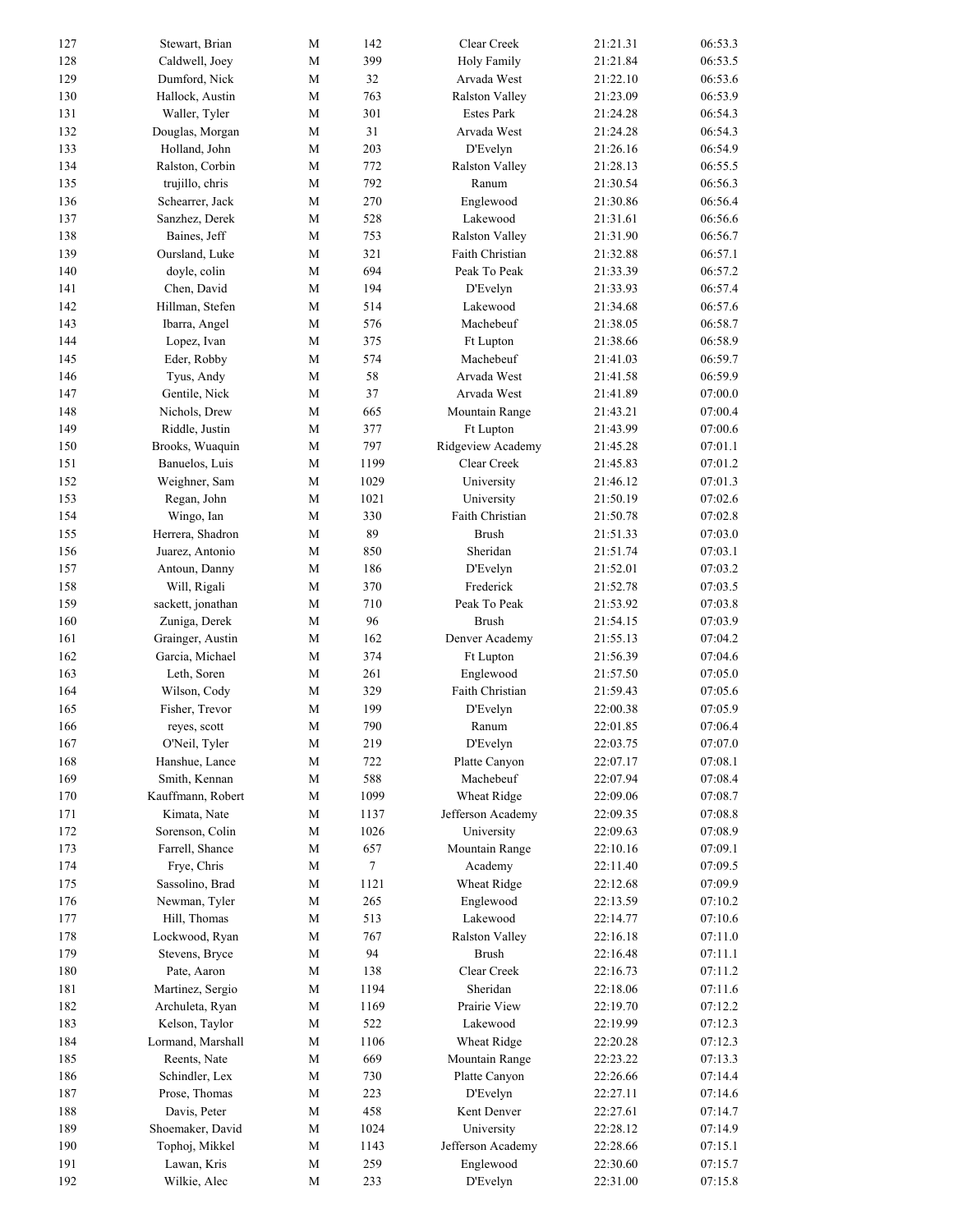| 193 | Lamb, Joshua            | M           | 212  | D'Evelyn              | 22:31.67 | 07:16.0 |
|-----|-------------------------|-------------|------|-----------------------|----------|---------|
| 194 | Hadden, Ross            | М           | 309  | Faith Christian       | 22:33.07 | 07:16.5 |
| 195 | Hilaire, Phil           | M           | 418  | Holy Family           | 22:33.62 | 07:16.7 |
| 196 | Bustos, Anthony         | М           | 498  | Lakewood              | 22:34.21 | 07:16.8 |
| 197 | Martin, Luke            | М           | 579  | Machebeuf             | 22:34.83 | 07:17.0 |
| 198 | Horecky, CJ             | M           | 313  | Faith Christian       | 22:37.03 | 07:17.8 |
| 199 | Dufficy, Conor          | М           | 197  | D'Evelyn              | 22:37.78 | 07:18.0 |
| 200 | Jung, Richard           | $\mathbf M$ | 208  | D'Evelyn              | 22:38.40 | 07:18.2 |
| 201 | Di Carlantonio, Dominic | М           | 1084 | Wheat Ridge           | 22:42.31 | 07:19.5 |
| 202 | Aberle, Austin          | М           | 750  | <b>Ralston Valley</b> | 22:44.73 | 07:20.2 |
| 203 | Moravec, Mike           | M           | 1177 | Prairie View          | 22:45.78 | 07:20.6 |
| 204 | Barton, Casey           | M           | 652  | Mountain Range        | 22:48.02 | 07:21.3 |
| 205 | Russel, Mike            | М           | 527  | Lakewood              | 22:48.32 | 07:21.4 |
| 206 | gulati, gunsagar        | M           | 701  | Peak To Peak          | 22:50.37 | 07:22.1 |
| 207 | Escobar, Andrew         | M           | 1004 | University            | 22:50.78 | 07:22.2 |
| 208 | Medearis, Tim           | $\mathbf M$ | 433  | Holy Family           | 22:51.23 | 07:22.3 |
| 209 | doyle, devin            | М           | 695  | Peak To Peak          | 22:52.13 | 07:22.6 |
| 210 | Voutor, Ben             | М           | 946  | Summit                | 22:54.63 | 07:23.4 |
| 211 | Clingan, Zach           | M           | 30   | Arvada West           | 22:55.95 | 07:23.9 |
| 212 | Satterthwaite, Jake     | М           | 78   | Berthoud              | 22:56.99 | 07:24.2 |
| 213 | Savoie, William         | М           | 475  | Kent Denver           | 22:58.32 | 07:24.6 |
| 214 | Aman, Abraha            | M           | 393  |                       |          | 07:24.7 |
|     |                         |             |      | Holy Family<br>Ranum  | 22:58.71 |         |
| 215 | aquino, peter           | М           | 779  |                       | 22:59.59 | 07:25.0 |
| 216 | Trafton, Connor         | $\mathbf M$ | 537  | Lakewood              | 23:01.53 | 07:25.7 |
| 217 | Ray, Stewart            | М           | 773  | Ralston Valley        | 23:02.10 | 07:25.8 |
| 218 | Forry, Ian              | М           | 507  | Lakewood              | 23:02.64 | 07:26.0 |
| 219 | Birney, Blaine          | М           | 191  | D'Evelyn              | 23:03.15 | 07:26.2 |
| 220 | Rivera, Dan             | М           | 378  | Ft Lupton             | 23:08.56 | 07:27.9 |
| 221 | Lewis, Matt             | М           | 766  | Ralston Valley        | 23:09.28 | 07:28.2 |
| 222 | Carrillo, Alejandro     | $\mathbf M$ | 1250 | <b>Brush</b>          | 23:10.93 | 07:28.7 |
| 223 | Illing, Dorian          | М           | 420  | Holy Family           | 23:13.72 | 07:29.6 |
| 224 | Ruting, Jordan          | $\mathbf M$ | 154  | Colorado Academy      | 23:14.21 | 07:29.7 |
| 225 | Trahan, Jonathan        | М           | 57   | Arvada West           | 23:15.15 | 07:30.0 |
| 226 | Dach, Austin            | М           | 502  | Lakewood              | 23:15.57 | 07:30.2 |
| 227 | Wood, Nick              | М           | 1182 | Prairie View          | 23:16.31 | 07:30.4 |
| 228 | French, David           | M           | 69   | Berthoud              | 23:21.77 | 07:32.2 |
| 229 | Finamore, Brandon       | М           | 1088 | Wheat Ridge           | 23:22.77 | 07:32.5 |
| 230 | Howard, LaVon           | M           | 859  | Skyview               | 23:25.76 | 07:33.5 |
| 231 | Ross, Andrew            | М           | 671  | Mountain Range        | 23:26.12 | 07:33.6 |
| 232 | Johnsen, Alex           | M           | 518  | Lakewood              | 23:26.50 | 07:33.7 |
| 233 | Wilson, Zach            | $\mathbf M$ | 145  | Clear Creek           | 23:26.95 | 07:33.9 |
| 234 | Byrd, Michael           | $\mathbf M$ | 798  | Ridgeview Academy     | 23:27.31 | 07:34.0 |
| 235 | McGee, Matthew          | $\mathbf M$ | 803  | Ridgeview Academy     | 23:30.33 | 07:34.9 |
| 236 | Fending, David          | $\mathbf M$ | 759  | Ralston Valley        | 23:32.09 | 07:35.5 |
| 237 | Dikeman, Taylor         | $\mathbf M$ | 1048 | Valley                | 23:32.81 | 07:35.7 |
| 238 | Sylman, Josh            | $\mathbf M$ | 536  | Lakewood              | 23:33.12 | 07:35.8 |
| 239 | Fell, Ben               | $\mathbf M$ | 68   | Berthoud              | 23:33.38 | 07:35.9 |
| 240 | Gibson, Ryan            | $\mathbf M$ | 509  | Lakewood              | 23:37.05 | 07:37.1 |
| 241 | Thornburg, Adam         | М           | 444  | Holy Family           | 23:37.78 | 07:37.3 |
| 242 | Vulcani, Doyle          | М           | 446  | Holy Family           | 23:41.74 | 07:38.6 |
| 243 | Kiyashko, Vadim         | М           | 134  | Clear Creek           | 23:42.72 | 07:38.9 |
| 244 | Clegg, Connor           | М           | 1082 | Wheat Ridge           | 23:45.34 | 07:39.8 |
| 245 | Sutton, Kyle            | М           | 232  | D'Evelyn              | 23:47.05 | 07:40.3 |
| 246 | Willoughby, Colton      | $\mathbf M$ | 235  | D'Evelyn              | 23:49.60 | 07:41.2 |
| 247 | Gabriel, Michael        | $\mathbf M$ | 255  | Englewood             | 23:49.87 | 07:41.2 |
|     |                         |             | 581  | Machebeuf             |          |         |
| 248 | McDermott, Tim          | M           |      |                       | 23:50.38 | 07:41.4 |
| 249 | fitzgerald, robert      | М           | 783  | Ranum                 | 23:53.03 | 07:42.3 |
| 250 | Novak, Quincy           | М           | 438  | Holy Family           | 23:53.29 | 07:42.4 |
| 251 | Burt, Connor            | M           | 1081 | Wheat Ridge           | 23:53.59 | 07:42.4 |
| 252 | Warner, Kyle            | M           | 1128 | Wheat Ridge           | 23:55.96 | 07:43.2 |
| 253 | Kendall, Robbie         | М           | 1100 | Wheat Ridge           | 23:56.94 | 07:43.5 |
| 254 | Howard, Joe             | $\mathbf M$ | 257  | Englewood             | 23:59.01 | 07:44.2 |
| 255 | Sharber, Matt           | $\mathbf M$ | 530  | Lakewood              | 23:59.46 | 07:44.3 |
| 256 | LaGrow, Nick            | $\mathbf M$ | 523  | Lakewood              | 24:00.22 | 07:44.6 |
| 257 | Vasquez, Nic            | М           | 538  | Lakewood              | 24:01.19 | 07:44.9 |
| 258 | Floodeen, Dylan         | M           | 373  | Ft Lupton             | 24:08.96 | 07:47.4 |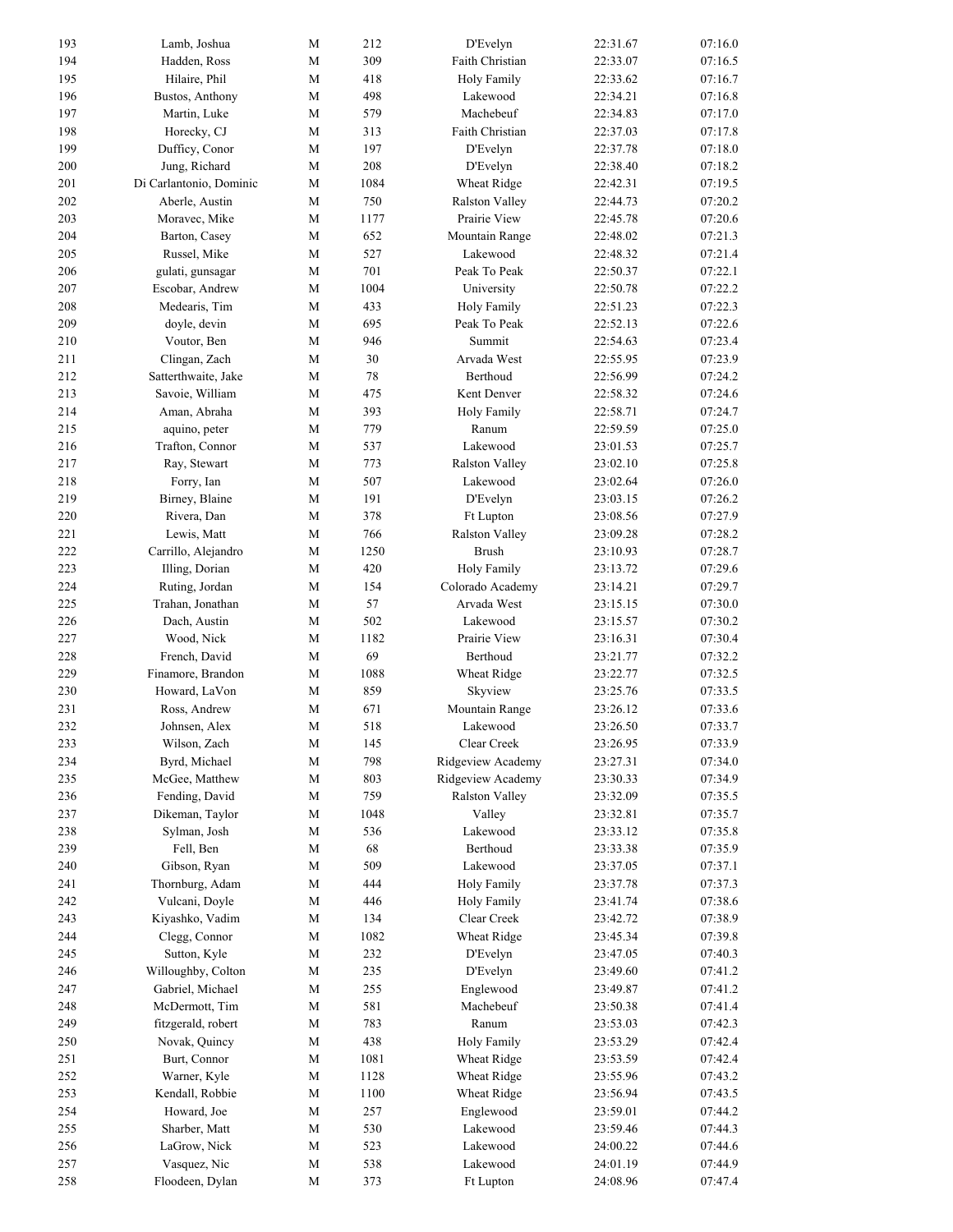| 259        | Baker, Andy        | M                | 274        | <b>Estes Park</b>     | 24:14.98 | 07:49.3 |
|------------|--------------------|------------------|------------|-----------------------|----------|---------|
| 260        | Couri, Brian       | M                | 757        | Ralston Valley        | 24:16.75 | 07:49.9 |
| 261        | Garin, Drew        | $\mathbf M$      | 508        | Lakewood              | 24:17.18 | 07:50.1 |
| 262        | Forbes, Ethan      | $\mathbf M$      | 760        | Ralston Valley        | 24:18.25 | 07:50.4 |
| 263        | greef, joe         | M                | 699        | Peak To Peak          | 24:18.51 | 07:50.5 |
| 264        | Ytterberg, Aaron   | $\mathbf M$      | 166        | Denver Academy        | 24:18.74 | 07:50.6 |
| 265        | Smith, Jake        | M                | 587        | Machebeuf             | 24:18.95 | 07:50.6 |
| 266        | Young, David       | $\mathbf M$      | 1168       | Prairie View          | 24:19.03 | 07:50.7 |
| 267        | whitehair, andre   | M                | 793        | Ranum                 | 24:21.25 | 07:51.4 |
| 268        | Eastman, Grant     | M                | 412        | <b>Holy Family</b>    | 24:23.73 | 07:52.2 |
| 269        | Gregor, Austen     | $\mathbf M$      | 463        | Kent Denver           | 24:29.86 | 07:54.1 |
| 270        | Todd, Corey        | M                | 732        | Platte Canyon         | 24:31.22 | 07:54.6 |
| 271        | Babish, Daniel     | M                | 571        | Machebeuf             | 24:33.06 | 07:55.2 |
| 272        | Lindeman, Ryan     | M                | 1017       | University            | 24:34.00 | 07:55.5 |
| 273        | Frye, Justin       | M                | 8          | Academy               | 24:34.35 | 07:55.6 |
| 274        | Williams, Ethan    | $\mathbf M$      | 540        | Lakewood              | 24:38.73 | 07:57.0 |
| 275        | Christiansen, Mike | M                | 499        | Lakewood              | 24:40.16 | 07:57.5 |
| 276        | Klenda, Jeff       | M                | 314        | Faith Christian       | 24:45.42 | 07:59.2 |
| 277        | Day, Tyler         | $\mathbf M$      | 1171       | Prairie View          | 24:46.77 | 07:59.6 |
| 278        | Price, Ethan       | $\mathbf M$      | 222        | D'Evelyn              | 24:47.93 | 08:00.0 |
| 279        | Huric, Armin       | M                | 133        | Clear Creek           | 24:51.83 | 08:01.2 |
| 280        | Brunetti, Darian   | $\mathbf M$      | 1080       | Wheat Ridge           | 24:58.70 | 08:03.5 |
| 281        | Poon, Hing         | $\mathbf M$      | 526        | Lakewood              | 25:02.96 | 08:04.8 |
| 282        | Lucero, Jovian     | $\mathbf M$      | 262        | Englewood             | 25:06.99 | 08:06.1 |
| 283        | Johnson, Nick      | M                | 724        | Platte Canyon         | 25:12.76 | 08:08.0 |
| 284        | Haich, Spencer     | М                | 721        | Platte Canyon         | 25:14.65 | 08:08.6 |
| 285        | Overton, Tyler     | M                | 473        | Kent Denver           | 25:16.64 | 08:09.2 |
| 286        | Dillon, Max        | M                | 372        | <b>Ft Lupton</b>      | 25:17.09 | 08:09.4 |
| 287        | Susman, Johnny     | M                | 1200       | Denver West           | 25:17.46 | 08:09.5 |
| 288        | Gazewood, Joey     | $\mathbf M$      | 1172       | Prairie View          | 25:17.81 | 08:09.6 |
| 289        | seeberger, nick    | $\mathbf M$      | 711        | Peak To Peak          | 25:18.21 | 08:09.7 |
| 290        | Alexander, Nicolas | ${\bf M}$        | 60         | Berthoud              | 25:19.12 | 08:10.0 |
| 291        | Ventura, Rafael    | M                | 1201       | Denver West           | 25:27.63 | 08:12.8 |
| 292        | Kwon, Daniel       | $\mathbf M$      | 164        | Denver Academy        | 25:30.01 | 08:13.6 |
| 293        | Bervick, Trevor    | $\mathbf M$      | 190        | D'Evelyn              | 25:37.12 | 08:15.8 |
| 294        | McDermott, John    | $\mathbf M$      | 580        | Machebeuf             | 25:37.33 | 08:15.9 |
| 295        | Kaufman, Jackson   | M                | 209        | D'Evelyn              | 25:37.82 | 08:16.1 |
| 296        | Eldredge, Tyler    | $\mathbf M$      | 34         | Arvada West           | 25:56.73 | 08:22.2 |
| 297        | Ladwig, Eric       | M                | 927        | Summit                | 25:57.21 | 08:22.3 |
| 298        | Crawford, Andrew   | M                | 195        | D'Evelyn              | 25:58.88 | 08:22.9 |
| 299        | quesada, chad      | $\mathbf M$      | 788        | Ranum                 | 26:03.64 | 08:24.4 |
| 300        | Wenker, John       | $\mathbf M$      | 327        | Faith Christian       | 26:04.01 | 08:24.5 |
| 301        | Steverson, Nick    | $\mathbf M$      | 271        | Englewood             | 26:09.32 | 08:26.2 |
| 302        | Alarcon, Aaron     | $\mathbf M$      | 810        | Roosevelt             | 26:10.30 | 08:26.5 |
| 303        | Klein, James       | $\mathbf M$      | 163        | Denver Academy        | 26:16.93 | 08:28.7 |
| 304        | pacheco, eric      | ${\bf M}$        | 787        | Ranum                 | 26:20.65 | 08:29.9 |
| 305        | Santacruz, Jesse   | $\mathbf M$      | 1198       | Frederick             | 26:21.27 | 08:30.1 |
| 306        | Schlagel, Bobby    | $\mathbf M$      | 843        | Roosevelt             | 26:21.80 | 08:30.3 |
| 307        | Arizmendi, Jason   | $\mathbf M$      | 813        | Roosevelt             | 26:22.29 | 08:30.4 |
| 308        | Castillo, Alfred   | M                | 818        | Roosevelt             | 26:22.87 | 08:30.6 |
| 309        | Jones, Matthew     | М                | 520        | Lakewood              | 26:23.12 | 08:30.7 |
|            | Predmore, Jon      |                  |            | Roosevelt             |          |         |
| 310        | Brown, Matt        | M                | 838<br>497 | Lakewood              | 26:23.58 | 08:30.8 |
| 311<br>312 |                    | M<br>$\mathbf M$ |            |                       | 26:24.30 | 08:31.1 |
|            | Papachek, Presley  |                  | 835        | Roosevelt             | 26:25.72 | 08:31.5 |
| 313        | Lou, Bob           | $\mathbf M$      | 524        | Lakewood              | 26:26.86 | 08:31.9 |
| 314        | Castillo, Garret   | $\mathbf M$      | 149        | Colorado Academy      | 26:28.13 | 08:32.3 |
| 315        | Hurt, Austin       | $\mathbf M$      | 1010       | University            | 26:28.35 | 08:32.4 |
| 316        | Krier, Dave        | M                | 1015       | University            | 26:32.92 | 08:33.8 |
| 317        | Foley, Robert      | $\mathbf M$      | 35         | Arvada West           | 26:39.97 | 08:36.1 |
| 318        | Stave, Brendan     | M                | 775        | <b>Ralston Valley</b> | 26:47.50 | 08:38.5 |
| 319        | McCurry, Dillon    | M                | 1176       | Prairie View          | 26:49.39 | 08:39.2 |
| 320        | Ayala, Miguel      | $\mathbf M$      | 848        | Sheridan              | 27:07.23 | 08:44.9 |
| 321        | Derrera, Jared     | $\mathbf M$      | 825        | Roosevelt             | 27:44.01 | 08:56.8 |
| 322        | Thornock, Buckie   | $\mathbf M$      | 846        | Roosevelt             | 27:44.25 | 08:56.9 |
| 323        | Cook, Donnie       | M                | 821        | Roosevelt             | 27:44.50 | 08:56.9 |
| 324        | Fiorello, Will     | M                | 161        | Denver Academy        | 27:48.96 | 08:58.4 |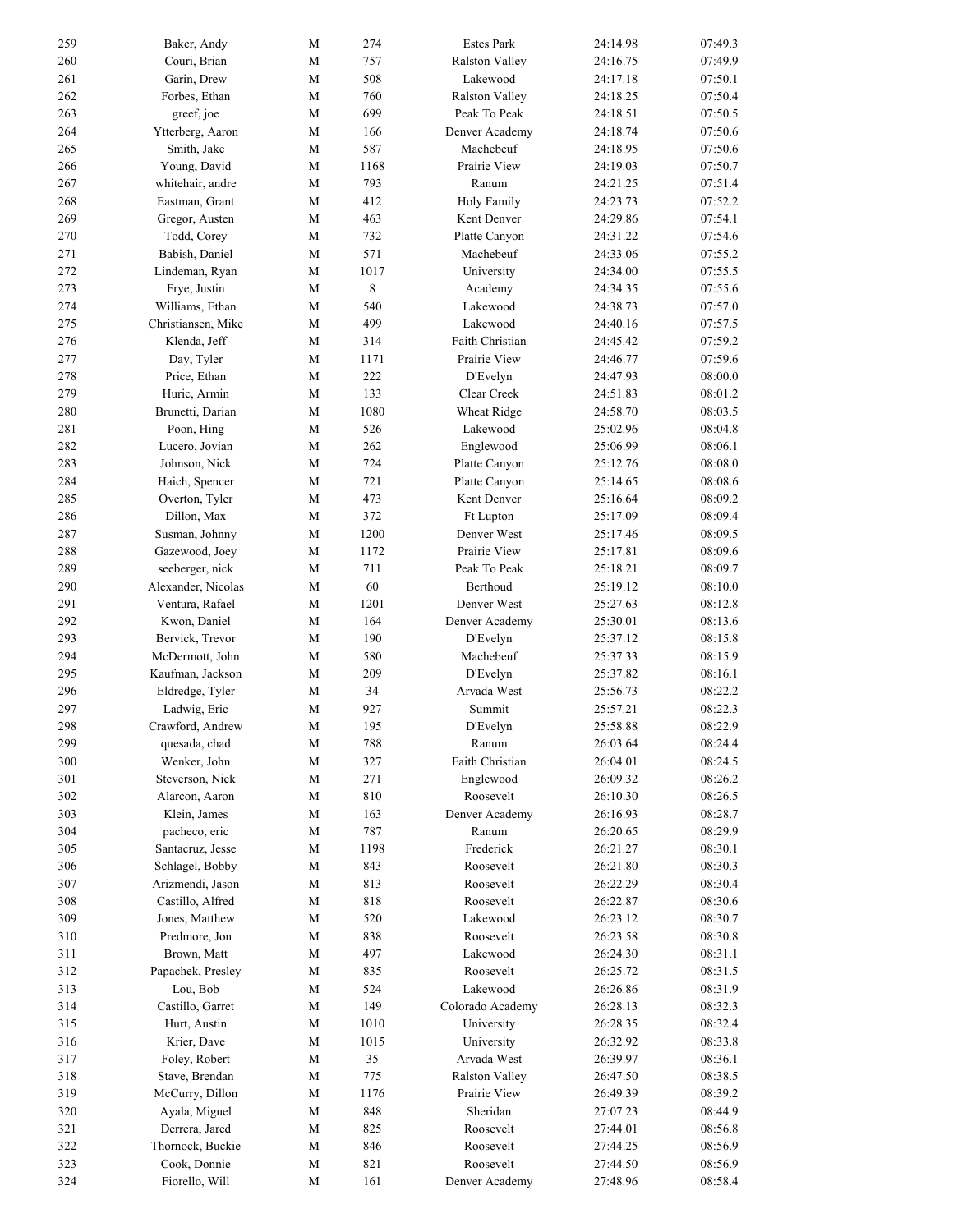| 325 | Troutman, Brendan    | M           | 777  | <b>Ralston Valley</b> | 28:03.83 | 09:03.2 |
|-----|----------------------|-------------|------|-----------------------|----------|---------|
| 326 | Lormand, Nick        | M           | 1107 | Wheat Ridge           | 28:04.55 | 09:03.4 |
| 327 | Nick, Chris          | M           | 1141 | Jefferson Academy     | 28:16.87 | 09:07.4 |
| 328 | Kamel, Andrew        | M           | 467  | Kent Denver           | 28:24.20 | 09:09.7 |
| 329 | Newman, Nick         | M           | 264  | Englewood             | 28:27.09 | 09:10.7 |
| 330 | Barnett, Aaron       | M           | 814  | Roosevelt             | 28:30.62 | 09:11.8 |
| 331 | Salas, Tino          | M           | 1202 | Denver West           | 28:45.18 | 09:16.5 |
| 332 | Dunlap, Andrew       | $\mathbf M$ | 918  | Summit                | 28:53.30 | 09:19.1 |
| 333 | Blickley, Stephen    | M           | 159  | Denver Academy        | 29:23.73 | 09:28.9 |
| 334 | Braden, Chris        | M           | 496  | Lakewood              | 29:33.03 | 09:31.9 |
| 335 | Berkley, Kody        | M           | 914  | Summit                | 29:35.95 | 09:32.9 |
| 336 | Pawlak, Chris        | M           | 1179 | Prairie View          | 29:48.53 | 09:36.9 |
| 337 | Unknown              | M           | 1203 |                       | 30:06.92 | 09:42.9 |
| 338 | Jakobitz, Brad       | M           | 828  | Roosevelt             | 30:15.42 | 09:45.6 |
| 339 | Bellfi, Keith        | M           | 815  | Roosevelt             | 30:19.63 | 09:47.0 |
| 340 | Fraser, Owen         | M           | 1006 | University            | 30:25.86 | 09:49.0 |
| 341 | Bair, Ty             | M           | 158  | Denver Academy        | 30:29.39 | 09:50.1 |
| 342 | Cervantes, Alfonso   | M           | 820  | Roosevelt             | 30:40.29 | 09:53.6 |
| 343 | Dadderio, Chris      | M           | 822  | Roosevelt             | 30:40.55 | 09:53.7 |
| 344 | Castillo, Richie     | M           | 819  | Roosevelt             | 30:40.80 | 09:53.8 |
| 345 | Rodriguez, Christian | M           | 842  | Roosevelt             | 30:41.13 | 09:53.9 |
| 346 | Stoor, Dillan        | M           | 845  | Roosevelt             | 30:41.37 | 09:54.0 |
| 347 | Nam, Ruslan          | M           | 834  | Roosevelt             | 30:44.88 | 09:55.1 |
| 348 | Granberg, Reily      | M           | 415  | Holy Family           | 31:08.76 | 10:02.8 |
| 349 | Mayo, Jordan         | M           | 1251 | <b>Ralston Valley</b> | 31:40.07 | 10:12.9 |
| 350 | Hite, Ryan           | M           | 202  | D'Evelyn              | 31:51.60 | 10:16.6 |
| 351 | Maes, Tony           | M           | 1108 | Wheat Ridge           | 32:14.98 | 10:24.2 |
| 352 | Halbert, Tyler       | M           | 1173 | Prairie View          | 32:52.70 | 10:36.4 |
| 353 | Ross, Jack           | M           | 77   | Berthoud              | 35:16.86 | 11:22.9 |
| 354 | Day, Caleb           | ${\bf M}$   | 3    | Academy               | 35:55.47 | 11:35.3 |
| 355 | shelley, vincent     | M           | 791  | Ranum                 | 38:53.24 | 12:32.7 |
| 356 | Soto, Felipe         | M           | 844  | Roosevelt             | 40:44.86 | 13:08.7 |
| 357 | Phillips, Tyler      | M           | 837  | Roosevelt             | 40:56.88 | 13:12.5 |
| 358 | Hatheway, Kyle       | M           | 784  | Ranum                 | 43:44.93 | 14:06.8 |

## **HS Boys Team Scores**

| Place          | Score | School                |
|----------------|-------|-----------------------|
| 1              | 31    | Ridgeview Academy     |
| $\overline{2}$ | 44    | D'Evelyn              |
| 3              | 46    | <b>Ralston Valley</b> |
| 4              | 121   | University            |
| 5              | 123   | Faith Christian       |
| 6              | 151   | <b>Brush</b>          |
| 7              | 158   | Peak To Peak          |
| 8              | 166   | <b>Holy Family</b>    |
| 9              | 182   | Arvada West           |
| 10             | 211   | Berthoud              |
| 11             | 222   | Frederick             |
| 12             | 271   | Mountain Range        |
| 13             | 276   | Lakewood              |
| 14             | 331   | Platte Canyon         |
| 15             | 351   | Clear Creek           |
| 16             | 366   | Summit                |
| 17             | 419   | Machebeuf             |
| 18             | 435   | Kent Denver           |
| 19             | 486   | <b>Estes Park</b>     |
| 20             | 487   | Englewood             |
| 21             | 504   | Prairie View          |
| 22             | 525   | Jefferson Academy     |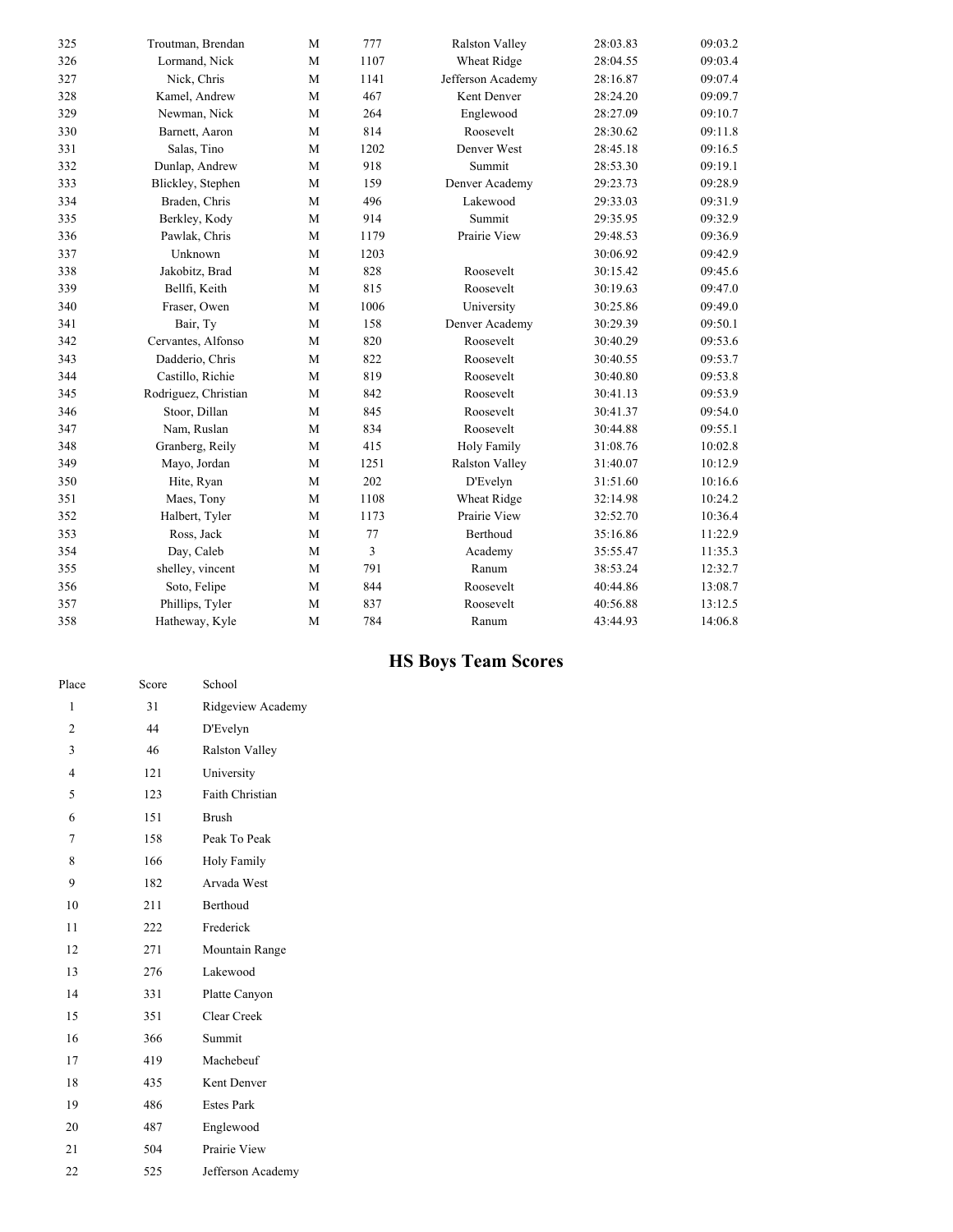| 23 | 548  | Wheat Ridge      |
|----|------|------------------|
| 24 | 658  | <b>Ft Lupton</b> |
| 25 | 736  | Sheridan         |
| 26 | 745  | Ranum            |
| 27 | 749  | Colorado Academy |
| 28 | 989  | Denver Academy   |
| 29 | 1001 | Roosevelt        |

#### **HS Girls Results**

| Place                   | Name                | Sex                       | Bib  | Team               | Time     | Pace    |
|-------------------------|---------------------|---------------------------|------|--------------------|----------|---------|
| $\mathbf{1}$            | Perkins, Briana     | F                         | 935  | Summit             | 20:11.71 | 06:30.9 |
| 2                       | Haase, Hilary       | F                         | 719  | Platte Canyon      | 21:03.63 | 06:47.6 |
| 3                       | Bishop, Julia       | F                         | 915  | Summit             | 21:07.98 | 06:49.0 |
| $\overline{\mathbf{4}}$ | Greksa, Cali        | F                         | 922  | Summit             | 21:08.79 | 06:49.3 |
| 5                       | Nahreini, Jhenya    | F                         | 706  | Peak To Peak       | 21:30.59 | 06:56.3 |
| 6                       | hopkins, kate       | F                         | 703  | Peak To Peak       | 21:37.70 | 06:58.6 |
| 7                       | Berino, Jenya       | F                         | 913  | Summit             | 21:45.04 | 07:01.0 |
| 8                       | Long, Megan         | F                         | 213  | D'Evelyn           | 21:58.32 | 07:05.3 |
| 9                       | Burk, Kristina      | F                         | 398  | <b>Holy Family</b> | 22:00.66 | 07:06.0 |
| 10                      | Christensen, Jamie  | F                         | 83   | <b>Brush</b>       | 22:00.88 | 07:06.1 |
| 11                      | Wilson, Alex        | F                         | 449  | Holy Family        | 22:05.96 | 07:07.7 |
| 12                      | rodenburg, jasmine  | $\rm F$                   | 708  | Peak To Peak       | 22:08.06 | 07:08.4 |
| 13                      | Czastkiewicz, Ola   | F                         | 501  | Lakewood           | 22:22.55 | 07:13.1 |
| 14                      | Sodergren, Katie    | $\rm F$                   | 942  | Summit             | 22:25.08 | 07:13.9 |
| 15                      | Lynch, Tarrah       | $\rm F$                   | 868  | St Mary's Academy  | 22:25.76 | 07:14.1 |
| 16                      | Eberhart, Mackenzie | F                         | 655  | Mountain Range     | 22:28.34 | 07:14.9 |
| 17                      | Hood, Caitlynn      | F                         | 1174 | Prairie View       | 22:28.94 | 07:15.1 |
| 18                      | Davis, Lauren       | F                         | 864  | St Mary's Academy  | 22:29.33 | 07:15.3 |
| 19                      | White, Katie        | F                         | 483  | Kent Denver        | 22:35.73 | 07:17.3 |
| $20\,$                  | Mapes, Kelly        | $\rm F$                   | 578  | Machebeuf          | 22:37.00 | 07:17.7 |
| 21                      | weingart, margaret  | $\rm F$                   | 714  | Peak To Peak       | 22:39.30 | 07:18.5 |
| 22                      | wang, mary          | $\rm F$                   | 713  | Peak To Peak       | 22:39.55 | 07:18.6 |
| 23                      | Bradley, Kelsey     | $\rm F$                   | 397  | Holy Family        | 22:39.78 | 07:18.6 |
| 24                      | Heneger, Makayla    | F                         | 1009 | University         | 22:45.83 | 07:20.6 |
| 25                      | Bell, Aly           | F                         | 189  | D'Evelyn           | 22:55.74 | 07:23.8 |
| 26                      | chandler, emily     | F                         | 690  | Peak To Peak       | 22:55.95 | 07:23.9 |
| 27                      | Allen, Kristy       | F                         | 305  | Faith Christian    | 22:59.45 | 07:25.0 |
| $28\,$                  | Haase, Kelly        | $\rm F$                   | 720  | Platte Canyon      | 23:02.13 | 07:25.8 |
| 29                      | Bergstrom, Zoe      | F                         | 653  | Mountain Range     | 23:07.00 | 07:27.4 |
| 30                      | danielson, caitlin  | $\rm F$                   | 693  | Peak To Peak       | 23:08.05 | 07:27.8 |
| 31                      | bouchet, courtney   | $\rm F$                   | 780  | Ranum              | 23:09.73 | 07:28.3 |
| 32                      | Donovan, Claire     | F                         | 410  | Holy Family        | 23:12.53 | 07:29.2 |
| 33                      | Goss, Sarah         | F                         | 86   | <b>Brush</b>       | 23:12.98 | 07:29.3 |
| 34                      | Kane, Meghan        | F                         | 926  | Summit             | 23:15.43 | 07:30.1 |
| 35                      | Douglas, Morgan     | F                         | 31   | Arvada West        | 23:16.20 | 07:30.4 |
| 36                      | Stafford, Brittany  | $\rm F$                   | 228  | D'Evelyn           | 23:17.52 | 07:30.8 |
| 37                      | Sandavol, Lorena    | F                         | 93   | <b>Brush</b>       | 23:18.04 | 07:31.0 |
| 38                      | Johnson, Haley      | F                         | 519  | Lakewood           | 23:18.26 | 07:31.1 |
| 39                      | McPhee, Rachel      | F                         | 291  | <b>Estes Park</b>  | 23:18.88 | 07:31.3 |
| $40\,$                  | Choy, Catherine     | $\boldsymbol{\mathrm{F}}$ | 403  | Holy Family        | 23:28.64 | 07:34.4 |
| 41                      | Seat, Dani          | $\rm F$                   | 79   | Berthoud           | 23:30.08 | 07:34.9 |
| 42                      | Hewson, Lauren      | $\mathbf F$               | 284  | <b>Estes Park</b>  | 23:30.31 | 07:34.9 |
| 43                      | Cyr, Katie          | $\rm F$                   | 84   | <b>Brush</b>       | 23:30.83 | 07:35.1 |
| $44\,$                  | Munger, Clare       | $\mathbf F$               | 436  | Holy Family        | 23:31.32 | 07:35.3 |
| 45                      | Barlow, Emily       | $\rm F$                   | 1136 | Jefferson Academy  | 23:32.38 | 07:35.6 |
| 46                      | DeWitt, Betta       | $\mathbf F$               | 407  | Holy Family        | 23:35.54 | 07:36.6 |
|                         |                     |                           |      | Faith Christian    |          |         |
| 47                      | Payne, Emily        | $\mathbf F$               | 322  |                    | 23:45.24 | 07:39.8 |
| 48                      | Straub, Ashley      | $\boldsymbol{\mathrm{F}}$ | 55   | Arvada West        | 23:47.48 | 07:40.5 |
| 49                      | Schmidt, Lindsey    | $\rm F$                   | 52   | Arvada West        | 23:49.02 | 07:41.0 |
| 50                      | Silven, Lara        | $\rm F$                   | 940  | Summit             | 23:51.52 | 07:41.8 |
| 51                      | Carlson, Jenna      | $\rm F$                   | 400  | <b>Holy Family</b> | 23:54.58 | 07:42.8 |
| 52                      | Discipio, Kathleen  | $\mathbf F$               | 408  | <b>Holy Family</b> | 23:56.63 | 07:43.4 |
| 53                      | Brouillet, Melissa  | $\rm F$                   | 192  | D'Evelyn           | 23:56.82 | 07:43.5 |
| 54                      | Strohauer, April    | $\boldsymbol{\mathrm{F}}$ | 1027 | University         | 23:59.93 | 07:44.5 |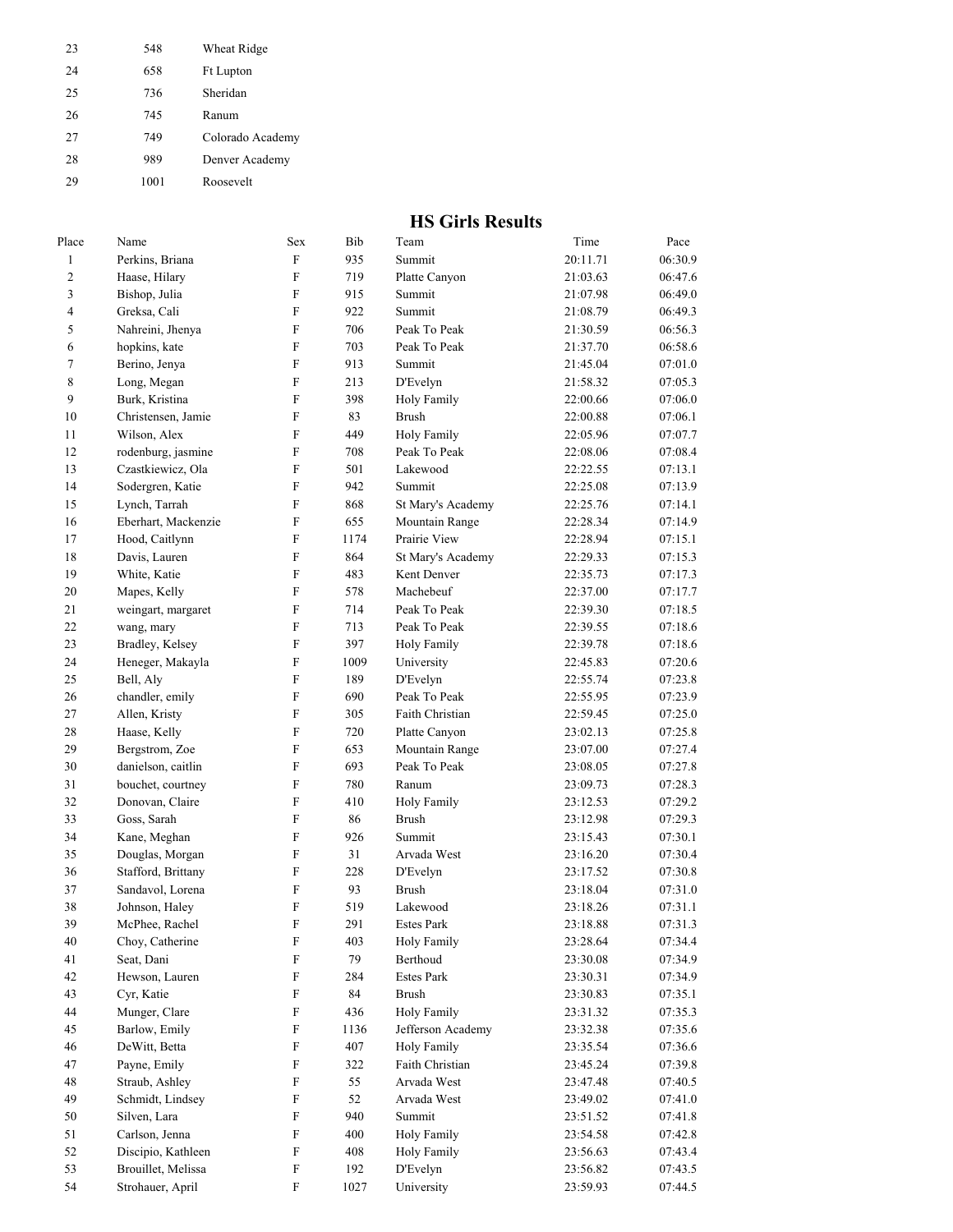| 55     | Allen, Baylie       | $\rm F$                   | 304  | Faith Christian   | 24:05.45 | 07:46.3 |
|--------|---------------------|---------------------------|------|-------------------|----------|---------|
| 56     | Scott, Rene         | $\mathbf F$               | 53   | Arvada West       | 24:08.98 | 07:47.4 |
| 57     | Hoffmann, Lien      | $\rm F$                   | 515  | Lakewood          | 24:11.19 | 07:48.1 |
| 58     | Loberg, Amy         | $\rm F$                   | 74   | Berthoud          | 24:12.03 | 07:48.4 |
| 59     | Stauffer, Kelsey    | $\mathbf F$               | 675  | Mountain Range    | 24:12.62 | 07:48.6 |
| 60     | Sbabaro, Gina       | $\rm F$                   | 225  | D'Evelyn          | 24:12.94 | 07:48.7 |
| 61     | Stamp, Hilary       | $\rm F$                   | 229  | D'Evelyn          | 24:15.18 | 07:49.4 |
| 62     | Boyer, Kari         | $\rm F$                   | 716  | Platte Canyon     | 24:18.47 | 07:50.5 |
| 63     | Snieder, Julia      | $\mathbf F$               | 533  | Lakewood          | 24:19.70 | 07:50.9 |
| 64     | Johnson, Alyx       | $\rm F$                   | 1012 | University        | 24:20.15 | 07:51.0 |
| 65     | Dougherty, Jamie    | $\rm F$                   | 252  | Englewood         | 24:21.56 | 07:51.5 |
| 66     | Dunn, Courtney      | $\rm F$                   | 67   | Berthoud          | 24:27.01 | 07:53.2 |
|        |                     | $\rm F$                   |      |                   |          |         |
| 67     | Jessen, Emma        |                           | 72   | Berthoud          | 24:27.19 | 07:53.3 |
| 68     | Kostelecky, Nicole  | F                         | 43   | Arvada West       | 24:34.95 | 07:55.8 |
| 69     | Kostelecky, Kalli   | $\rm F$                   | 42   | Arvada West       | 24:35.51 | 07:56.0 |
| $70\,$ | Koschnitzke, Hannah | $\mathbf F$               | 287  | <b>Estes Park</b> | 24:37.55 | 07:56.6 |
| 71     | Foy, Lindsey        | $\rm F$                   | 1049 | Valley            | 24:39.08 | 07:57.1 |
| 72     | Roddy, Sheena       | $\mathbf F$               | 441  | Holy Family       | 24:40.07 | 07:57.4 |
| 73     | Loberg, Sarah       | $\rm F$                   | 75   | Berthoud          | 24:40.51 | 07:57.6 |
| 74     | Jones, Mackenzie    | $\rm F$                   | 925  | Summit            | 24:41.23 | 07:57.8 |
| 75     | Atkins, Alyssa      | $\rm F$                   | 273  | <b>Estes Park</b> | 24:41.68 | 07:58.0 |
| 76     | Leonard, Julia      | $\rm F$                   | 73   | Berthoud          | 24:43.90 | 07:58.7 |
| 77     | Faktor, Kara        | $\rm F$                   | 506  | Lakewood          | 24:44.45 | 07:58.9 |
| 78     | Kato, Raquel        | $\rm F$                   | 1013 | University        | 24:45.63 | 07:59.2 |
| 79     | Isely, Raquel       | $\rm F$                   | 867  | St Mary's Academy | 24:47.16 | 07:59.7 |
| $80\,$ | Hasz, Kali          | $\rm F$                   | 310  | Faith Christian   | 24:47.35 | 07:59.8 |
| 81     | Strohauer, Amber    | $\rm F$                   | 1028 | University        | 24:48.39 | 08:00.1 |
| 82     | Hofsetz, Ximenna    | $\rm F$                   | 516  | Lakewood          | 24:48.59 | 08:00.2 |
| 83     | Weitzel, Chelsea    | $\rm F$                   | 302  | <b>Estes Park</b> | 24:48.84 | 08:00.3 |
| 84     | McHugh, Anna        | $\mathbf F$               | 45   | Arvada West       | 24:55.03 | 08:02.3 |
| 85     | Ankarlo, Colleen    | $\rm F$                   | 394  |                   |          | 08:02.8 |
|        |                     | $\mathbf F$               |      | Holy Family       | 24:56.60 |         |
| 86     | Berryman, Natalie   |                           | 495  | Lakewood          | 24:57.43 | 08:03.0 |
| 87     | O'Connor, Camille   | $\rm F$                   | 667  | Mountain Range    | 25:06.81 | 08:06.1 |
| 88     | Fellows, Alyssa     | $\rm F$                   | 254  | Englewood         | 25:09.97 | 08:07.1 |
| 89     | Franco, Alejandra   | $\rm F$                   | 1050 | Valley            | 25:10.36 | 08:07.2 |
| 90     | Morgan, Sarah       | $\rm F$                   | 215  | D'Evelyn          | 25:11.00 | 08:07.4 |
| 91     | Lombardi, Romi      | $\mathbf F$               | 44   | Arvada West       | 25:11.82 | 08:07.7 |
| 92     | Simons, Nicole      | $\rm F$                   | 1181 | Prairie View      | 25:12.82 | 08:08.0 |
| 93     | Del Valle, sami     | $\rm F$                   | 782  | Ranum             | 25:13.35 | 08:08.2 |
| 94     | Bolton, Megan       | $\mathbf F$               | 62   | Berthoud          | 25:14.10 | 08:08.4 |
| 95     | Edstrom, Ellie      | $\mathbf F$               | 33   | Arvada West       | 25:14.52 | 08:08.6 |
| 96     | Clark, Mallory      | $\rm F$                   | 916  | Summit            | 25:14.90 | 08:08.7 |
| 97     | Hegarty, Theresa    | $\mathbf F$               | 575  | Machebeuf         | 25:15.57 | 08:08.9 |
| 98     | Barosh, Theresa     | $\mathbf F$               | 276  | <b>Estes Park</b> | 25:18.73 | 08:09.9 |
| 99     | Mardock, Marley     | $\boldsymbol{\mathrm{F}}$ | 290  | <b>Estes Park</b> | 25:19.70 | 08:10.2 |
| 100    | Wendt, Cailey       | $\boldsymbol{\mathrm{F}}$ | 1144 | Jefferson Academy | 25:20.22 | 08:10.4 |
| 101    | Alford, Tessa       | $\mathbf F$               | 715  | Platte Canyon     | 25:25.72 | 08:12.2 |
| 102    | Carlson, michelle   | $\rm F$                   | 689  | Peak To Peak      | 25:26.33 | 08:12.4 |
| 103    | Lowe, Katie         | $\mathbf F$               | 471  | Kent Denver       | 25:26.69 | 08:12.5 |
| 104    | Hayes, Julia        | $\rm F$                   | 923  | Summit            | 25:27.52 | 08:12.7 |
| 105    | Kaewert, Sarah      | $\boldsymbol{\mathrm{F}}$ | 466  | Kent Denver       | 25:30.08 | 08:13.6 |
|        | Galecki, Samantha   | $\mathbf F$               |      | Arvada West       |          |         |
| 106    |                     |                           | 36   |                   | 25:30.32 | 08:13.7 |
| 107    | Barlow, Lindsay     | $\boldsymbol{\mathrm{F}}$ | 452  | Kent Denver       | 25:30.58 | 08:13.7 |
| 108    | Carney, Riley K     | F                         | 455  | Kent Denver       | 25:31.67 | 08:14.1 |
| 109    | Zuk, Liz            | $\boldsymbol{\mathrm{F}}$ | 237  | D'Evelyn          | 25:31.93 | 08:14.2 |
| 110    | Carlson, Emma       | $\rm F$                   | 1001 | University        | 25:33.39 | 08:14.6 |
| 111    | Moul, Ericia        | $\mathbf F$               | 320  | Faith Christian   | 25:35.16 | 08:15.2 |
| 112    | Nedeau, Michelle    | $\rm F$                   | 217  | D'Evelyn          | 25:35.38 | 08:15.3 |
| 113    | garrison, jillian   | $\mathbf F$               | 698  | Peak To Peak      | 25:37.54 | 08:16.0 |
| 114    | Day, Josie          | $\mathbf F$               | 1170 | Prairie View      | 25:41.16 | 08:17.1 |
| 115    | Balthazor, Taylor   | $\boldsymbol{\mathrm{F}}$ | 395  | Holy Family       | 25:45.88 | 08:18.7 |
| 116    | Eckelberg, Leanne   | F                         | 505  | Lakewood          | 25:48.63 | 08:19.6 |
| 117    | elkins, emily       | $\boldsymbol{\mathrm{F}}$ | 696  | Peak To Peak      | 25:49.35 | 08:19.8 |
| 118    | Gamble, Anne        | $\mathbf F$               | 282  | <b>Estes Park</b> | 25:49.61 | 08:19.9 |
| 119    | Horvath, Katie      | $\mathbf F$               | 866  | St Mary's Academy | 25:49.96 | 08:20.0 |
| 120    | Li, Xinnan          | $\rm F$                   | 705  | Peak To Peak      | 25:52.40 | 08:20.8 |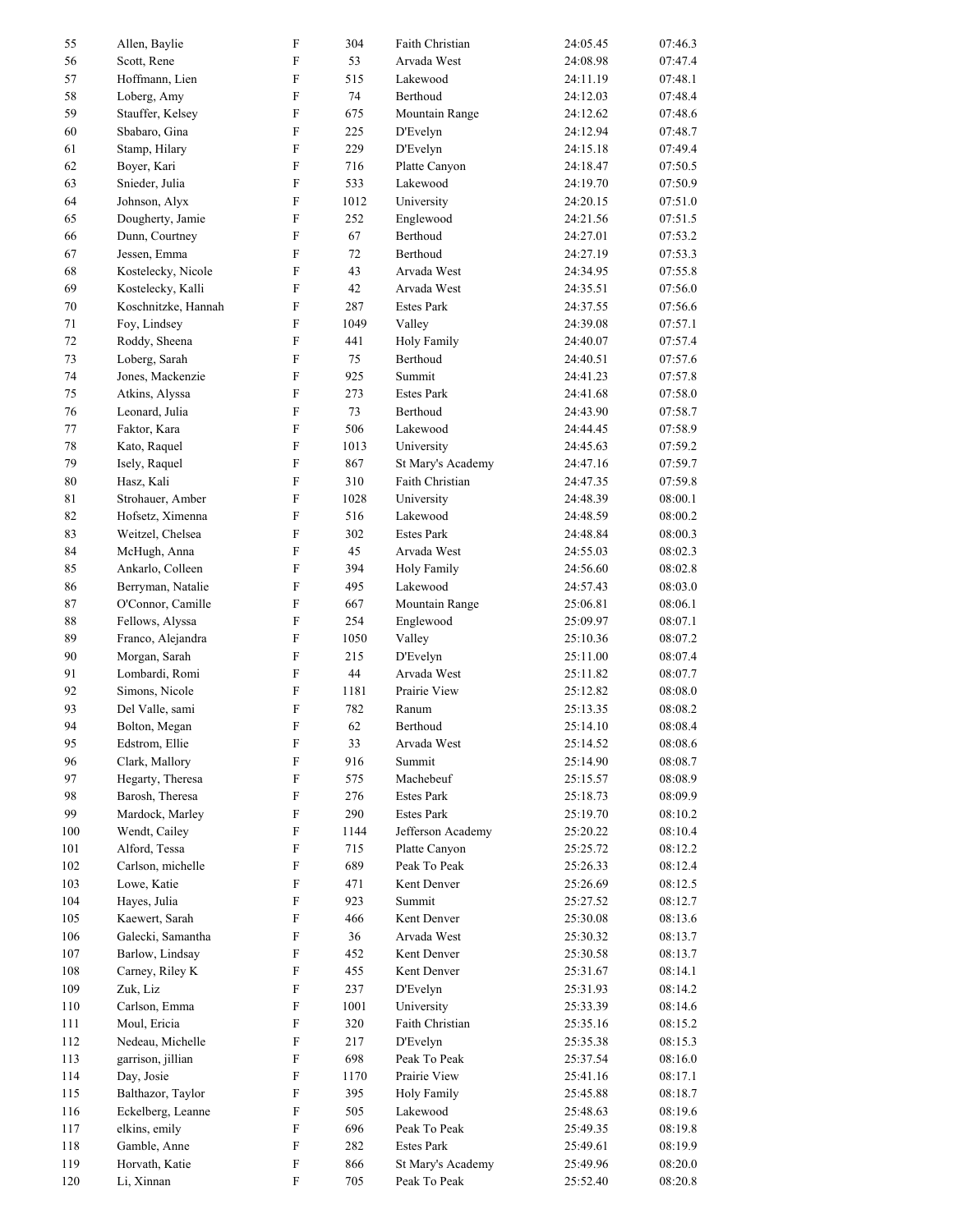| 121        | Mertens, Jill               | $\mathbf F$                | 92          | <b>Brush</b>              | 25:56.89             | 08:22.2            |
|------------|-----------------------------|----------------------------|-------------|---------------------------|----------------------|--------------------|
| 122        | Cox, Codi                   | $\mathbf F$                | 863         | St Mary's Academy         | 26:01.33             | 08:23.7            |
| 123        | Templeton, Rebecca          | $\rm F$                    | 325         | Faith Christian           | 26:04.59             | 08:24.7            |
| 124        | Carpenter, Christine        | $\mathbf F$                | 401         | <b>Holy Family</b>        | 26:05.26             | 08:24.9            |
| 125        | Quinones, Genesis           | $\boldsymbol{\mathrm{F}}$  | 1020        | University                | 26:07.05             | 08:25.5            |
| 126        | Veney, Melissa              | $\rm F$                    | 862         | Skyview                   | 26:07.89             | 08:25.8            |
| 127        | Murdock, Jen                | F                          | 367         | Frederick                 | 26:10.82             | 08:26.7            |
| 128        | Hagler, Taylor              | $\rm F$                    | 1008        | University                | 26:11.30             | 08:26.9            |
| 129        | Buss, Daniella              | $\mathbf F$                | 127         | Clear Creek               | 26:11.77             | 08:27.0            |
| 130        | Oliver, Taylor              | $\rm F$                    | 48          | Arvada West               | 26:12.30             | 08:27.2            |
| 131        | Neel, Rose                  | $\rm F$                    | 931         | Summit                    | 26:13.64             | 08:27.6            |
| 132        | Griffith, Kelly             | $\rm F$                    | 128         | Clear Creek               | 26:14.09             | 08:27.8            |
| 133        | Singer, Sarah               | $\boldsymbol{\mathrm{F}}$  | 1125        | Wheat Ridge               | 26:18.60             | 08:29.2            |
| 134        | Salinas, Maggie             | $\rm F$                    | 369         | Frederick                 | 26:19.77             | 08:29.6            |
| 135        | Downing, Ryan               | F                          | 1086        | Wheat Ridge               | 26:23.86             | 08:30.9            |
| 136        | henry, lindsy               | $\rm F$                    | 785         | Ranum                     | 26:24.46             | 08:31.1            |
| 137        | Kopplinger, Jamie           | $\rm F$                    | 424         | <b>Holy Family</b>        | 26:27.85             | 08:32.2            |
| 138        | Kiernan, Meghan             | $\rm F$                    | 423         | <b>Holy Family</b>        | 26:28.59             | 08:32.4            |
| 139        | Rivera, Sophia              | $\rm F$                    | 268         | Englewood                 | 26:29.55             | 08:32.8            |
| 140        | Hack, Maddie                | $\rm F$                    | 1094        | Wheat Ridge               | 26:32.80             | 08:33.8            |
| 141        | Marler, Jenny               | $\mathbf F$                | 214         | D'Evelyn                  | 26:34.11             | 08:34.2            |
| 142        | Wilson, Megan               | $\rm F$                    | 144         | Clear Creek               | 26:35.10             | 08:34.5            |
| 143        | Landkamer, Devin            | F                          | 289         | <b>Estes Park</b>         | 26:37.34             | 08:35.3            |
| 144        | Barton, Briana              | $\rm F$                    | 188         | D'Evelyn                  | 26:39.31             | 08:35.9            |
| 145        | Rieke, Shannon              | $\mathbf F$                | 841         | Roosevelt                 | 26:41.66             | 08:36.7            |
| 146        | Todor, Miranda              | $\rm F$                    | 56          | Arvada West               | 26:45.58             | 08:37.9            |
| 147        | Eberhart, Madison           | $\rm F$                    | 656         | Mountain Range            | 26:51.73             | 08:39.9            |
| 148        | Mielkus, Arie               | $\rm F$                    | 664         | Mountain Range            | 26:52.89             | 08:40.3            |
| 149        | Austill, Annelise           | $\boldsymbol{\mathrm{F}}$  | 912         | Summit                    | 26:53.13             | 08:40.4            |
| 150        | Peavy, Maddy                | $\rm F$                    | 836         | Roosevelt                 | 26:54.87             | 08:40.9            |
| 151        | Lee, Heidi                  | F                          | 830         | Roosevelt                 | 26:57.43             | 08:41.8            |
| 152        | Abelman, Laura              | $\boldsymbol{\mathrm{F}}$  | 450         | Kent Denver               | 26:58.29             | 08:42.0            |
| 153        | Ermisch, Jenna              | $\mathbf F$                | 413         | Holy Family               | 26:58.94             | 08:42.2            |
| 154        | Kohlruss, Sierra            | $\rm F$                    | 41          | Arvada West               | 27:02.81             | 08:43.5            |
| 155        | Jonas, Chloe                | $\rm F$                    | 207         | D'Evelyn                  | 27:06.28             | 08:44.6            |
| 156        | Murzyn, Zoey                | $\boldsymbol{\mathrm{F}}$  | 583         | Machebeuf                 | 27:07.01             | 08:44.8            |
| 157        | Aschfort, Sarah             | $\boldsymbol{\mathrm{F}}$  | 306         | Faith Christian           | 27:09.73             | 08:45.7            |
| 158        | Gregory, Christine          | F                          | 88          | <b>Brush</b>              | 27:12.66             | 08:46.7            |
| 159        | Bouaoud, Kira               | $\rm F$                    | 816         | Roosevelt                 | 27:13.01             | 08:46.8            |
| 160        | Davis, Kirsten              | $\mathbf{F}$               | 824         | Roosevelt                 | 27:13.38             | 08:46.9            |
| 161        | Cramer, Caroline            | $\mathbf F$                | 150         | Colorado Academy          | 27:16.27             | 08:47.8            |
| 162        | Davis, Alicia               | $\rm F$                    | 1204        | Denver West               | 27:18.53             | 08:48.6            |
| 163        | Flechsig, Nicole            | $\mathbf F$                | 1090        | Wheat Ridge               | 27:24.85             | 08:50.6            |
| 164        | Collins, Lydia              | $\mathbf F$                | 251         | Englewood                 | 27:29.48             | 08:52.1            |
| 165        | Novak, Emily                | $\boldsymbol{\mathrm{F}}$  | 437         | Holy Family               | 27:44.80             | 08:57.0            |
| 166        | Swanson, Molly              | $\mathbf F$                | 298         | <b>Estes Park</b>         | 27:47.39             | 08:57.9            |
| 167        | Henderson, Anna             | $\boldsymbol{\mathrm{F}}$  | 416         | Holy Family               | 27:48.81             | 08:58.3            |
| 168        | Scanlan, Elise              | $\rm F$                    | 939         | Summit                    | 27:51.08             | 08:59.1            |
| 169        | McLeod, Amanda              | $\mathbf F$                | 432         | <b>Holy Family</b>        | 27:53.45             | 08:59.8            |
| 170        | Gentry, Brittany            | $\mathbf F$                | 1093        | Wheat Ridge               | 27:54.39             | 09:00.1            |
| 171        | Graham, Briele              | $\mathbf F$                | 308         | Faith Christian           | 27:55.50             | 09:00.5            |
| 172        | Walker, Tori                | $\mathbf F$                | 482         | Kent Denver               | 27:57.38             | 09:01.1            |
| 173        | B-Rich, Sophie              | $\boldsymbol{\mathrm{F}}$  | 126         | Clear Creek               | 27:59.50             | 09:01.8            |
| 174        | Cunningham, Rachael         | $\mathbf F$                | 279         | <b>Estes Park</b>         | 28:01.46             | 09:02.4            |
| 175        | Jimenez, Janiece            | $\boldsymbol{\mathrm{F}}$  | 577         | Machebeuf                 | 28:04.59             | 09:03.4            |
| 176        | Kelly, Meghan               | $\mathbf F$                | 422         | Holy Family               | 28:07.64             | 09:04.4            |
| 177        | Biette, Katie               | $\mathbf F$                | 396         | Holy Family               | 28:09.17             | 09:04.9            |
| 178        | Masur, Andrea               | $\mathbf F$                | 869         | St Mary's Academy         | 28:12.00             | 09:05.8            |
| 179        | Meier, Abby                 | $\mathbf F$<br>$\mathbf F$ | 582         | Machebeuf<br>Lakewood     | 28:17.44             | 09:07.6            |
| 180        | Schell, Kate                | $\boldsymbol{\mathrm{F}}$  | 529         |                           | 28:19.14             | 09:08.1<br>09:09.4 |
| 181        | Means, Megan<br>Long, Sarah | $\rm F$                    | 1019<br>470 | University<br>Kent Denver | 28:23.20             | 09:09.7            |
| 182<br>183 | Gardner, Tess               | $\boldsymbol{\mathrm{F}}$  | 659         | Mountain Range            | 28:23.94<br>28:26.09 | 09:10.4            |
| 184        | Lunsky, Samantha            | $\mathbf F$                | 928         | Summit                    | 28:28.98             | 09:11.3            |
| 185        | Scanlan, Catherine          | $\mathbf F$                | 938         | Summit                    | 28:31.39             | 09:12.1            |
| 186        | Albo, Victoria              | $\mathbf F$                | $80\,$      | Brush                     | 28:32.84             | 09:12.5            |
|            |                             |                            |             |                           |                      |                    |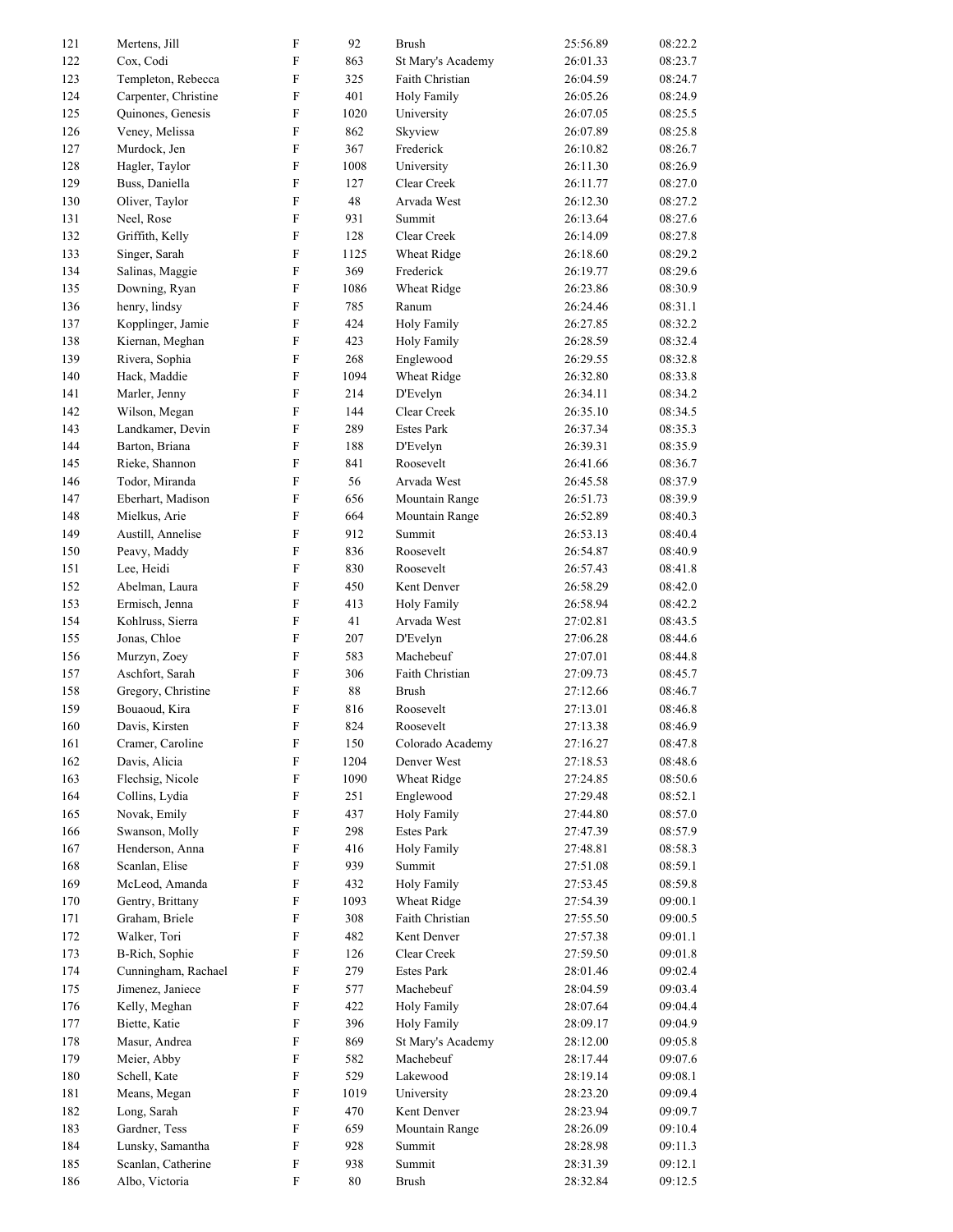| 187 | Knapp, Maryah            | $\boldsymbol{\mathrm{F}}$ | 1102 | Wheat Ridge        | 28:36.96 | 09:13.9 |
|-----|--------------------------|---------------------------|------|--------------------|----------|---------|
| 188 | Roozen, Emily            | $\boldsymbol{\mathrm{F}}$ | 728  | Platte Canyon      | 28:37.69 | 09:14.1 |
| 189 | Galloway, Sarah          | $\boldsymbol{\mathrm{F}}$ | 9    | Academy            | 28:39.40 | 09:14.6 |
| 190 | Jankovsky, Alex          | $\mathbf F$               | 464  | Kent Denver        | 28:39.95 | 09:14.8 |
| 191 | Burgess, Katelyn         | $\boldsymbol{\mathrm{F}}$ | 63   | Berthoud           | 28:40.85 | 09:15.1 |
| 192 | Stravile, Sara           | $\mathbf F$               | 535  | Lakewood           | 28:44.04 | 09:16.1 |
| 193 | Dean, Lindsay            | $\boldsymbol{\mathrm{F}}$ | 1205 | Kent Denver        | 28:47.73 | 09:17.3 |
| 194 | Highland, Julie          | $\boldsymbol{\mathrm{F}}$ | 201  | D'Evelyn           | 28:48.62 | 09:17.6 |
| 195 | Carlson, katie           | $\boldsymbol{\mathrm{F}}$ | 1002 | University         | 28:51.43 | 09:18.5 |
| 196 | Tomlinson, Annie         | $\boldsymbol{\mathrm{F}}$ | 479  | Kent Denver        | 28:52.89 | 09:19.0 |
| 197 | Crisman, Tessa           | $\boldsymbol{\mathrm{F}}$ | 500  | Lakewood           | 28:54.64 | 09:19.6 |
| 198 | Minard, Beverly          | $\mathbf F$               | 292  | <b>Estes Park</b>  | 28:59.33 | 09:21.1 |
|     |                          | $\boldsymbol{\mathrm{F}}$ |      |                    |          |         |
| 199 | Eckelberg, Blair         |                           | 1087 | Wheat Ridge        | 28:59.69 | 09:21.2 |
| 200 | Chrisp, Katie            | $\boldsymbol{\mathrm{F}}$ | 1047 | Valley             | 28:59.91 | 09:21.3 |
| 201 | Domenico, Frances        | $\boldsymbol{\mathrm{F}}$ | 856  | Skyview            | 29:00.12 | 09:21.3 |
| 202 | Connoly, Nicole          | $\boldsymbol{\mathrm{F}}$ | 405  | <b>Holy Family</b> | 29:02.84 | 09:22.2 |
| 203 | Dover, Christina         | $\boldsymbol{\mathrm{F}}$ | 411  | Holy Family        | 29:08.10 | 09:23.9 |
| 204 | Wagenaar, Kelly          | $\boldsymbol{\mathrm{F}}$ | 481  | Kent Denver        | 29:12.66 | 09:25.4 |
| 205 | Nutting, Lisa            | $\boldsymbol{\mathrm{F}}$ | 47   | Arvada West        | 29:15.53 | 09:26.3 |
| 206 | Trujillo, Anessa         | $\mathbf F$               | 852  | Sheridan           | 29:16.82 | 09:26.7 |
| 207 | Shanklin, Shaylene       | $\boldsymbol{\mathrm{F}}$ | 1193 | <b>Estes Park</b>  | 29:17.43 | 09:26.9 |
| 208 | Marvin, Hayley           | $\boldsymbol{\mathrm{F}}$ | 929  | Summit             | 29:18.00 | 09:27.1 |
| 209 | McNamara, Anna           | $\boldsymbol{\mathrm{F}}$ | 786  | Ranum              | 29:22.02 | 09:28.4 |
| 210 | Hernandez, Sandra        | $\boldsymbol{\mathrm{F}}$ | 10   | Academy            | 29:28.86 | 09:30.6 |
| 211 | Juarez, Gabby            | $\boldsymbol{\mathrm{F}}$ | 11   | Academy            | 29:29.85 | 09:30.9 |
| 212 | Pena, Emily              | ${\rm F}$                 | 267  | Englewood          | 29:39.00 | 09:33.9 |
| 213 |                          | $\boldsymbol{\mathrm{F}}$ | 468  | Kent Denver        |          | 09:34.0 |
|     | Lane, Emily              |                           |      |                    | 29:39.50 |         |
| 214 | Ritterholz, Beth         | $\mathbf F$               | 13   | Academy            | 29:53.18 | 09:38.4 |
| 215 | Fricke, Tabitha          | $\boldsymbol{F}$          | 6    | Academy            | 29:53.74 | 09:38.6 |
| 216 | Lambiase-Mitchell, Annie | ${\rm F}$                 | 288  | <b>Estes Park</b>  | 29:54.64 | 09:38.9 |
| 217 | kennedy, kate            | ${\rm F}$                 | 704  | Peak To Peak       | 29:57.57 | 09:39.9 |
| 218 | Brown, Leah              | ${\rm F}$                 | 193  | D'Evelyn           | 29:59.34 | 09:40.4 |
| 219 | Moore, Bethany           | ${\rm F}$                 | 318  | Faith Christian    | 30:06.58 | 09:42.8 |
| 220 | Hendricks, Alyssa        | $\mathbf F$               | 662  | Mountain Range     | 30:15.55 | 09:45.7 |
| 221 | Martinez, Malinda        | ${\rm F}$                 | 1052 | Valley             | 30:21.19 | 09:47.5 |
| 222 | Edelman, Mackenzie       | $\mathbf F$               | 253  | Englewood          | 30:25.33 | 09:48.8 |
| 223 | Redd, Hillary            | $\boldsymbol{\mathrm{F}}$ | 870  | St Mary's Academy  | 30:37.05 | 09:52.6 |
| 224 | Hoagland, Sasha          | ${\rm F}$                 | 865  | St Mary's Academy  | 30:44.13 | 09:54.9 |
| 225 | Ferguson, Abby           | $\boldsymbol{\mathrm{F}}$ | 919  | Summit             | 30:48.63 | 09:56.3 |
| 226 | Leroux, Alex             | F                         | 1105 | Wheat Ridge        | 30:52.87 | 09:57.7 |
| 227 | McCarthy,, Kelly         | $\mathbf F$               | 1110 | Wheat Ridge        | 30:53.03 | 09:57.8 |
| 228 | Behounek, Brittney       | $\mathbf F$               | 572  | Machebeuf          | 30:55.27 | 09:58.5 |
|     |                          |                           |      |                    |          |         |
| 229 | Scobie, Alexis           | $\mathbf F$               | 476  | Kent Denver        | 30:57.90 | 09:59.3 |
| 230 | Salzmann, Brita          | ${\bf F}$                 | 1120 | Wheat Ridge        | 31:15.63 | 10:05.0 |
| 231 | Terrell, Hilary          | $\mathbf F$               | 944  | Summit             | 31:19.07 | 10:06.2 |
| 232 | Slack, Chelsea           | $\boldsymbol{\mathrm{F}}$ | 941  | Summit             | 31:29.13 | 10:09.4 |
| 233 | Spencer, Taryn           | $\mathbf F$               | 943  | Summit             | 31:35.60 | 10:11.5 |
| 234 | Giraldi, Erica           | $\mathbf F$               | 858  | Skyview            | 31:45.35 | 10:14.6 |
| 235 | Mehl, Adri               | $\mathbf F$               | 833  | Roosevelt          | 31:46.04 | 10:14.9 |
| 236 | Arellano, Katie          | $\mathbf F$               | 812  | Roosevelt          | 31:46.28 | 10:14.9 |
| 237 | Lewis, Sariah            | $\mathbf F$               | 832  | Roosevelt          | 31:46.58 | 10:15.0 |
| 238 | Kukkonen, Kari           | $\boldsymbol{\mathrm{F}}$ | 829  | Roosevelt          | 31:46.80 | 10:15.1 |
| 239 | Prieto, Victoria         | F                         | 839  | Roosevelt          | 31:48.44 | 10:15.6 |
| 240 | Unger, Kathy             | $\boldsymbol{\mathrm{F}}$ | 95   | <b>Brush</b>       | 31:59.15 | 10:19.1 |
| 241 | Fellows-Papek, Rebecca   | $\mathbf F$               | 462  | Kent Denver        | 32:16.70 | 10:24.7 |
| 242 | Hensley, Jasmine         | $\mathbf F$               | 849  | Sheridan           | 32:19.56 | 10:25.7 |
| 243 | Toll, Caroline           | $\mathbf F$               | 478  | Kent Denver        | 32:20.37 | 10:25.9 |
| 244 | Schaffner, Emily         | $\mathbf F$               | 585  | Machebeuf          | 32:20.73 | 10:26.0 |
| 245 | Smith, Jordan            | $\mathbf F$               | 532  | Lakewood           | 32:22.94 | 10:26.8 |
|     |                          |                           |      |                    |          |         |
| 246 | Schmitt, Courtney        | $\boldsymbol{\mathrm{F}}$ | 672  | Mountain Range     | 32:23.48 | 10:26.9 |
| 247 | Wenker, Stephanie        | $\boldsymbol{\mathrm{F}}$ | 328  | Faith Christian    | 32:28.77 | 10:28.6 |
| 248 | Smith, Jessica           | $\boldsymbol{\mathrm{F}}$ | 531  | Lakewood           | 32:40.40 | 10:32.4 |
| 249 | Kelson, Julia            | ${\bf F}$                 | 521  | Lakewood           | 32:43.69 | 10:33.4 |
| 250 | Wichmann, Jaquie         | $\mathbf F$               | 143  | Clear Creek        | 32:55.83 | 10:37.4 |
| 251 | Cavilier, Rachel         | $\mathbf F$               | 402  | <b>Holy Family</b> | 32:56.11 | 10:37.5 |
| 252 | Paige, Jo Anna           | ${\bf F}$                 | 1178 | Prairie View       | 33:36.50 | 10:50.5 |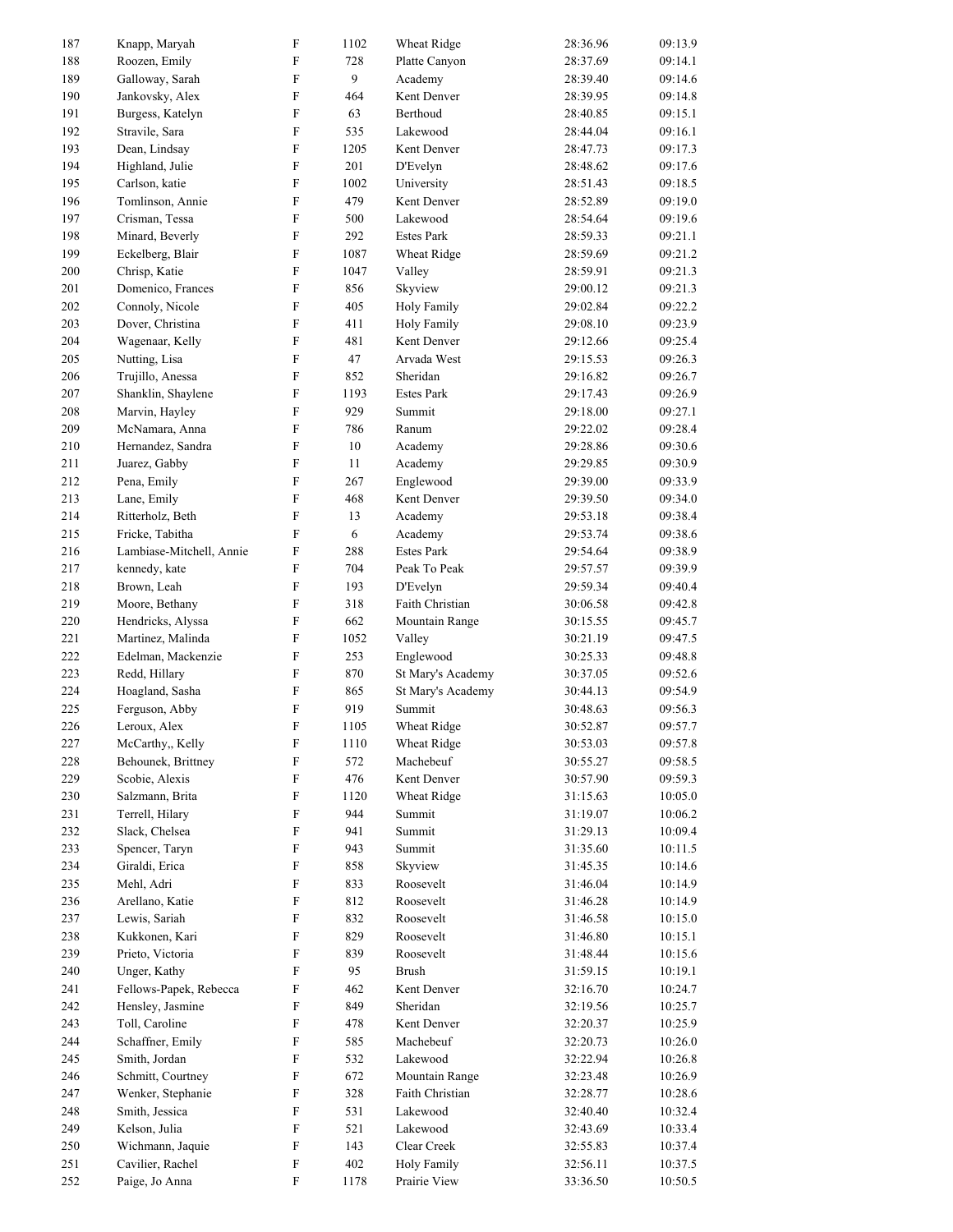| 253 | Sullivan, Katie   | F | 165  | Denver Academy    | 33:41.83 | 10:52.2 |
|-----|-------------------|---|------|-------------------|----------|---------|
| 254 | Frieling, Hannah  | F | 658  | Mountain Range    | 35:11.59 | 11:21.2 |
| 255 | Keffe, Jennifer   | F | 421  | Holy Family       | 35:17.78 | 11:23.2 |
| 256 | McDonald, Jamie   | F | 1018 | University        | 35:21.53 | 11:24.4 |
| 257 | McCaddon, Melissa | F | 431  | Holy Family       | 35:26.44 | 11:25.9 |
| 258 | Mitchell, Leah    | F | 472  | Kent Denver       | 36:23.78 | 11:44.4 |
| 259 | Sauer, Courtney   | F | 861  | Skyview           | 37:30.04 | 12:05.8 |
| 260 | Schoedel, Jennie  | F | 296  | <b>Estes Park</b> | 37:40.23 | 12:09.1 |
| 261 | Dodd, Liz         | F | 409  | Holy Family       | 37:49.13 | 12:12.0 |
| 262 | Lewis, Monica     | F | 426  | Holy Family       | 37:52.34 | 12:13.0 |
| 263 | Garcia, Victoria  | F | 414  | Holy Family       | 39:10.84 | 12:38.3 |
| 264 | Gamber, Melissa   | F | 281  | <b>Estes Park</b> | 39:11.91 | 12:38.7 |

### **HS Girls Team Scores**

| Place          | Score | Team                   |
|----------------|-------|------------------------|
| 1              | 15    | Summit                 |
| $\overline{2}$ | 44    | Peak To Peak           |
| 3              | 75    | <b>Holy Family</b>     |
| $\overline{4}$ | 121   | D'Evelyn               |
| 5              | 123   | <b>Brush</b>           |
| 6              | 169   | Lakewood               |
| 7              | 185   | Arvada West            |
| 8              | 189   | Mountain Range         |
| 9              | 190   | Platte Canyon          |
| 10             | 206   | <b>Faith Christian</b> |
| 11             | 217   | University             |
| 12             | 224   | <b>Estes Park</b>      |
| 13             | 228   | St Mary's Academy      |
| 14             | 229   | <b>Berthoud</b>        |
| 15             | 328   | Kent Denver            |
| 16             | 437   | Machebeuf              |
| 17             | 444   | Englewood              |
| 18             | 457   | Ranum                  |
| 19             | 464   | Prairie View           |
| 20             | 554   | Wheat Ridge            |
| 21             | 560   | Clear Creek            |
| 22             | 566   | Valley                 |
| 23             | 589   | Roosevelt              |
| 24             | 796   | Skyview                |
| 25             | 797   | Academy                |

## **MS Boys Results**

| Place | Name                    | Sex | Bib  | Team                    | Time     | Pace    |
|-------|-------------------------|-----|------|-------------------------|----------|---------|
|       | Taylor, Nick            | M   | 1224 | Colorado Academy Middle | 11:43.17 | 06:30.7 |
| 2     | Carney, Danny           | M   | 972  | Summit Ridge Middle     | 11:48.19 | 06:33.4 |
| 3     | Jones, Larry            | M   | 1236 | D'Evelyn Middle         | 11:50.26 | 06:34.6 |
| 4     | Rothman, Jacob          | M   | 24   | Alexander Dawson Middle | 11:51.56 | 06:35.3 |
| 5     | Zimmerman, William      | M   | 1166 | Peak To Peak Middle     | 11:52.77 | 06:36.0 |
| 6     | Reynolds, John          | M   | 493  | Kent Denver Middle      | 11:53.66 | 06:36.5 |
| 7     | Finamore, Tyler         | M   | 1133 | Wheat Ridge Middle      | 11:54.24 | 06:36.8 |
| 8     | Hausman, Nathan         | M   | 1149 | Peak To Peak Middle     | 11:54.51 | 06:37.0 |
| 9     | Buck, Sam               | M   | 623  | Most Precious Blood     | 11:54.78 | 06:37.1 |
| 10    | Lynch, Ryan             | M   | 1261 | St Mary's Academy       | 11:55.04 | 06:37.2 |
| 11    | Sawyer, Clint           | M   | 963  | Summit Middle           | 11:58.25 | 06:39.0 |
| 12    | Schwappach, Christopher | M   | 902  | St Vincent De Paul      | 12:02.26 | 06:41.3 |
| 13    | Thorpe, Tanner          | M   | 608  | Milliken                | 12:05.75 | 06:43.2 |
| 14    | Rodenburg, Riley        | M   | 1155 | Peak To Peak Middle     | 12:06.34 | 06:43.5 |
| 15    | Derrara, Marcus         | M   | 594  | Milliken                | 12:12.46 | 06:46.9 |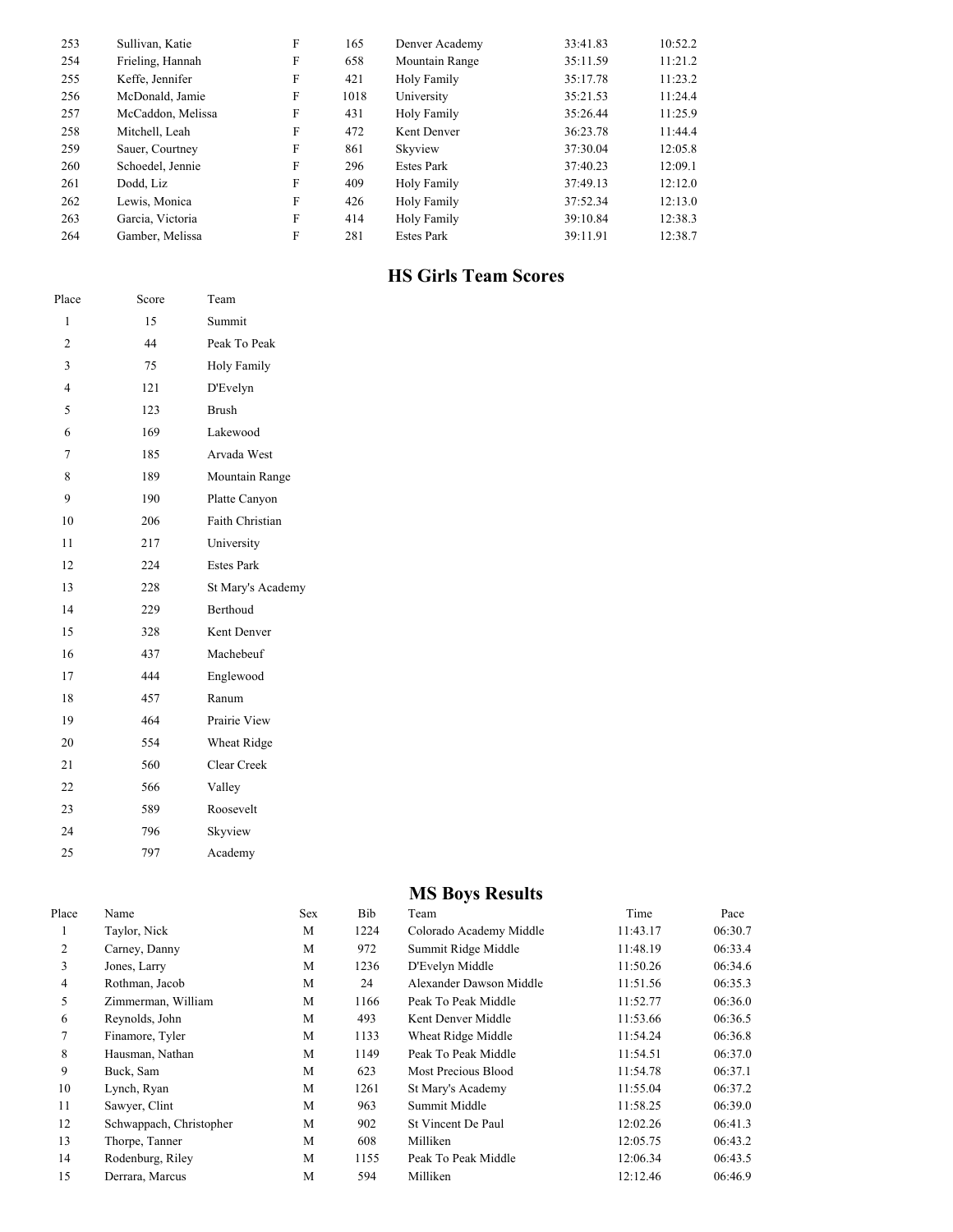| 16 | Peterson, Drew                 | M            | 962  | Summit Middle             | 12:14.63 | 06:48.1 |
|----|--------------------------------|--------------|------|---------------------------|----------|---------|
| 17 | Ato, Tom                       | $\mathbf M$  | 1247 | D'Evelyn Middle           | 12:15.88 | 06:48.8 |
| 18 | Cook, Luke                     | M            | 337  | <b>Fitzsimmons Middle</b> | 12:22.96 | 06:52.8 |
| 19 | Beltran, Jorge                 | M            | 98   | Brush Middle              | 12:24.47 | 06:53.6 |
| 20 | Hemming, Eli                   | M            | 242  | Elizabeth Middle          | 12:25.52 | 06:54.2 |
| 21 | Guimond, Austin                | $\mathbf M$  | 1260 | St Mary's Academy         | 12:28.78 | 06:56.0 |
| 22 | Martinez, Emilio               | $\mathbf{M}$ | 1066 | Valley Middle             | 12:29.35 | 06:56.3 |
| 23 | Koegel, Robert                 | $\mathbf{M}$ | 956  | Summit Middle             | 12:30.03 | 06:56.7 |
| 24 | Jones, Carson                  | M            | 21   | Alexander Dawson Middle   | 12:31.31 | 06:57.4 |
| 25 | Fuller, Chase                  | $\mathbf M$  | 1225 | Colorado Academy Middle   | 12:32.86 | 06:58.3 |
| 26 | Phillips, Adrian               | $\mathbf M$  | 353  | Fitzsimmons Middle        | 12:33.66 | 06:58.7 |
| 27 | McCabe, Colin                  | M            | 636  | Most Precious Blood       | 12:35.23 | 06:59.6 |
| 28 | Williamson, Brian              | $\mathbf M$  | 1077 | Valley Middle             | 12:39.54 | 07:02.0 |
| 29 | Scott, Curtis                  | $\mathbf{M}$ | 1073 | Valley Middle             | 12:40.99 | 07:02.8 |
| 30 | Zimmerman, Michael             | $\mathbf M$  | 1226 | Colorado Academy Middle   | 12:42.71 | 07:03.7 |
| 31 | Izquierdo, Orlando             | $\mathbf M$  | 1063 | Valley Middle             | 12:43.35 | 07:04.1 |
| 32 | Beckman, Todd                  | M            | 1146 | Peak To Peak Middle       | 12:45.17 | 07:05.1 |
| 33 |                                | $\mathbf M$  | 570  |                           |          | 07:05.9 |
|    | Wolfe, Andrew<br>Valeruz, Alex |              |      | Littleton Academy         | 12:46.55 |         |
| 34 |                                | $\mathbf{M}$ | 1135 | Wheat Ridge Middle        | 12:50.79 | 07:08.2 |
| 35 | Calden, Walker                 | $\mathbf M$  | 278  | <b>Estes Park</b>         | 12:51.01 | 07:08.3 |
| 36 | Hughes, Chase                  | $\mathbf M$  | 993  | Turner Middle             | 12:56.29 | 07:11.3 |
| 37 | Perkins, Jordan                | $\mathbf M$  | 1042 | University Middle         | 12:58.25 | 07:12.4 |
| 38 | Harter, Andrew                 | $\mathbf M$  | 597  | Milliken                  | 12:58.77 | 07:12.7 |
| 39 | Kedl, Ben                      | $\mathbf M$  | 175  | Denver Christian Middle   | 12:59.65 | 07:13.1 |
| 40 | Rice, Stephen                  | M            | 1167 | Peak To Peak Middle       | 12:59.89 | 07:13.3 |
| 41 | Kelly, Nicholas                | M            | 1164 | Peak To Peak Middle       | 13:05.93 | 07:16.6 |
| 42 | DeBolt, Michael                | $\mathbf{M}$ | 879  | St Vincent De Paul        | 13:07.77 | 07:17.7 |
| 43 | Batchelder, Kyle               | $\mathbf M$  | 950  | Summit Middle             | 13:08.26 | 07:17.9 |
| 44 | Kinnard, Will                  | M            | 22   | Alexander Dawson Middle   | 13:08.89 | 07:18.3 |
| 45 | Anderson, Rhyther              | $\mathbf M$  | 332  | Fitzsimmons Middle        | 13:09.62 | 07:18.7 |
| 46 | Staker, Jack                   | $\mathbf M$  | 648  | Most Precious Blood       | 13:10.12 | 07:19.0 |
| 47 | Schreiber, Josh                | $\mathbf M$  | 605  | Milliken                  | 13:10.48 | 07:19.2 |
| 48 | Whittey, James                 | M            | 1269 | St Mary's Academy         | 13:10.72 | 07:19.3 |
| 49 | Heaton, Jacob                  | $\mathbf M$  | 974  | Summit Ridge Middle       | 13:10.96 | 07:19.4 |
| 50 | McDaniel, Zachary              | $\mathbf M$  | 553  | Littleton Academy         | 13:11.32 | 07:19.6 |
| 51 | Gustin, Aidan                  | M            | 891  | St Vincent De Paul        | 13:16.64 | 07:22.6 |
| 52 | Murphree, Bjay                 | M            | 618  | Monument Academy          | 13:20.63 | 07:24.8 |
| 53 | Maes, Levi                     | $\mathbf M$  | 977  | Summit Ridge Middle       | 13:24.44 | 07:26.9 |
| 54 | Gamble, David                  | $\mathbf M$  | 283  | <b>Estes Park</b>         | 13:25.63 | 07:27.6 |
| 55 | Ian, McLain                    | M            | 286  | Estes Park                | 13:25.90 | 07:27.7 |
| 56 | Mae, Fanny                     | $\mathbf M$  | 147  | Clear Creek Middle        | 13:27.81 | 07:28.8 |
| 57 | Roberts, Garret                | $\mathbf M$  | 1044 | University Middle         | 13:29.39 | 07:29.7 |
| 58 | Jacobs, Bryson                 | $\mathbf M$  | 550  | Littleton Academy         | 13:35.56 | 07:33.1 |
| 59 | Cowan, Zach                    | $\mathbf M$  | 485  | Kent Denver Middle        | 13:37.30 | 07:34.1 |
| 60 | Almanzar, Eric                 | M            | 968  | Summit Ridge Middle       | 13:38.10 | 07:34.5 |
| 61 | Sangster, Reid                 | M            | 1214 | D'Evelyn Middle           | 13:48.80 | 07:40.4 |
|    |                                |              | 906  | St Vincent De Paul        |          |         |
| 62 | Tezak, Sam<br>Gobert, Brandon  | $\mathbf M$  |      |                           | 13:49.51 | 07:40.8 |
| 63 |                                | $\mathbf M$  | 890  | St Vincent De Paul        | 13:52.73 | 07:42.6 |
| 64 | Schiebel, Henry                | M            | 901  | St Vincent De Paul        | 13:53.20 | 07:42.9 |
| 65 | Cook, Jake                     | $\mathbf M$  | 146  | Clear Creek Middle        | 13:53.58 | 07:43.1 |
| 66 | Maches, Taylor                 | $\mathbf{M}$ | 12   | Academy                   | 13:55.70 | 07:44.3 |
| 67 | Weigandt, Seth                 | $\mathbf{M}$ | 1076 | Valley Middle             | 13:58.37 | 07:45.8 |
| 68 | Hulko, Tyler                   | $\mathbf M$  | 344  | Fitzsimmons Middle        | 13:58.70 | 07:45.9 |
| 69 | Wagner, Matt                   | $\mathbf M$  | 1197 | Arvada West               | 13:59.09 | 07:46.2 |
| 70 | Schaffhauser, Alex             | $\mathbf M$  | 356  | Fitzsimmons Middle        | 13:59.36 | 07:46.3 |
| 71 | Foster, Reid                   | $\mathbf M$  | 629  | Most Precious Blood       | 13:59.59 | 07:46.4 |
| 72 | Towle, Michael                 | $\mathbf{M}$ | 650  | Most Precious Blood       | 13:59.95 | 07:46.6 |
| 73 | Myles, Jacob                   | $\mathbf M$  | 1244 | D'Evelyn Middle           | 14:00.33 | 07:46.8 |
| 74 | Harris, Adam                   | $\mathbf M$  | 1248 | D'Evelyn Middle           | 14:00.63 | 07:47.0 |
| 75 | St. Pierre, Christopher        | $\mathbf M$  | 569  | Littleton Academy         | 14:01.40 | 07:47.4 |
| 76 | Lindeman, Chris                | M            | 1038 | University Middle         | 14:02.70 | 07:48.2 |
| 77 | Smith, Blaise                  | $\mathbf M$  | 903  | St Vincent De Paul        | 14:05.66 | 07:49.8 |
| 78 | Redmond, Joe                   | $\mathbf M$  | 563  | Littleton Academy         | 14:08.91 | 07:51.6 |
| 79 | Elkins, Aidain                 | $\mathbf M$  | 280  | Estes Park                | 14:09.13 | 07:51.7 |
| 80 | Severin, Austin                | $\mathbf{M}$ | 297  | <b>Estes Park</b>         | 14:09.50 | 07:51.9 |
| 81 | Becker, Kyle                   | $\mathbf M$  | 15   | Alexander Dawson Middle   | 14:09.73 | 07:52.1 |
|    |                                |              |      |                           |          |         |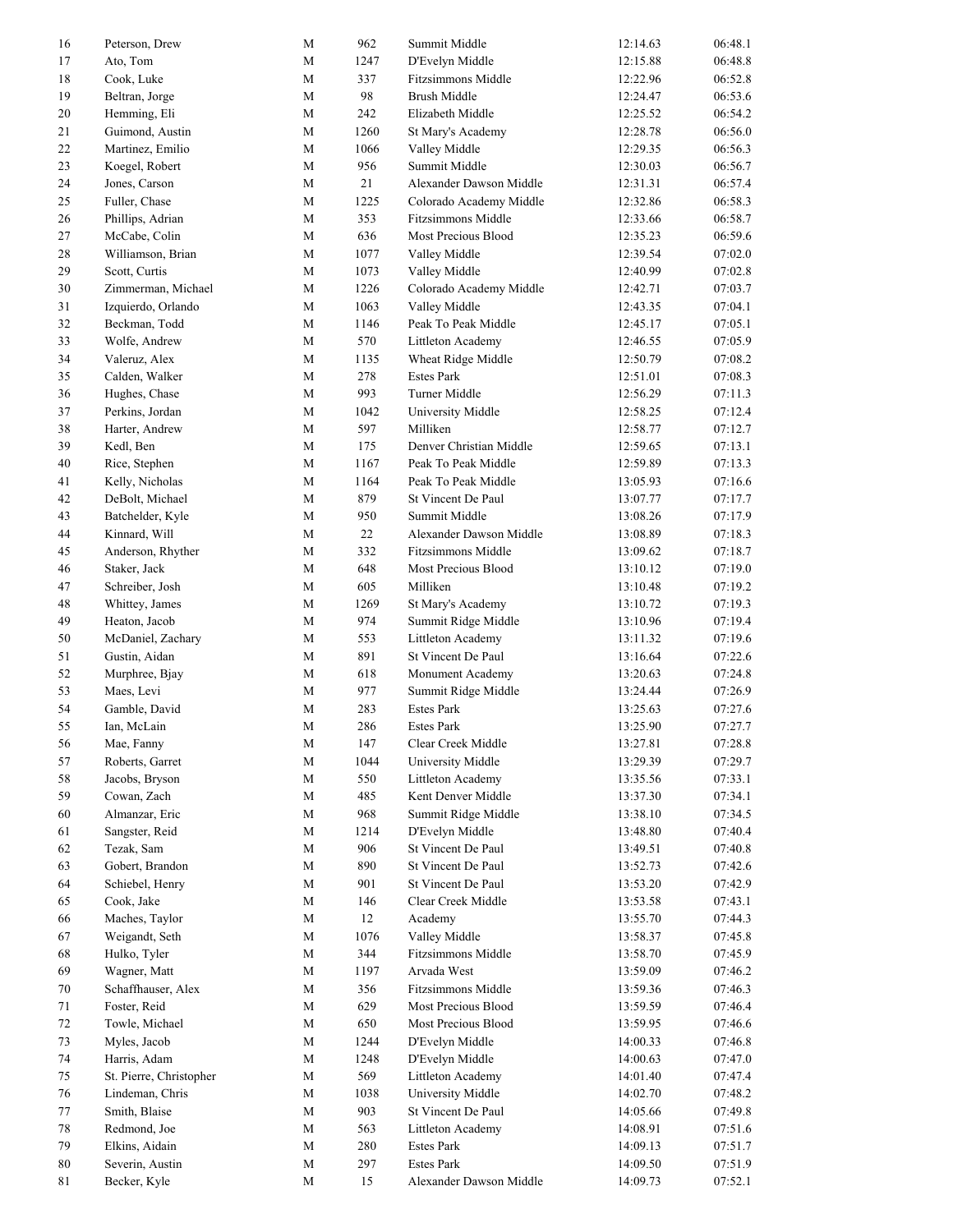| 82     | Chase, Dan          | M           | 238    | Elizabeth Middle          | 14:10.44 | 07:52.5 |
|--------|---------------------|-------------|--------|---------------------------|----------|---------|
| 83     | Scheuber, Eddie     | $\mathbf M$ | 646    | Most Precious Blood       | 14:11.18 | 07:52.9 |
| 84     | Lopez, Issac        | M           | 600    | Milliken                  | 14:11.66 | 07:53.1 |
| 85     | Podojil, DJ         | $\mathbf M$ | 604    | Milliken                  | 14:11.99 | 07:53.3 |
| 86     | Bannister, Adam     | M           | 1268   | St Mary's Academy         | 14:12.35 | 07:53.5 |
| 87     | Baker, Timmy        | $\mathbf M$ | 275    | <b>Estes Park</b>         | 14:13.08 | 07:53.9 |
| $88\,$ | Patch, Dylan        | $\mathbf M$ | 1153   | Peak To Peak Middle       | 14:13.40 | 07:54.1 |
| 89     | McEntire, Benjamin  | $\mathbf M$ | 554    | Littleton Academy         | 14:13.76 | 07:54.3 |
| 90     | Sayre, Matt         | M           | 645    | Most Precious Blood       | 14:14.50 | 07:54.7 |
| 91     | Grosskreuz, Cade    | $\mathbf M$ | 955    | Summit Middle             | 14:15.34 | 07:55.2 |
| 92     | Gutierrez, Pablo    | M           | 109    | <b>Brush Middle</b>       | 14:20.47 | 07:58.0 |
| 93     | Erives, Eddie       | M           | 107    | <b>Brush Middle</b>       | 14:21.58 | 07:58.7 |
| 94     | Riesenman, Quinn    | M           | 642    | Most Precious Blood       | 14:22.00 | 07:58.9 |
| 95     | VanAusdall, Conor   | $\mathbf M$ | 123    | <b>Brush Middle</b>       | 14:22.34 | 07:59.1 |
| 96     | Heyman, Henry       | $\mathbf M$ | $20\,$ | Alexander Dawson Middle   | 14:23.45 | 07:59.7 |
| 97     | Galooh, Austin      | $\mathbf M$ | 1259   | St Mary's Academy         | 14:23.76 | 07:59.9 |
| 98     |                     | M           | 1033   | University Middle         | 14:24.66 | 08:00.4 |
|        | Joyner, Henry       |             |        |                           |          |         |
| 99     | Howley, Austin      | $\mathbf M$ | 487    | Kent Denver Middle        | 14:25.99 | 08:01.1 |
| 100    | Dillon, Jake        | M           | 880    | St Vincent De Paul        | 14:26.26 | 08:01.3 |
| 101    | Camp, Murphy        | $\mathbf M$ | 335    | <b>Fitzsimmons Middle</b> | 14:31.14 | 08:04.0 |
| 102    | Bell, Tyler         | M           | 1217   | D'Evelyn Middle           | 14:33.77 | 08:05.4 |
| 103    | Chase, Dolan        | $\mathbf M$ | 1272   | Alexander Dawson Middle   | 14:34.13 | 08:05.6 |
| 104    | Campisi, John       | $\mathbf M$ | 382    | Gethsemane                | 14:34.86 | 08:06.0 |
| 105    | Gavrilovic, Michael | $\mathbf M$ | 887    | St Vincent De Paul        | 14:35.13 | 08:06.2 |
| 106    | Smith, Conner       | M           | 904    | St Vincent De Paul        | 14:39.80 | 08:08.8 |
| 107    | Meeker, Troy        | $\mathbf M$ | 958    | Summit Middle             | 14:44.04 | 08:11.1 |
| 108    | Williams, Brandon   | M           | 1221   | D'Evelyn Middle           | 14:47.56 | 08:13.1 |
| 109    | Blake, Adam         | M           | 16     | Alexander Dawson Middle   | 14:48.10 | 08:13.4 |
| 110    | Billings, Jacob     | M           | 334    | Fitzsimmons Middle        | 14:55.90 | 08:17.7 |
| 111    | Clay, Conner        | $\mathbf M$ | 543    | Littleton Academy         | 14:57.00 | 08:18.3 |
| 112    | Mae, Sally          | $\mathbf M$ | 148    | Clear Creek Middle        | 14:57.88 | 08:18.8 |
| 113    | Pritchett, Brevan   | $\mathbf M$ | 983    | Summit Ridge Middle       | 14:58.16 | 08:19.0 |
| 114    | Sanford, Christian  | M           | 565    | Littleton Academy         | 14:59.05 | 08:19.5 |
| 115    | Newton, Hayden      | M           | 350    | <b>Fitzsimmons Middle</b> | 15:01.23 | 08:20.7 |
| 116    | Derrara, Andrew     | M           | 593    | Milliken                  | 15:09.04 | 08:25.0 |
| 117    | Peebles, Anthony    | $\mathbf M$ | 603    | Milliken                  | 15:14.33 | 08:28.0 |
| 118    | Gregory, Josh       | M           | 954    | Summit Middle             | 15:18.91 | 08:30.5 |
| 119    | Mastro, Evan        | $\mathbf M$ | 898    | St Vincent De Paul        | 15:19.19 | 08:30.7 |
| 120    | Jenkins, CJ         | $\mathbf M$ | 598    | Milliken                  | 15:23.33 | 08:33.0 |
| 121    | DeYoung, Bradly     | M           | 1147   | Peak To Peak Middle       | 15:23.61 | 08:33.1 |
| 122    | Seeburger, Kyle     | $\mathbf M$ | 1159   | Peak To Peak Middle       | 15:23.92 | 08:33.3 |
| 123    | Berardi, Anthony    | $\mathbf M$ |        |                           |          |         |
|        |                     |             | 333    | Fitzsimmons Middle        | 15:24.23 | 08:33.5 |
| 124    | Thennes, Blake      | $\mathbf M$ | 1195   | Clear Creek Middle        | 15:25.10 | 08:33.9 |
| 125    | Thomas, Graham      | $\mathbf M$ | 1162   | Peak To Peak Middle       | 15:26.20 | 08:34.6 |
| 126    | Voitl, Ryan         | $\mathbf M$ | 609    | Milliken                  | 15:27.77 | 08:35.4 |
| 127    | Weed, Victor        | $\mathbf M$ | 1046   | University Middle         | 15:28.49 | 08:35.8 |
| 128    | DuBois, Myles       | $\mathbf M$ | 882    | St Vincent De Paul        | 15:28.88 | 08:36.0 |
| 129    | Goertzen, Josh      | $\mathbf M$ | 1148   | Peak To Peak Middle       | 15:40.59 | 08:42.6 |
| 130    | Regan, Jacob        | $\mathbf M$ | 1043   | University Middle         | 15:45.29 | 08:45.2 |
| 131    | Rogers, Ari         | M           | 1156   | Peak To Peak Middle       | 15:46.55 | 08:45.9 |
| 132    | Glenn, Joseph       | $\mathbf M$ | 615    | Monument Academy          | 15:47.63 | 08:46.5 |
| 133    | Thompson, Buck      | $\mathbf M$ | 25     | Alexander Dawson Middle   | 15:50.46 | 08:48.0 |
| 134    | Unknown             | $\mathbf M$ | 1450   |                           | 15:51.08 | 08:48.4 |
| 135    | Garza, Cruz         | $\mathbf M$ | 1061   | Valley Middle             | 15:55.29 | 08:50.7 |
| 136    | Dyer, Joshua        | $\mathbf M$ | 612    | Monument Academy          | 15:59.95 | 08:53.3 |
| 137    | Bandy, Chris        | $\mathbf M$ | 590    | Milliken                  | 16:06.48 | 08:56.9 |
| 138    | Clawson, Will       | $\mathbf M$ | 627    | Most Precious Blood       | 16:11.50 | 08:59.7 |
| 139    | Tow, Alex           | $\mathbf M$ | 1075   | Valley Middle             | 16:14.64 | 09:01.5 |
| 140    | Davis, Mason        | $\mathbf M$ | 973    | Summit Ridge Middle       | 16:15.18 | 09:01.8 |
| 141    | Cox, John           | $\mathbf M$ | 544    | Littleton Academy         | 16:20.29 | 09:04.6 |
| 142    | Currier, Cole       | $\mathbf M$ | 951    | Summit Middle             | 16:21.42 | 09:05.2 |
| 143    | Boyer, Steven       | $\mathbf M$ | 1215   | D'Evelyn Middle           | 16:23.72 | 09:06.5 |
| 144    | Sussenback, Zach    | $\mathbf M$ | 359    | Fitzsimmons Middle        | 16:34.33 | 09:12.4 |
| 145    | Lies, Max           | $\mathbf M$ | 1228   | Colorado Academy Middle   | 16:37.34 | 09:14.1 |
| 146    | Pearman, Austin     | $\mathbf M$ | 981    | Summit Ridge Middle       | 16:46.38 | 09:19.1 |
| 147    | Mohler, Ben         | $\mathbf M$ | 638    | Most Precious Blood       | 16:48.65 | 09:20.4 |
|        |                     |             |        |                           |          |         |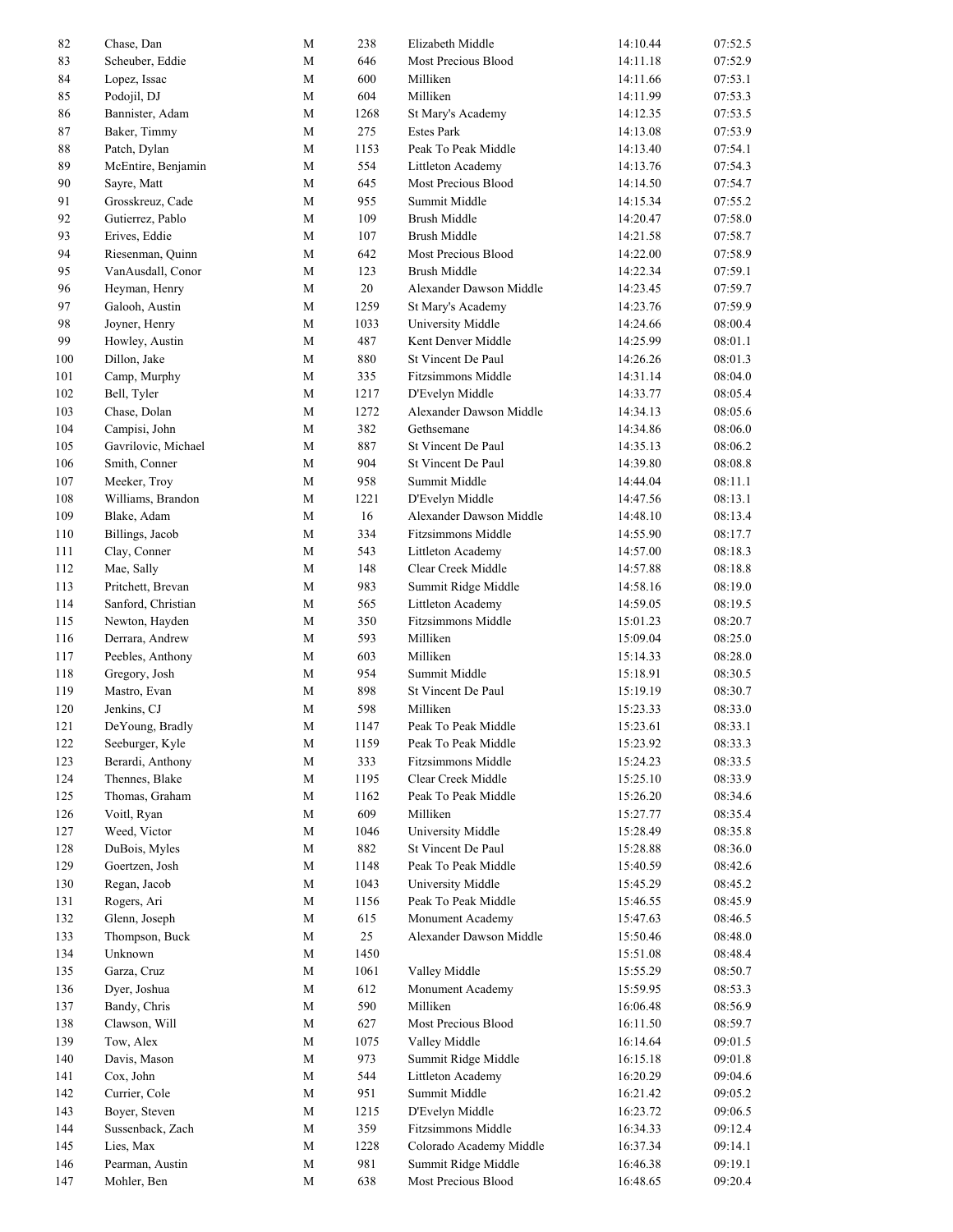| 148 | Johnson, Bobby      | M            | 346    | <b>Fitzsimmons Middle</b> | 16:51.77 | 09:22.1 |
|-----|---------------------|--------------|--------|---------------------------|----------|---------|
| 149 | McKnight, Jake      | M            | 555    | Littleton Academy         | 16:54.59 | 09:23.7 |
| 150 | Glenn, Joshua       | M            | 616    | Monument Academy          | 16:54.98 | 09:23.9 |
| 151 | Abrarra, Adam       | M            | 1227   | Colorado Academy Middle   | 16:55.33 | 09:24.1 |
| 152 | Pahlau, Luke        | M            | 561    | Littleton Academy         | 16:55.56 | 09:24.2 |
| 153 | Neumann, Chandler   | M            | 557    | Littleton Academy         | 16:58.77 | 09:26.0 |
| 154 | Parham, Dylan       | M            | 352    | <b>Fitzsimmons Middle</b> | 17:12.69 | 09:33.7 |
| 155 | Pfeiffer, Ethan     | M            | 562    | Littleton Academy         | 17:16.94 | 09:36.1 |
| 156 | Hinds, Alex         | M            | 243    | Elizabeth Middle          | 17:26.13 | 09:41.2 |
| 157 | Brown, Tim          | M            | 102    | <b>Brush Middle</b>       | 17:30.88 | 09:43.8 |
| 158 | Bolling, Evan       | M            | 622    | Most Precious Blood       | 17:48.63 | 09:53.7 |
| 159 | Bond, Brad          | M            | 1030   | University Middle         | 17:50.84 | 09:54.9 |
| 160 | Prose, John         | M            | 1245   | D'Evelyn Middle           | 18:01.69 | 10:00.9 |
| 161 | Tinucci, Josh       | M            | 649    | Most Precious Blood       | 18:08.26 | 10:04.6 |
| 162 | Glenn, Jacob        | M            | 614    | Monument Academy          | 18:09.03 | 10:05.0 |
| 163 | Kircher, Sean       | $\mathbf{M}$ | 1064   | Valley Middle             | 18:14.57 | 10:08.1 |
| 164 | Grant, Tyler        | M            | 241    | Elizabeth Middle          | 18:17.53 | 10:09.7 |
| 165 | Morton, Evan        | M            | 556    | Littleton Academy         | 18:19.97 | 10:11.1 |
| 166 | Anema, Justin       | M            | 167    | Denver Christian Middle   | 18:20.22 | 10:11.2 |
| 167 | Rychlinski, Kamil   | M            | 1267   | St Mary's Academy         | 18:37.09 | 10:20.6 |
| 168 | Meagher, Nick       | M            | 1266   | St Mary's Academy         | 18:39.17 | 10:21.8 |
| 169 | Bryant, Kevin       | M            | $18\,$ | Alexander Dawson Middle   | 18:48.33 | 10:26.8 |
| 170 | Knipp, Dakota       | M            | 599    | Milliken                  | 19:59.84 | 11:06.6 |
| 171 | Stiles, Braden      | M            | 389    | Gethsemane                | 20:00.88 | 11:07.2 |
| 172 | Lightfoot, Kelton   | M            | 1037   | University Middle         | 20:20.25 | 11:17.9 |
| 173 | Carlson, Ryne       | M            | 1031   | University Middle         | 20:20.52 | 11:18.1 |
| 174 | Perdue, Taylor      | M            | 1041   | University Middle         | 20:20.86 | 11:18.3 |
| 175 | Hoffstaetter, Jason | M            | 1032   | University Middle         | 20:21.21 | 11:18.4 |
| 176 | Kindsfather, Tyler  | M            | 1035   | University Middle         | 20:21.66 | 11:18.7 |
| 177 | Ellis, Izaac        | M            | 545    | Littleton Academy         | 20:37.36 | 11:27.4 |
| 178 | Massetti, Matt      | M            | 1271   | Alexander Dawson Middle   | 20:50.13 | 11:34.5 |
| 179 | Weingart, Joe       | M            | 1161   | Peak To Peak Middle       | 34:27.00 | 19:08.3 |

#### **MS Boys Team Scores**

| Place          | Score | Team                      |
|----------------|-------|---------------------------|
| 1              | 53    | Peak To Peak Middle       |
| $\overline{c}$ | 82    | Summit Middle             |
| 3              | 100   | Milliken                  |
| $\overline{4}$ | 102   | Valley Middle             |
| 5              | 136   | Most Precious Blood       |
| 6              | 138   | Alexander Dawson Middle   |
| 7              | 138   | D'Evelyn Middle           |
| 8              | 141   | Fitzsimmons Middle        |
| 9              | 148   | St Mary's Academy         |
| 10             | 148   | Summit Ridge Middle       |
| 11             | 149   | <b>St Vincent De Paul</b> |
| 12             | 186   | Colorado Academy Middle   |
| 13             | 196   | Littleton Academy         |
| 14             | 202   | <b>Estes Park</b>         |
| 15             | 243   | University Middle         |
| 16             | 273   | <b>Brush Middle</b>       |
| 17             | 326   | Clear Creek Middle        |
| 18             | 390   | Elizabeth Middle          |
| 19             | 433   | Monument Academy          |
|                |       |                           |

# **MS Girls Results**

| Place | Name              | Sex | Bib  | School              | Time     | Pace    |
|-------|-------------------|-----|------|---------------------|----------|---------|
|       | Chacon, Courtney  |     | 1054 | Valley Middle       | 11:16.03 | 06:15.6 |
|       | Mauser, Emily     |     | 635  | Most Precious Blood | 11:58.16 | 06:39.0 |
|       | Scheifley, Alisha |     | 965  | Summit Middle       | 12:04.04 | 06:42.2 |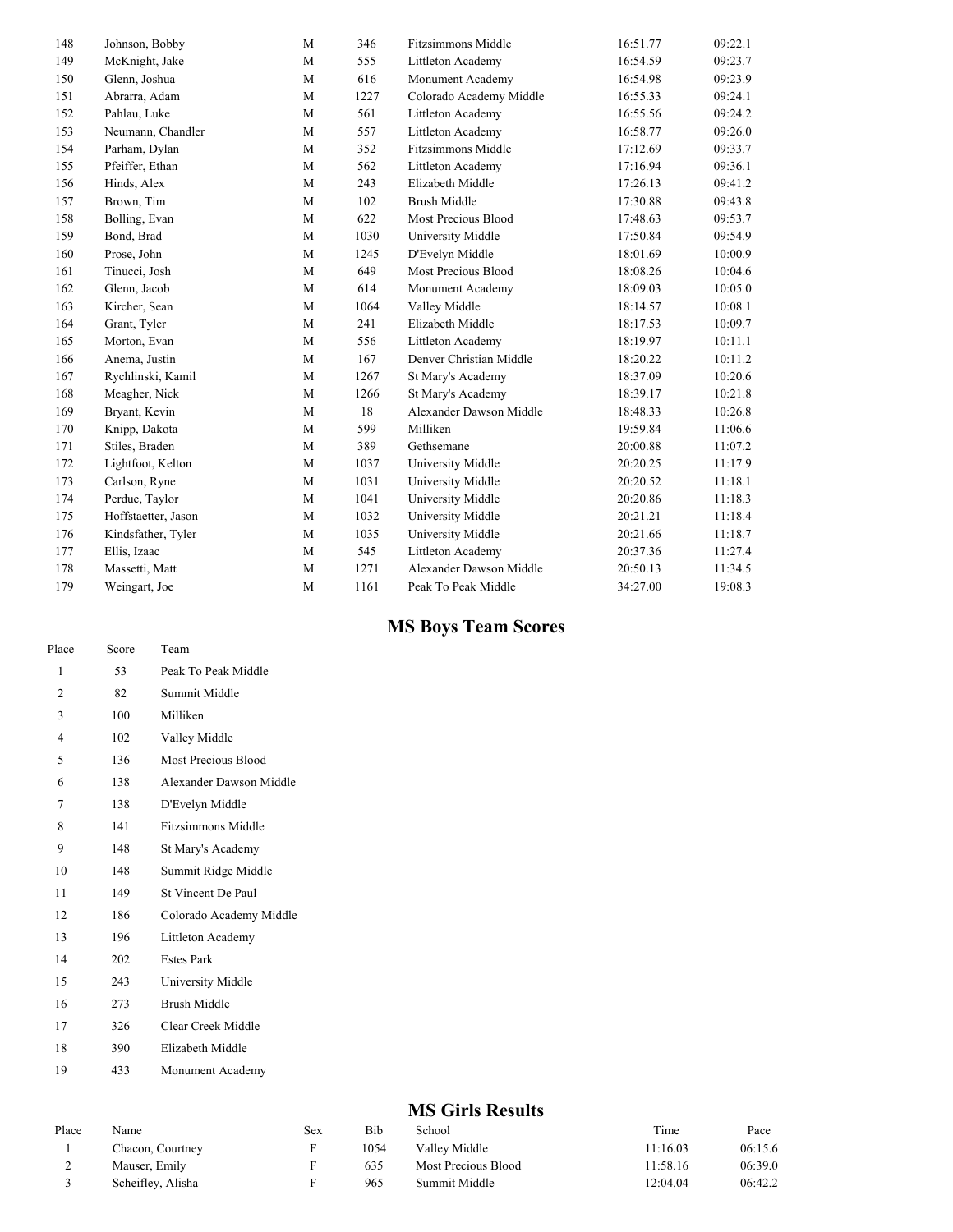| 4  | Mehl, Katie            | $\boldsymbol{\mathrm{F}}$ | 601  | Milliken                  | 12:11.36 | 06:46.3 |
|----|------------------------|---------------------------|------|---------------------------|----------|---------|
| 5  | Madi, Dolifka          | $\boldsymbol{\mathrm{F}}$ | 23   | Alexander Dawson          | 12:24.36 | 06:53.5 |
| 6  | Bowen, Mercy           | ${\rm F}$                 | 100  | <b>Brush Middle</b>       | 12:26.90 | 06:54.9 |
| 7  | Murray, Jessica        | $\boldsymbol{\mathrm{F}}$ | 640  | Most Precious Blood       | 12:32.56 | 06:58.1 |
| 8  | Mitchell, Lauren       | $\boldsymbol{\mathrm{F}}$ | 1254 | St Mary's Academy Middle  | 12:45.83 | 07:05.5 |
| 9  | Fernandez, Jocelyn     | ${\bf F}$                 | 1057 | Valley Middle             | 12:46.31 | 07:05.7 |
| 10 | Saifee, Jess           | ${\bf F}$                 | 1252 | St Mary's Academy Middle  | 12:46.67 | 07:05.9 |
| 11 | Boisnard, Elise        | $\boldsymbol{\mathrm{F}}$ | 1131 | Wheat Ridge Middle        | 12:49.43 | 07:07.5 |
| 12 | Mattorano, Kallie      | $\boldsymbol{\mathrm{F}}$ | 116  | <b>Brush Middle</b>       | 12:53.11 | 07:09.5 |
| 13 | Marcus, Morgan         | $\boldsymbol{\mathrm{F}}$ | 115  | <b>Brush Middle</b>       | 12:53.53 | 07:09.7 |
| 14 | Glass, Jessica         | F                         | 888  | St Vincent De Paul        | 12:55.66 | 07:10.9 |
| 15 | Maksimuk, Tiffany      | $\rm F$                   | 348  | <b>Fitzsimmons Middle</b> | 12:57.26 | 07:11.8 |
| 16 | Chamberlin, Cabri      | $\boldsymbol{\mathrm{F}}$ | 1132 | Wheat Ridge Middle        | 12:58.28 | 07:12.4 |
| 17 | Harpham, Shannon       | $\rm F$                   | 680  | Peace With Christ         | 12:59.52 | 07:13.1 |
| 18 | Stein, Sydney          | ${\rm F}$                 | 967  | Summit Middle             | 13:10.73 | 07:19.3 |
| 19 | Comody, Karry          | $\rm F$                   | 1218 | D'Evelyn Middle           | 13:13.89 | 07:21.0 |
| 20 | Slucky, Katie          | $\boldsymbol{\mathrm{F}}$ | 1255 | St Mary's Academy Middle  | 13:16.10 | 07:22.3 |
| 21 | Chenney, Kate          | ${\bf F}$                 | 1229 | Colorado Academy Middle   | 13:19.36 | 07:24.1 |
| 22 | Creech, Dani           | ${\rm F}$                 | 592  | Milliken                  | 13:19.75 | 07:24.3 |
| 23 | Fernandez, Jessica     | $\boldsymbol{\mathrm{F}}$ | 1056 | Valley Middle             | 13:21.60 | 07:25.3 |
| 24 | McMenamen, Katie       | $\boldsymbol{\mathrm{F}}$ | 1151 | Peak To Peak Middle       | 13:21.94 | 07:25.5 |
| 25 | Bowen, Janet           | ${\bf F}$                 | 99   | <b>Brush Middle</b>       | 13:22.51 | 07:25.8 |
| 26 | Hoven, Cassity         | ${\rm F}$                 | 549  | Littleton Academy         | 13:25.87 | 07:27.7 |
| 27 | Kirk, Hannah           | $\rm F$                   | 994  | Turner Middle             | 13:26.34 | 07:28.0 |
| 28 | Miller, Morgan         | $\boldsymbol{\mathrm{F}}$ | 1152 | Peak To Peak Middle       | 13:26.86 | 07:28.3 |
| 29 | Serocki, Erin          | $\boldsymbol{\mathrm{F}}$ | 568  | Littleton Academy         | 13:27.33 | 07:28.5 |
| 30 | Kraich, Bailey         | F                         | 110  | <b>Brush Middle</b>       | 13:28.56 | 07:29.2 |
| 31 |                        | $\boldsymbol{\mathrm{F}}$ | 1190 |                           | 13:33.66 | 07:32.0 |
|    | Ciacio, Erin           | $\boldsymbol{\mathrm{F}}$ |      | Wheat Ridge Middle        |          |         |
| 32 | Wildenberg, Kendra     | $\rm F$                   | 988  | Summit Ridge Middle       | 13:36.60 | 07:33.7 |
| 33 | Adams, Caroline        |                           | 484  | Kent Denver Middle        | 13:37.80 | 07:34.3 |
| 34 | Werner, Brooke         | ${\rm F}$                 | 1209 | D'Evelyn Middle           | 13:39.78 | 07:35.4 |
| 35 | Glass, Sarah           | $\rm F$                   | 889  | St Vincent De Paul        | 13:41.75 | 07:36.5 |
| 36 | Gibbons, Emily         | $\boldsymbol{\mathrm{F}}$ | 1207 | D'Evelyn Middle           | 13:44.56 | 07:38.1 |
| 37 | Sena, Maryssa          | $\mathbf F$               | 647  | Most Precious Blood       | 13:47.54 | 07:39.7 |
| 38 | Drost, Christina       | ${\rm F}$                 | 171  | Denver Christian Middle   | 13:49.49 | 07:40.8 |
| 39 | Younkers, Amanda       | $\rm F$                   | 1210 | D'Evelyn Middle           | 13:50.08 | 07:41.2 |
| 40 | Hoffman, Olivia        | $\rm F$                   | 1212 | D'Evelyn Middle           | 13:54.49 | 07:43.6 |
| 41 | Miller, Jennifer       | $\rm F$                   | 1068 | Valley Middle             | 13:58.14 | 07:45.6 |
| 42 | Christensen, Maggie    | $\boldsymbol{\mathrm{F}}$ | 103  | <b>Brush Middle</b>       | 13:58.90 | 07:46.1 |
| 43 | Repp, Sally            | F                         | 1249 | D'Evelyn Middle           | 14:00.82 | 07:47.1 |
| 44 | Mullen, Regan          | $\mathbf F$               | 617  | Monument Academy          | 14:01.85 | 07:47.7 |
| 45 | Lowe, Melissa          | $\boldsymbol{\mathrm{F}}$ | 490  | Kent Denver Middle        | 14:02.97 | 07:48.3 |
| 46 | Owsley, Michaela       | $\boldsymbol{\mathrm{F}}$ | 1070 | Valley Middle             | 14:09.95 | 07:52.2 |
| 47 | Geisenhoff, Jessica    | $\boldsymbol{\mathrm{F}}$ | 596  | Milliken                  | 14:12.31 | 07:53.5 |
| 48 | Hurlbut, Haleigh       | $\boldsymbol{\mathrm{F}}$ | 893  | St Vincent De Paul        | 14:12.89 | 07:53.8 |
| 49 | Nelson, Solveig        | $\boldsymbol{\mathrm{F}}$ | 979  | Summit Ridge Middle       | 14:15.45 | 07:55.3 |
| 50 | Olsen, Paige           | F                         | 961  | Summit Middle             | 14:16.08 | 07:55.6 |
| 51 | Puchi, Anna            | $\boldsymbol{\mathrm{F}}$ | 900  | St Vincent De Paul        | 14:18.30 | 07:56.8 |
| 52 | Kolberg, Courtney      | $\boldsymbol{\mathrm{F}}$ | 489  | Kent Denver Middle        | 14:20.05 | 07:57.8 |
| 53 | Hoekstra, Melanie      | F                         | 1150 | Peak To Peak Middle       | 14:20.90 | 07:58.3 |
| 54 | Porter, Sarah          | $\boldsymbol{\mathrm{F}}$ | 1211 | D'Evelyn Middle           | 14:24.33 | 08:00.2 |
| 55 | Cannataro, Lauren      | F                         | 1253 | St Mary's Academy Middle  | 14:24.63 | 08:00.4 |
| 56 | Smith, Madison         | $\mathbf F$               | 1256 | St Mary's Academy Middle  | 14:25.13 | 08:00.6 |
| 57 | Mills, Arien           | $\mathbf F$               | 245  | Elizabeth Middle          | 14:25.40 | 08:00.8 |
| 58 | Bartusiak, Courtney    | $\boldsymbol{\mathrm{F}}$ | 542  | Littleton Academy         | 14:28.23 | 08:02.4 |
| 59 | White, Melissa         | $\boldsymbol{\mathrm{F}}$ | 184  | Denver Christian Middle   | 14:28.46 | 08:02.5 |
| 60 | Garcia, Meagan         | $\boldsymbol{\mathrm{F}}$ | 1060 | Valley Middle             | 14:34.11 | 08:05.6 |
| 61 | Bedard, Molly          | $\boldsymbol{\mathrm{F}}$ | 873  | St Vincent De Paul        | 14:39.95 | 08:08.9 |
| 62 | Schuett, Ashley        | $\boldsymbol{\mathrm{F}}$ | 566  | Littleton Academy         | 14:41.43 | 08:09.7 |
| 63 | Davis, Cindy           | $\boldsymbol{\mathrm{F}}$ | 992  | Turner Middle             | 14:41.65 | 08:09.8 |
| 64 | Garcia-Lance, Danielle | F                         | 1196 | Clear Creek Middle        | 14:43.20 | 08:10.7 |
| 65 | Duplan, Erica          | $\boldsymbol{\mathrm{F}}$ | 952  | Summit Middle             | 14:43.64 | 08:10.9 |
| 66 | Lecero, Dezarey        | ${\bf F}$                 | 1065 | Valley Middle             | 14:44.44 | 08:11.4 |
| 67 | Coughlin, Caty         | $\boldsymbol{\mathrm{F}}$ | 878  | St Vincent De Paul        | 14:45.29 | 08:11.8 |
| 68 | Pries, Kayla           | F                         | 1165 | Peak To Peak Middle       | 14:45.67 | 08:12.0 |
| 69 | Cummings, Kina         | F                         | 105  | <b>Brush Middle</b>       | 14:47.34 | 08:13.0 |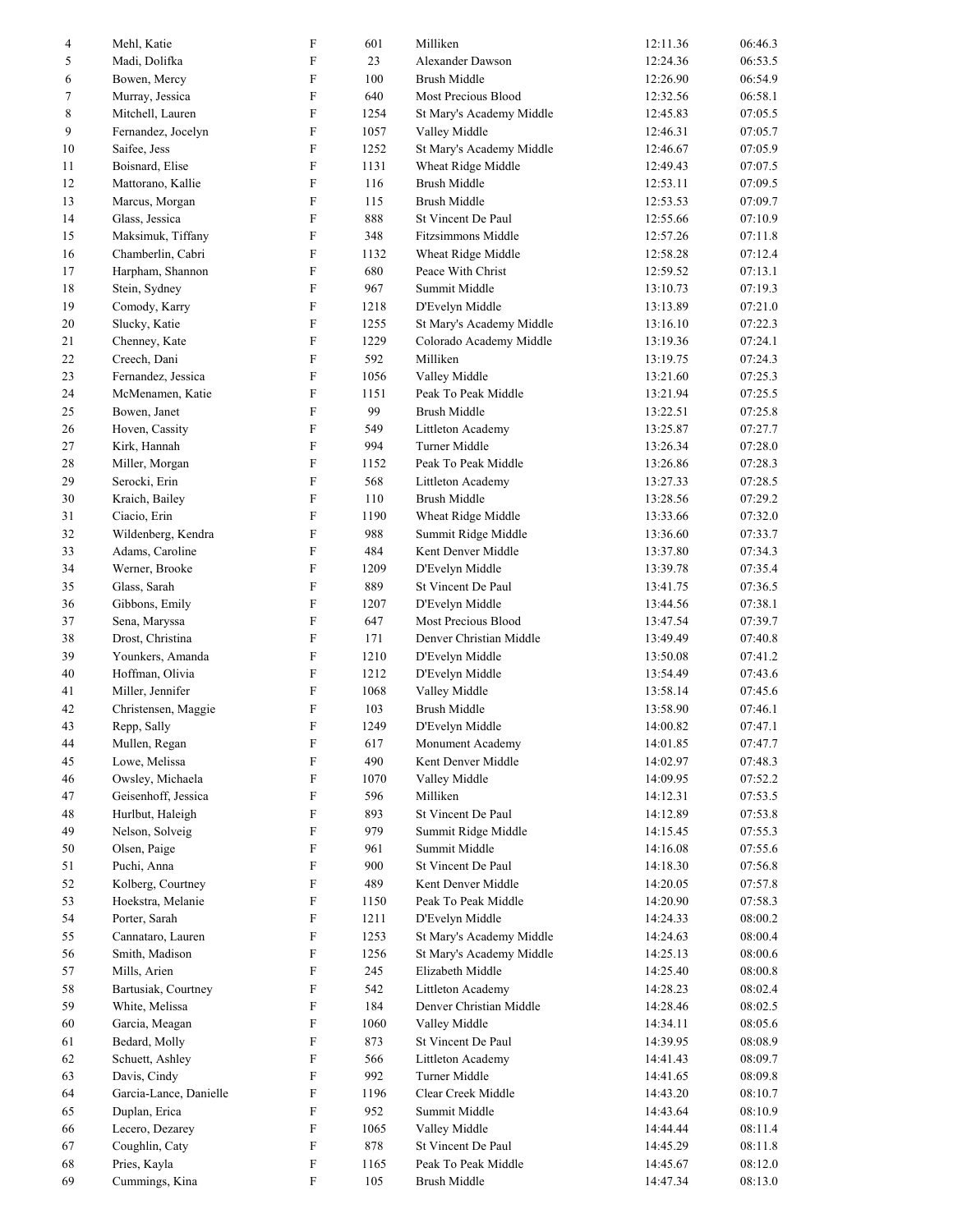| 70  | King, Megan         | $\boldsymbol{\mathrm{F}}$ | 1232 | Colorado Academy Middle   | 14:47.91 | 08:13.3 |
|-----|---------------------|---------------------------|------|---------------------------|----------|---------|
| 71  | Mattison, Kaley     | $\boldsymbol{\mathrm{F}}$ | 1067 | Valley Middle             | 14:48.38 | 08:13.5 |
| 72  | Warner, Anette      | $\boldsymbol{\mathrm{F}}$ | 1160 | Peak To Peak Middle       | 14:48.68 | 08:13.7 |
| 73  | Collins, Cara       | $\boldsymbol{\mathrm{F}}$ | 877  | St Vincent De Paul        | 14:50.67 | 08:14.8 |
| 74  | Morley, Gabby       | $\boldsymbol{\mathrm{F}}$ | 1234 | Colorado Academy Middle   | 14:51.20 | 08:15.1 |
| 75  | Lujan, Kaitlynn     | $\mathbf F$               | 113  | <b>Brush Middle</b>       | 14:53.33 | 08:16.3 |
| 76  | Card, Mati          | $\boldsymbol{\mathrm{F}}$ | 626  | Most Precious Blood       | 14:53.67 | 08:16.5 |
| 77  | Williams, Katy      | $\boldsymbol{\mathrm{F}}$ | 26   | Alexander Dawson          | 14:53.89 | 08:16.6 |
| 78  | Trout, Torie        | $\boldsymbol{\mathrm{F}}$ | 122  | Brush Middle              | 14:55.94 | 08:17.7 |
| 79  | Newlun, Taylor      | $\boldsymbol{\mathrm{F}}$ | 980  | Summit Ridge Middle       | 14:56.34 | 08:18.0 |
| 80  | Sheldon, Madi       | ${\bf F}$                 | 985  | Summit Ridge Middle       | 14:56.61 | 08:18.1 |
| 81  | Atterbury, Aspin    | $\boldsymbol{\mathrm{F}}$ | 589  | Milliken                  | 14:57.48 | 08:18.6 |
| 82  | Gershon, Rachel     | $\boldsymbol{\mathrm{F}}$ | 546  | Littleton Academy         | 14:58.15 | 08:19.0 |
| 83  | Wagner, Lesley      | $\rm F$                   | 909  | St Vincent De Paul        | 14:58.63 | 08:19.2 |
| 84  | Austin, Hailey      | $\boldsymbol{\mathrm{F}}$ | 677  | Peace With Christ         | 14:59.38 | 08:19.7 |
| 85  | Harding, Alex       | $\boldsymbol{\mathrm{F}}$ | 632  | Most Precious Blood       | 15:07.07 | 08:23.9 |
| 86  | Perez, Marisol      | $\boldsymbol{\mathrm{F}}$ | 1071 | Valley Middle             | 15:07.54 | 08:24.2 |
| 87  | Gavrilovic, Laura   | $\boldsymbol{\mathrm{F}}$ | 886  | St Vincent De Paul        | 15:07.99 | 08:24.4 |
| 88  | Samhouri, Mai       | $\boldsymbol{\mathrm{F}}$ | 247  | Elizabeth Middle          | 15:08.74 | 08:24.9 |
| 89  | Debiase, Jill       | $\boldsymbol{\mathrm{F}}$ | 338  | <b>Fitzsimmons Middle</b> | 15:10.08 | 08:25.6 |
| 90  | Blaich, Bonnie      | ${\rm F}$                 | 874  | St Vincent De Paul        | 15:10.59 | 08:25.9 |
| 91  | Lane, Miranda       | $\rm F$                   | 1191 | Wheat Ridge Middle        | 15:10.82 | 08:26.0 |
| 92  | Moreno, Melissa     | $\boldsymbol{\mathrm{F}}$ | 639  | Most Precious Blood       | 15:11.28 | 08:26.3 |
| 93  | Scanlan, Julia      | $\boldsymbol{\mathrm{F}}$ | 964  | Summit Middle             | 15:13.08 | 08:27.3 |
| 94  | O'Flaherety, Darran | F                         | 1257 | St Mary's Academy Middle  | 15:13.57 | 08:27.5 |
| 95  | Berger, Allie       | $\boldsymbol{\mathrm{F}}$ | 990  | Turner Middle             | 15:17.53 | 08:29.7 |
| 96  | Clark, Rachel       | $\boldsymbol{\mathrm{F}}$ | 1265 | St Mary's Academy Middle  | 15:18.12 | 08:30.1 |
| 97  | Voiles, Maddie      | $\boldsymbol{\mathrm{F}}$ | 250  | Elizabeth Middle          | 15:18.84 | 08:30.5 |
| 98  | Morrison, Ciara     | $\boldsymbol{\mathrm{F}}$ | 960  | Summit Middle             | 15:19.13 | 08:30.6 |
| 99  | Sause, Maya         | $\rm F$                   | 355  | <b>Fitzsimmons Middle</b> | 15:19.40 | 08:30.8 |
| 100 | Kerkhoff, Alex      | ${\rm F}$                 | 895  | St Vincent De Paul        | 15:23.49 | 08:33.1 |
| 101 | Wambsganss, Ashlee  | $\boldsymbol{\mathrm{F}}$ | 910  | St Vincent De Paul        | 15:23.83 | 08:33.2 |
| 102 | Deline, Maggie      | F                         | 628  | Most Precious Blood       | 15:24.13 | 08:33.4 |
| 103 | Penny, Eileen       | $\boldsymbol{\mathrm{F}}$ | 899  | St Vincent De Paul        | 15:24.38 | 08:33.5 |
| 104 | Bezanson, Taylor    | ${\bf F}$                 | 991  | Turner Middle             | 15:24.77 | 08:33.8 |
| 105 | Carter, Maggie      | F                         | 876  | St Vincent De Paul        | 15:25.16 | 08:34.0 |
| 106 | Duffy, Elizabeth    | $\boldsymbol{\mathrm{F}}$ | 883  | St Vincent De Paul        | 15:25.39 | 08:34.1 |
| 107 | Sebald, Haley       | ${\rm F}$                 | 984  | Summit Ridge Middle       | 15:25.93 | 08:34.4 |
| 108 | Bouchers, Jordan    | $\boldsymbol{\mathrm{F}}$ | 971  | Summit Ridge Middle       | 15:27.28 | 08:35.2 |
| 109 | VerSteeg, Bailey    | ${\bf F}$                 | 182  | Denver Christian Middle   | 15:28.79 | 08:36.0 |
| 110 | Downs, Brianna      | $\boldsymbol{\mathrm{F}}$ | 611  | Monument Academy          | 15:30.03 | 08:36.7 |
| 111 | Otto, Chase         | F                         | 1040 | University Middle         | 15:30.29 | 08:36.8 |
| 112 | Beirne, Caitlyn     | $\boldsymbol{\mathrm{F}}$ | 621  | Most Precious Blood       | 15:30.98 | 08:37.2 |
| 113 | Talyai, Nava        | F                         | 987  | Summit Ridge Middle       | 15:31.58 | 08:37.5 |
| 114 | Loberg, Lindsey     | $\boldsymbol{\mathrm{F}}$ | 995  | Turner Middle             | 15:31.86 | 08:37.7 |
| 115 | Eder, Andrea        | $\boldsymbol{\mathrm{F}}$ | 884  | St Vincent De Paul        | 15:32.45 | 08:38.0 |
| 116 | Kohler, Allie       | $\boldsymbol{\mathrm{F}}$ | 896  | St Vincent De Paul        | 15:34.42 | 08:39.1 |
| 117 | Rech, Shannon       | ${\bf F}$                 | 620  | Monument Academy          | 15:35.46 | 08:39.7 |
| 118 | Lee, Ye-Jin         | F                         | 1036 | University Middle         | 15:37.41 | 08:40.8 |
| 119 | Kail, Olivia        | F                         | 894  | St Vincent De Paul        | 15:37.78 | 08:41.0 |
| 120 | Keel, Dana          | F                         | 1192 | Wheat Ridge Middle        | 15:39.27 | 08:41.8 |
| 121 | Hesket, Katie       | F                         | 1273 | Wheat Ridge Middle        | 15:39.72 | 08:42.1 |
| 122 | Canham, Emily       | F                         | 625  | Most Precious Blood       | 15:42.97 | 08:43.9 |
| 123 | Smith, Jennifer     | F                         | 1237 | D'Evelyn Middle           | 15:50.15 | 08:47.9 |
| 124 | Neckel, Avery       | ${\bf F}$                 | 119  | <b>Brush Middle</b>       | 15:50.48 | 08:48.0 |
| 125 | Semin, McKenna      | $\boldsymbol{\mathrm{F}}$ | 567  | Littleton Academy         | 15:51.75 | 08:48.8 |
| 126 | Lotze, Alexandra    | $\boldsymbol{\mathrm{F}}$ | 976  | Summit Ridge Middle       | 15:54.23 | 08:50.1 |
| 127 | May, Jessica        | $\boldsymbol{\mathrm{F}}$ | 957  | Summit Middle             | 15:55.96 | 08:51.1 |
| 128 | Haas, Sarah         | $\boldsymbol{\mathrm{F}}$ | 631  | Most Precious Blood       | 15:56.96 | 08:51.6 |
| 129 | Schwartz, Erin      | F                         | 1045 | University Middle         | 15:58.64 | 08:52.6 |
| 130 | Spatcher, Dylan     | F                         | 986  | Summit Ridge Middle       | 16:03.66 | 08:55.4 |
| 131 | Johnson, Alexa      | $\boldsymbol{\mathrm{F}}$ | 633  | Most Precious Blood       | 16:03.93 | 08:55.5 |
| 132 | Duplan, Kayla       | ${\bf F}$                 | 953  | Summit Middle             | 16:07.97 | 08:57.8 |
| 133 | Seeberger, Brianna  | F                         | 1158 | Peak To Peak Middle       | 16:08.31 | 08:58.0 |
| 134 | Miller, Kelly       | $\boldsymbol{\mathrm{F}}$ | 637  | Most Precious Blood       | 16:10.09 | 08:58.9 |
| 135 | Tobler, Emily       | F                         | 907  | St Vincent De Paul        | 16:10.84 | 08:59.4 |
|     |                     |                           |      |                           |          |         |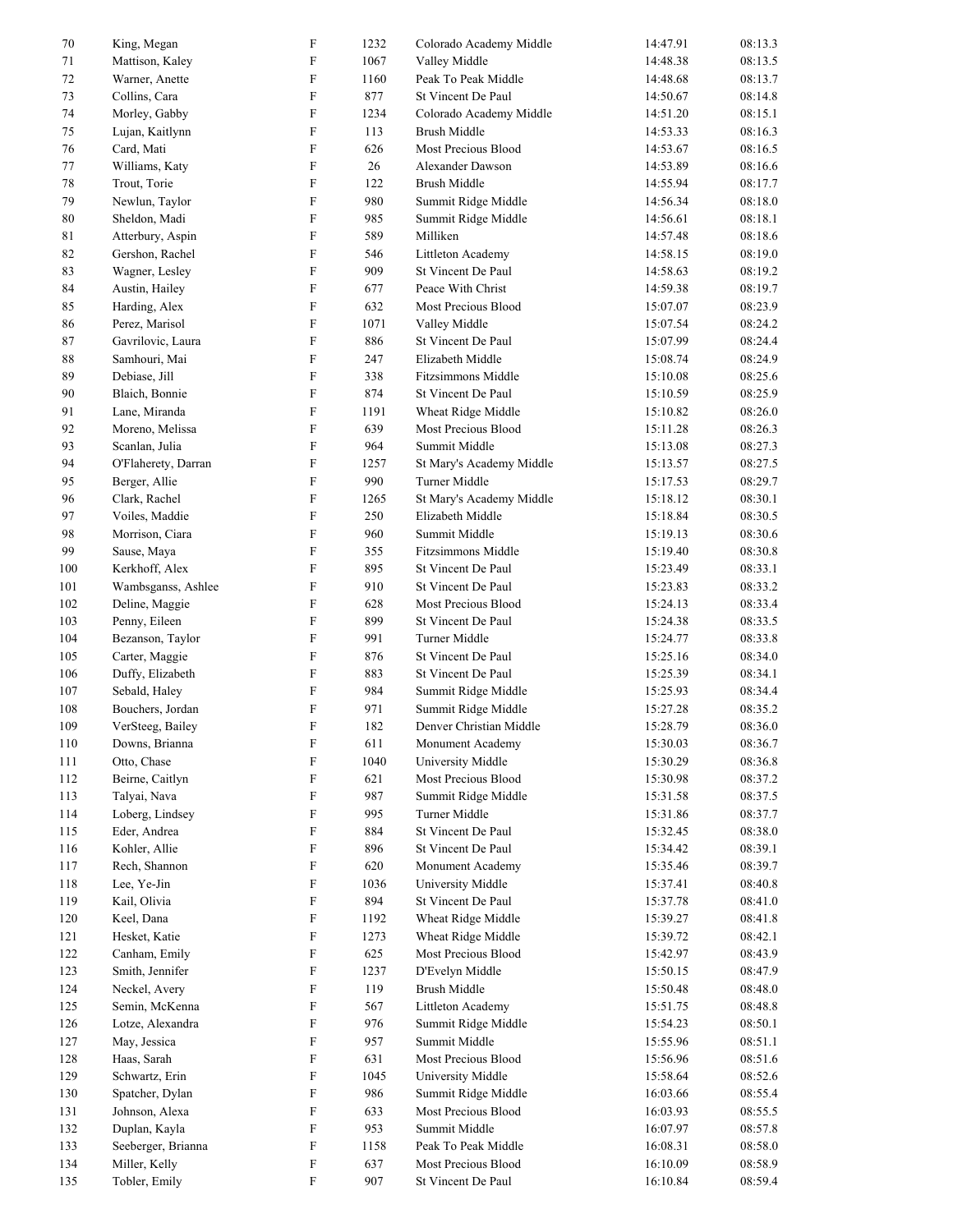| 136 | Johnson, Jessica      | $\boldsymbol{\mathrm{F}}$ | 347  | <b>Fitzsimmons Middle</b>                  | 16:14.20 | 09:01.2 |
|-----|-----------------------|---------------------------|------|--------------------------------------------|----------|---------|
| 137 | Lancaster, Tyra       | F                         | 111  | <b>Brush Middle</b>                        | 16:14.85 | 09:01.6 |
| 138 | Vontrap, Bailey       | F                         | 1239 | D'Evelyn Middle                            | 16:18.19 | 09:03.4 |
| 139 | Gifford, Molly        | F                         | 613  | Monument Academy                           | 16:18.62 | 09:03.7 |
| 140 | Trujillo, Hannah      | F                         | 997  | Turner Middle                              | 16:19.28 | 09:04.0 |
| 141 | Kemme, Madeleine      | $\boldsymbol{\mathrm{F}}$ | 1034 | University Middle                          | 16:20.49 | 09:04.7 |
| 142 | Sailer, Brittany      | F                         | 684  | Peace With Christ                          | 16:24.28 | 09:06.8 |
| 143 | VanAusdall, Hailey    | F                         | 124  | <b>Brush Middle</b>                        | 16:28.38 | 09:09.1 |
| 144 | Sorrel, Bailey        | F                         | 181  | Denver Christian Middle                    | 16:30.98 | 09:10.5 |
| 145 | Cluck, Casie          | F                         | 1208 | D'Evelyn Middle                            | 16:31.84 | 09:11.0 |
| 146 | Steele, Shelby        | F                         | 966  | Summit Middle                              | 16:34.55 | 09:12.5 |
| 147 | MiCnorny, Kelley      | F                         | 1219 | D'Evelyn Middle                            | 16:43.05 | 09:17.3 |
| 148 | Stamets, Maggie       | $\boldsymbol{\mathrm{F}}$ | 996  | Turner Middle                              | 16:49.53 | 09:20.9 |
| 149 | Bowers, Bridget       | $\boldsymbol{\mathrm{F}}$ | 875  | St Vincent De Paul                         | 16:49.85 | 09:21.0 |
| 150 | Marcus, Ashley        | ${\bf F}$                 | 114  | <b>Brush Middle</b>                        | 16:57.22 | 09:25.1 |
| 151 | Li, Lillyan           | F                         | 1246 | D'Evelyn Middle                            | 16:57.48 | 09:25.3 |
| 152 | Tynan, Molly          | F                         | 908  | St Vincent De Paul                         | 17:03.75 | 09:28.8 |
| 153 | White, Mollie         | F                         | 125  | <b>Brush Middle</b>                        | 17:10.53 | 09:32.5 |
| 154 | Post, Nora            | F                         | 1189 | Wheat Ridge Middle                         | 17:19.75 | 09:37.6 |
| 155 | Reinenger, Mackenzie  | F                         | 1231 | Colorado Academy Middle                    | 17:20.22 | 09:37.9 |
| 156 | Middlebrook, Kristina | F                         | 959  | Summit Middle                              | 17:21.36 | 09:38.5 |
| 157 | Campisi, Elizabeyh    | $\boldsymbol{\mathrm{F}}$ | 381  | Gethsemane                                 | 17:29.63 | 09:43.1 |
| 158 | Garcia, Lauren        | F                         | 1058 | Valley Middle                              | 17:30.36 | 09:43.5 |
| 159 | Schwartz, Anna        | F                         | 1233 | Colorado Academy Middle                    | 17:32.38 | 09:44.7 |
| 160 | Leon, Consuello       | F                         | 112  | <b>Brush Middle</b>                        | 17:33.77 | 09:45.4 |
| 161 | Sabine, Blythe        | F                         | 1258 | St Mary's Academy Middle                   | 17:34.66 | 09:45.9 |
| 162 | Pierce, Kaylee        | F                         | 683  | Peace With Christ                          | 17:35.29 | 09:46.3 |
| 163 | Conover, Brittany     | F                         | 1055 | Valley Middle                              | 17:38.68 | 09:48.2 |
| 164 | Dungan, Lauren        | $\boldsymbol{\mathrm{F}}$ | 1230 | Colorado Academy Middle                    | 17:39.06 | 09:48.4 |
| 165 | Taylor, Madison       | $\boldsymbol{\mathrm{F}}$ | 905  | St Vincent De Paul                         | 17:43.66 | 09:50.9 |
| 166 | Crowley, Sidnee       | F                         | 239  | Elizabeth Middle                           | 17:44.79 | 09:51.6 |
| 167 | Barosh, Kimberly      | ${\bf F}$                 | 277  | <b>Estes Park</b>                          | 17:46.05 | 09:52.2 |
| 168 | Scherbarth, Elizabeth | F                         | 14   | Academy                                    | 17:47.32 | 09:53.0 |
| 169 | Okoren, Karina        | F                         | 559  | Littleton Academy                          | 17:50.30 | 09:54.6 |
| 170 |                       | F                         | 380  | Gethsemane                                 | 17:53.64 | 09:56.5 |
| 171 | Benz, Kaitlin         | F                         | 676  | Peace With Christ                          | 17:54.14 | 09:56.7 |
|     | Austin, Anna          |                           |      |                                            |          |         |
| 172 | Archer, Brittany      | F                         | 970  | Summit Ridge Middle<br><b>Brush Middle</b> | 17:55.56 | 09:57.5 |
| 173 | Cyr, Andi             | ${\bf F}$                 | 106  |                                            | 17:56.25 | 09:57.9 |
| 174 | Bandy, Kaitly         | ${\bf F}$                 | 591  | Milliken                                   | 17:56.66 | 09:58.1 |
| 175 | Moreno, Jackie        | F                         | 118  | Brush Middle                               | 18:07.20 | 10:04.0 |
| 176 | Mears, Rebecca        | F                         | 681  | Peace With Christ                          | 18:22.63 | 10:12.6 |
| 177 | Tolliver, Daniella    | F                         | 688  | Peace With Christ                          | 18:29.12 | 10:16.2 |
| 178 | Maerz, Kathryn        | F                         | 634  | Most Precious Blood                        | 18:33.55 | 10:18.6 |
| 179 | Burke, MaryKate       | F                         | 624  | Most Precious Blood                        | 18:37.96 | 10:21.1 |
| 180 | Batrez, Arely         | F                         | 97   | <b>Brush Middle</b>                        | 18:49.38 | 10:27.4 |
| 181 | Brandenberg, Meredith | F                         | 101  | <b>Brush Middle</b>                        | 19:00.79 | 10:33.8 |
| 182 | Franin, Nicole        | F                         | 1270 | Alexander Dawson Middle                    | 19:06.60 | 10:37.0 |
| 183 | Doorgeest, Paige      | F                         | 595  | Milliken                                   | 19:40.43 | 10:55.8 |
| 184 | Nieland, Chevenne     | F                         | 351  | Fitzsimmons Middle                         | 20:21.24 | 11:18.5 |
| 185 | Guerrero, Annissa     | F                         | 340  | Fitzsimmons Middle                         | 20:27.83 | 11:22.1 |
| 186 | Elliott, Hailey       | F                         | 679  | Peace With Christ                          | 20:38.59 | 11:28.1 |
| 187 | Mitchell, Morgan      | F                         | 349  | Fitzsimmons Middle                         | 20:56.23 | 11:37.9 |
| 188 | Parton, Janis         | F                         | 246  | Elizabeth Middle                           | 21:03.13 | 11:41.7 |
| 189 | Litchireddi, Avani    | $\boldsymbol{\mathrm{F}}$ | 1264 | St Mary's Academy Middle                   | 21:10.35 | 11:45.8 |
| 190 | Rose, Madison         | F                         | 644  | Most Precious Blood                        | 21:15.87 | 11:48.8 |
| 191 | Small, Raehona        | F                         | 121  | <b>Brush Middle</b>                        | 21:17.22 | 11:49.6 |
| 192 | Minor, Melissa        | F                         | 682  | Peace With Christ                          | 22:33.62 | 12:32.0 |
| 193 | Stanley, Courtney     | F                         | 687  | Peace With Christ                          | 23:08.66 | 12:51.5 |
| 194 | Orbidan, Leela        | F                         | 560  | Littleton Academy                          | 24:01.26 | 13:20.7 |

### **MS Girls Team Scores**

| Place | Score | School                   |
|-------|-------|--------------------------|
| 1     | 52    | Brush Middle             |
| 2     | 70    | Valley Middle            |
| ٩     | 86    | St Mary's Academy Middle |
|       |       |                          |